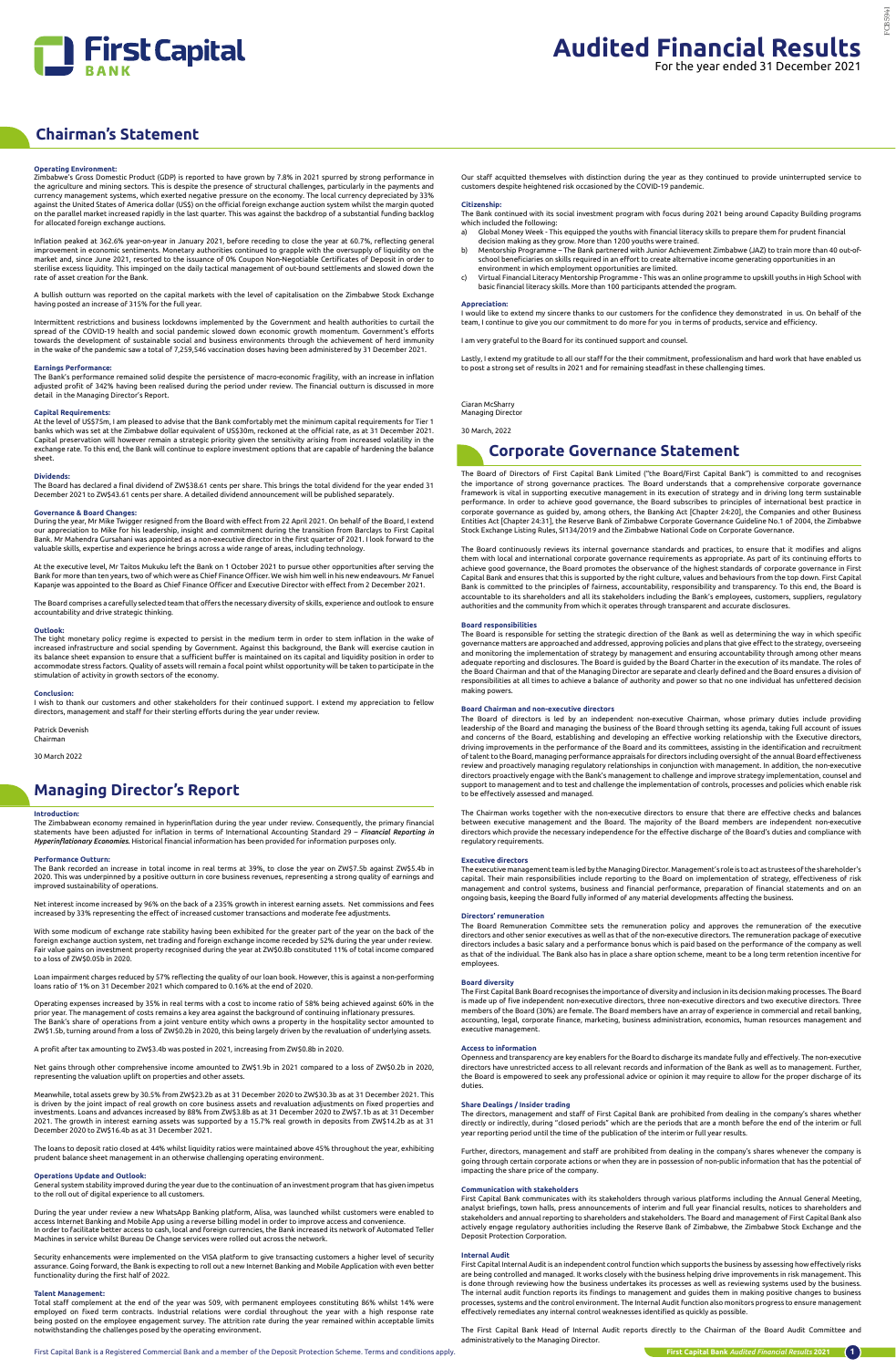

## **Declaration of interest**

The Board of First Capital Bank believes in the observance of ethical business values from the top to the bottom. To this end, the Board has in place a policy that manages conflict of interest including situational and transactional conflict. Directors disclose their interests on joining the Board and at every meeting of the directors they disclose any additional interests and confirm or update their declarations of interest accordingly.

## **Ethics**

In our endeavour to instil a culture of sound business ethics, all employees and directors are requested to attest to an Anti-Bribery and Corruption declaration which essentially seeks to ensure that our directors, management and staff observe the highest standards of integrity in all their dealings and at all times. The Bank has a zero tolerance policy to bribery and corruption. In addition, the business has a whistle-blowing facility managed by Deloitte through which employees can raise any concerns they may have anonymously.

## **Director induction and development**

Board conformance and performance is enhanced through continuous learning. As part of its learning program, the Board has in place a comprehensive induction plan for on-Boarding new directors. Further, as part of continuing director development, Board members attend director training programs.

## **Board activities**

The Board of Directors held four Board meetings in the year 2021, one strategy review meeting and a Board evaluation review meeting. Each Board Committee held at least four quarterly meetings. The areas of focus included the setting of strategic direction, the review of strategy and business operations, business continuity in light of the COVID-19 pandemic and the attendant lockdowns, credit sanctioning as per approved limits, review of internal controls and financial reports, review of the quality of the loan book, review and oversight of the Bank's risk management processes and oversight of the recruitment, remuneration and performance reviews of senior management. A table detailing director's attendance of meetings during 2021 is shown in the last part of this report.

The committee is wholly comprised of independent non-executive directors. The members of the Committee as at 31 December 2021 were:

## **Board and director evaluation**

The Board conducts an annual evaluation process which assesses the performance and effectiveness of individual directors, the Board Chairman, Committees and overall performance of the Board. This process is facilitated by an external party to allow for objectivity. The evaluation process involves directors completing evaluation questionnaires and having one on one meeting with the facilitator. The results of the evaluation are collated, a report is produced and feedback provided to the Board. The Board also submits the evaluation report to the Reserve Bank of Zimbabwe. The Board conducted its evaluation for the year ended 2021 and a report was submitted to the RBZ. Board performance and evaluation was rated as strong by directors.

### **Board committees**

The Board has delegated some of its duties and responsibilities to sub-committees to ensure the efficient discharge of the Board's mandate. The ultimate responsibility of running the Bank however still remains with the Board. The subcommittees of the Board are regulated by terms of reference which are reviewed every year or as and when necessary. The Committees meet at least once every quarter and are all chaired by Independent non-executive directors as detailed below.

## **Audit Committee**

under three broad areas of Operational Risk, Credit Risk Management and Market Risk. These are controlled and managed<br>independently from risk-taking functions and other committees of the Bank. The committee is responsible and procedures designed to monitor, evaluate and respond to risk trends and risk levels across the Bank ensuring that they are kept within acceptable levels.

The primary functions of the Committee are to oversee the financial management discipline of the Bank, review the Bank's accounting policies, the contents of the financial reports, disclosure controls and procedures, management's approach to internal controls, the adequacy and scope of the external and internal audit functions, compliance with regulatory and financial reporting requirements, oversee the relationship with the Bank's external auditors, as well as providing assurance to the Board that management's control assurance processes are being implemented and are complete and effective. At each meeting, the Committee reviews reported and noted weaknesses in controls and any deficiencies in systems and the remediation plans to address them. The Committee also monitors the ethical conduct of the Bank, its executives and senior officers and advises the Board as to whether or not the Bank is complying with the aims and objectives for which it has been established. During the period under review, there were no material losses as a result of internal control breakdowns.

A. Chinamo (Chairperson) T. Moyo

K. Terry

## **Board Credit Committee**

ALCO is tasked with ensuring the achievement of sustainable and stable profits within a framework of acceptable<br>financial risks and controls. The Treasury Committee ensures maximization of the value that can be generated f management of the Bank's balance sheet and financial risk within agreed risk parameters. It manages the funding and investment of the Bank's balance sheet, liquidity and cash flow, as well as exposure of the Bank to interest rate, exchange rate, market and other related risks. It ensures that the Bank adopts the most appropriate strategy in terms of the mix of assets and liabilities given its expectation of the future and potential consequences of interest rate movements, liquidity constraints foreign exchange exposure and capital adequacy. It also ensures that strategies conform to the Bank's risk appetite and level of exposure as determined by the Risk Management Committee. The Committee comprises executive directors and heads of functions key to the proper discharge of the Committee's responsibilities.

The Board Credit Committee is tasked with the overall review of the Bank's lending policies. At each meeting, the Committee deliberates and considers loan applications beyond the discretionary limits of management. It ensures that there are effective procedures and resources to identify and manage irregular or problem credit facilities, minimize credit loss and maximize recoveries. It also directs, monitors, reviews and considers all issues that may materially impact on the present and future quality of the Bank's credit risk management.

The Committee comprises three non-executive directors. The members of the Committee as at 31 December 2021 were:- K. Terry (Chairperson)

H. Anadkat

## K. Naik

## **Loans Review Committee**

This Committee has the overall responsibility for the complete review of the quality of the Bank's loan portfolio to ensure that the lending function conforms to sound lending policies and keeps the Board and management adequately informed on noted risks. It assists the Board with discharging its responsibility to review the quality of the Bank's loan portfolio. At every meeting, it reviews the quality of the loan portfolio with a view to ensuring compliance with the banking laws and regulations and all other applicable laws as well as internal policies.

The Committee comprises three non-executive directors. The members of the Committee as at 31 December 2021 were:- T. Moyo (Chairperson)

## A. Chinamo

S.N. Moyo

## **Human Resources and Nominations Committee**

The Human Resources and Nominations Committee assists the Board in the review of critical personnel issues as well as acting as a Remuneration and Terminal Benefits Committee. The Committee reviews and approves overall recommendations on employee remuneration as well as approving managerial appointments. The Committee ensures that the remuneration of directors is in line with the nature and size of the operations of the Bank as well as the Banks performance. In addition, the Committee also considers nominations to the Board and succession planning for the Board.

The Committee comprises three non-executive directors. The members of the Committee as at 31 December 2021 were:- K. Naik (Chairperson)

## P. Devenish

H. Anadkat

### **Board Risk Committee**

The Board Risk Committee is charged with the responsibility to oversee the Bank's overall enterprise risk environment

The Committee comprises three non-executive directors. As at 31 December 2021 members of the committee were:- S. N. Moyo (Chairperson)

A. Chinamo

M. Gursahani

## **Board IT Committee**

The Board IT Committee is a committee of the Board, established to have strategic oversight and governance of the Company's strategic investment in IT, as well as data protection and information management.

The Committee comprises two non-executive directors and an executive director. As at 31 December 2021, the Committee was made up of the following members:- K. Terry (Chairperson) T. Moyo M. Gursahani C. McSharry

In addition to the Board Committees, management operates through a number of committees including the Executive Management Committee and the Assets and Liabilities Committee. The Committees terms of reference are as below.

## **Executive Committee (EXCO)**

The Executive Committee is the operational management forum responsible for the delivery of the Bank's operational plans. The Executive Committee acts as a link between the Board and management and is responsible for implementation of operational plans, annual budgeting and periodic review of strategic plans, as well as identification and management<br>of key risks. The Executive Committee also reviews and approves guidelines for employee remuneration. Committee assists the Managing Director to manage the Bank, to guide and control the overall direction of the business of the Bank and acts as a medium of communication and co-ordination between business units and the Board. The Committee comprises of executive directors and senior management.

## **Assets and Liabilities Committee (ALCO)**

### **Board and Committees attendance 2021**

| Main Board   |                       |          |          |
|--------------|-----------------------|----------|----------|
| Name         | <b>Total Meetings</b> | Present  | Absent** |
| P. Devenish  | 4                     | 4        | Nil      |
| T. Moyo      | $\overline{4}$        | 4        | Nil      |
| M. Twigger*  | 1                     | $\Omega$ | 1        |
| S. N. Moyo   | 4                     | 4        | Nil      |
| H. Anadkat   | $\overline{4}$        | 4        | Nil      |
| K. Terry     | 4                     | 4        | Nil      |
| K. Naik      | 4                     | 4        | Nil      |
| A. Chinamo   | $\overline{4}$        | 4        | Nil      |
| M Gursahani* | $\overline{4}$        | 4        | Nil      |
| C. McSharry  | 4                     | 4        | Nil      |
| T. Mukuku*   | 3                     | 3        | Nil      |
| F. Kapanje*  | $\mathbf 0$           | 0        | Nil      |

M. Gursahani was appointed to the Board with effect from 11 January 2021.

\*M. Twigger resigned from the Board with effect from 22 April 2021.

\*T. Mukuku resigned from the Board on 1 October 2021. \*F. Kapanje was appointed to the Board with effect from 2 December 2021.

## **Audit committee**

| Name       | <b>Total Meetings</b> | Present | Absent** |
|------------|-----------------------|---------|----------|
| A. Chinamo |                       |         | Nil      |
| T. Moyo    |                       |         | Nil      |
| K. Terry   |                       |         | Nil      |

## **Human resources & nominations committee**

| Name        | <b>Total Meetings</b> | Present | Absent |
|-------------|-----------------------|---------|--------|
| K. Naik     |                       |         | Nil    |
| P. Devenish |                       |         | Nil    |
| H. Anadkat  |                       |         | Nil    |
|             |                       |         |        |

## **Loans review committee**

| Name        | <b>Total Meetings</b> | Present | Absent** |
|-------------|-----------------------|---------|----------|
| T. Moyo     |                       |         | Nil      |
| A Chinamo   |                       |         | Nil      |
| S.N. Moyo   |                       |         | Nil      |
| M. Twigger* |                       |         |          |

\*M. Twigger resigned from the Board with effect from 22 April 2021.

## **Risk committee**

| Name           | <b>Total Meetings</b> | Present | Absent** |
|----------------|-----------------------|---------|----------|
| S.N. Moyo      |                       |         | Nil      |
| A. Chinamo     |                       |         | Nil      |
| l M. Gursahani |                       |         | Nil      |

## **IT Committee**

| Name        | <b>Total Meetings</b> | Present | Absent** |
|-------------|-----------------------|---------|----------|
| K. Terry    |                       |         | Nil      |
| T. Moyo     |                       |         | Nil      |
| M Gursahani |                       |         | Nil      |
| C. McSharry |                       |         | Nil      |

## **Directors shareholding**

The following is a schedule of the directors' shareholdings in the Bank as at 31 December 2021;

| P. Devenish  | Nil                          |
|--------------|------------------------------|
| S. N. Moyo   | Nil                          |
| T. Moyo      | Nil                          |
| H. Anadkat * | 28 629 959 (direct interest) |
| K. Terry     | Nil                          |
| A. Chinamo   | Nil                          |
| K. Naik      | 4 333 018 (direct interest)  |
| C. McSharry  | Nil                          |
| F. Kapanje   | Nil                          |
| M. Gursahani | Nil                          |

\*Mr Hitesh Anadkat holds indirect interest in Afcarme Holdings Zimbabwe (Private) Limited, which in turn holds the majority shareholding in the Bank.

## **Annual financial statements**

The Directors are responsible for the preparation and integrity of the financial results and related financial information contained in this report. The financial statements,which for the basis of these financial results, are prepared in accordance with International Financial Reporting Standards and the Banking Act (Chapter 24:20) and they incorporate full and responsible disclosure to ensure that the information contained therein is both relevant and reliable. These audited results have been prepared under the supervision of Chief Finance Officer, Fanuel Kapanje CA (Z) PAAB Registered Accountant No. 2295.

## **Compliance**

The Board is of the view that the Bank complied with the applicable laws and regulations throughout the reporting period.

By Order of the Board

James Muchando Company Secretary

30 March 2022

## **Corporate Governance Statement** (continued)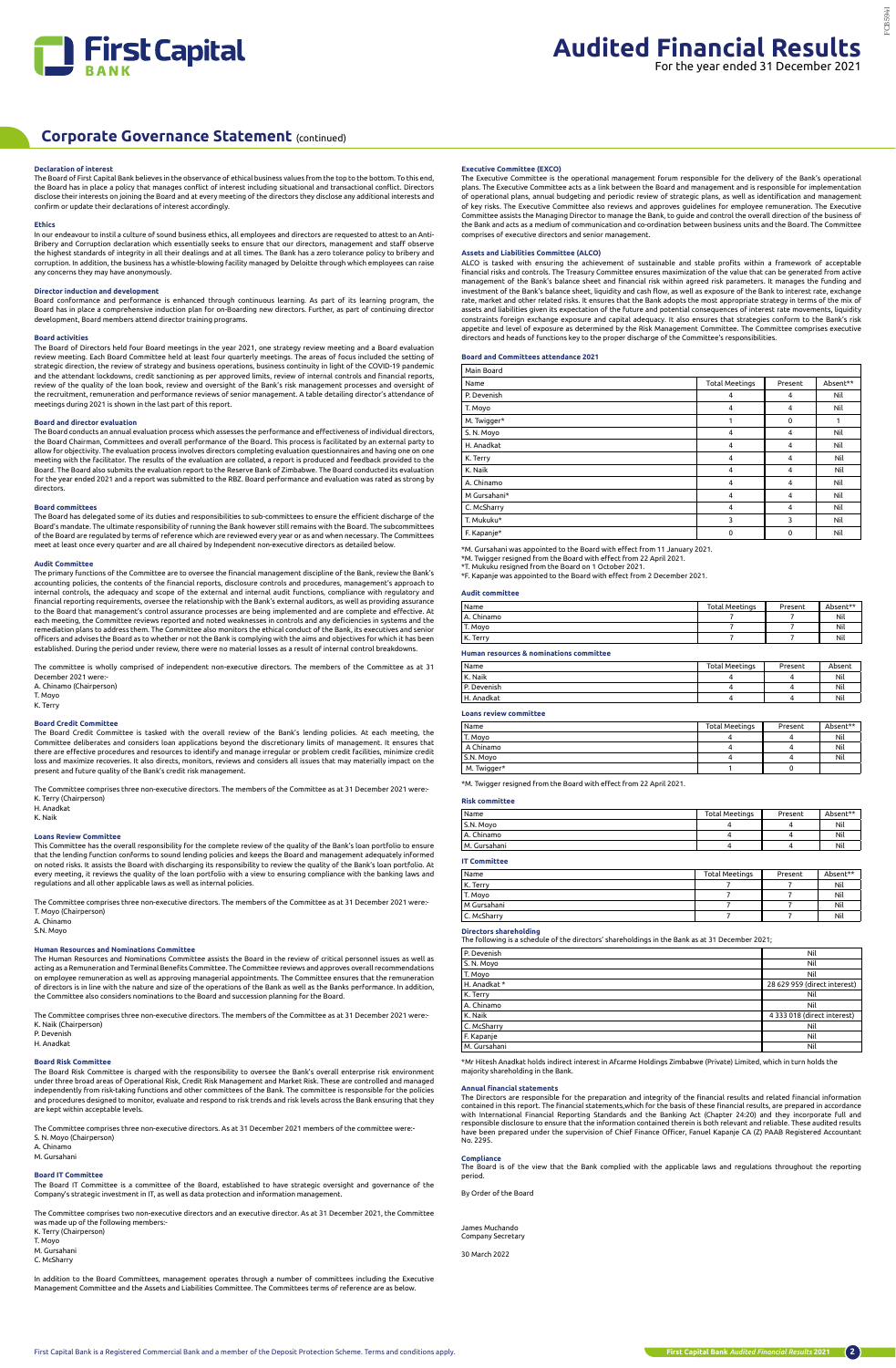

## For the year ended 31 December 2021

## **Consolidated Statement of Financial Position**

as at 31 December 2021

The audited financial results should be read in conjunction with the complete set of financial statements for the year ended 31 December 2021 which have been audited by Deloitte & Touche. An unmodified audit opinion was issued thereon.

**Key audit matters** 

The following have been identified as key audit matters for the year: • Determination of expected credit losses on financial assets; and

• Valuation of properties.

The auditors report has been made available to management and those charged with governance of First Capital Bank Limited. The engagement partner responsible for this audit is Lawrence Nyajeka.

# **Consolidated Statement of Profit or Loss and Other**

**Comprehensive Income** for the full year ended 31 December 2021

|                                                                                                  |              | Inflation Inflation<br>adiusted | adjusted                 |                                                | <b>Historical</b>  |
|--------------------------------------------------------------------------------------------------|--------------|---------------------------------|--------------------------|------------------------------------------------|--------------------|
|                                                                                                  |              |                                 |                          | Restated** Historical* Restated**              |                    |
|                                                                                                  | <b>Notes</b> | 2021                            | 2020                     | 2021                                           | 2020               |
|                                                                                                  |              | <b>ZWL000</b>                   | <b>ZWL000</b>            | <b>ZWL000</b>                                  | <b>ZWL000</b>      |
| Interest income                                                                                  | 3            |                                 |                          | 2.737.795 1.535.467 2.187.593                  | 635.853            |
| Interest expense                                                                                 | 4            | (53.084)                        | (166, 488)               | (40, 450)                                      | (74, 471)          |
| <b>Net interest income</b>                                                                       |              |                                 |                          | 2.684.711 1.368.979 2.147.143                  | 561,382            |
| Net fee and commission income                                                                    | 5            |                                 |                          | 2,835,995 2,124,432 2,263,413                  | 923,243            |
| Net trading and foreign exchange income                                                          | 6            |                                 | 914,138 1,905,421        | 726.038                                        | 893,330            |
| Net investment and other income                                                                  | 7            | 290.260                         | 86.207                   | 270,616                                        | 34,296             |
| Fair value gain / (loss) on investment property                                                  |              | 816,253                         | (52,063)                 | 990,860                                        | 216,173            |
| <b>Total non interest income</b>                                                                 |              |                                 |                          | 4,856,646 4,063,997 4,250,927 2,067,042        |                    |
| <b>Total income</b>                                                                              |              |                                 |                          | 7,541,357 5,432,976 6,398,070 2,628,424        |                    |
|                                                                                                  |              |                                 |                          |                                                |                    |
| Impairment losses on financial assets                                                            | 11           |                                 | $(72, 516)$ $(167, 425)$ | (57, 110)                                      | (56, 682)          |
| <b>Net operating income</b>                                                                      |              |                                 |                          | 7,468,841 5,265,551 6,340,960 2,571,742        |                    |
| Operating expenses                                                                               | 8            |                                 |                          | $(4,373,952)(3,232,740)(2,936,095)(1,213,078)$ |                    |
| Net monetary loss                                                                                | 10           | (557, 365)                      | (421, 014)               |                                                |                    |
| Share of profit/(loss) from joint venture                                                        | 22           | 1,545,527                       |                          | $(163, 119)$ 2, 126, 189                       | 736,666            |
| <b>Profit before tax</b>                                                                         |              |                                 |                          | 4.083.051 1.448.678 5.531.054                  | 2.095.330          |
| Taxation                                                                                         | 12           | (728, 915)                      | (689, 600)               | (609, 126)                                     | (357, 426)         |
| <b>Profit for the year</b>                                                                       |              | 3,354,136                       |                          | 759,078 4,921,928                              | 1,737,904          |
| Other comprehensive income<br>Items that will not be reclassified subsequently to profit or loss |              |                                 |                          |                                                |                    |
| Gain/(loss) on property revaluations                                                             | 19           | 1,325,712                       |                          | $(122, 292)$ 2,009,893                         | 710.264            |
| Deferred tax                                                                                     |              | (322,940)                       | 30.231                   | (486, 016)                                     | (170, 243)         |
| Gain/ (loss) on financial assets at fair value through other                                     |              | 977,286                         |                          | $(104,848)$ 1,019,728                          | 25,592             |
| comprehensive income<br>Deferred tax                                                             |              |                                 |                          |                                                |                    |
| Net gain/(loss) on other comprehensive income                                                    |              | (50,005)<br>1,930,053           | 4,602<br>(192, 307)      | (53,904)<br>2,489,701                          | (1,587)<br>564,026 |
|                                                                                                  |              |                                 |                          |                                                |                    |
| <b>Total other comprehensive income/(loss)</b>                                                   |              | 1,930,053                       | (192, 307)               | 2,489,701                                      | 564,026            |
| <b>Total comprehensive income</b>                                                                |              | 5,284,189                       |                          | 566,771 7,411,629                              | 2,301,930          |
| <b>Earnings per Share</b><br>Basic (cents per share)<br>Diluted (cents per share)                |              | 155<br>155                      | 35<br>35                 | 228<br>228                                     | 81<br>80           |

\*Refer to note 2.1(f) \*\*Restated to reflect the change in cost classification method (Note9.4)

|                                                       | <b>Inflation adjusted</b> |                       |                       | *Historical                                 |               |  |  |
|-------------------------------------------------------|---------------------------|-----------------------|-----------------------|---------------------------------------------|---------------|--|--|
|                                                       | <b>Notes</b>              | 2021                  | 2020                  | 2021                                        | 2020          |  |  |
| <b>Assets</b>                                         |                           | <b>ZWL000</b>         | <b>ZWL000</b>         | <b>ZWL000</b>                               | <b>ZWL000</b> |  |  |
| Cash and bank balances                                | 13                        |                       | 9,099,463 10,220,207  | 9,099,463                                   | 6,358,334     |  |  |
|                                                       | 14                        |                       |                       |                                             |               |  |  |
| Derivative financial instruments                      |                           | 1,791                 | 5,929                 | 1,791                                       | 3,690         |  |  |
| Investment securities                                 | 15                        |                       | 2,899,585 1,638,053   | 2,899,585                                   | 1,019,087     |  |  |
| Loans and receivables from banks                      | 16                        | 34,497                | 20,015                | 34,497                                      | 12,452        |  |  |
| Loans and advances to customers                       | 17                        |                       | 7,141,638 3,799,703   | 7,141,638                                   | 2,363,923     |  |  |
| Other assets                                          | 18                        |                       | 2,748,999 3,130,948   | 2,654,391                                   | 1,826,107     |  |  |
| Investment properties                                 | 20                        | 1,278,340             | 462,087               | 1,278,340                                   | 287,480       |  |  |
| Investment in joint venture                           | 22                        |                       | 3,084,125 1,568,746   | 3,084,125                                   | 975,969       |  |  |
| Property and equipment                                | 19                        |                       | 3,530,108 1,554,708   | 3,515,459                                   | 944,709       |  |  |
| Intangible assets                                     | 21                        | 260,909               | 324,207               | 11,982                                      | 15,023        |  |  |
| Right of use assets                                   | 23                        | 171,938               | 463,538               | 171,938                                     | 99,973        |  |  |
| <b>Total assets</b>                                   |                           |                       | 30,251,393 23,188,141 | 29,893,209                                  | 13,906,747    |  |  |
|                                                       |                           |                       |                       |                                             |               |  |  |
| <b>Liabilities</b>                                    |                           |                       |                       |                                             |               |  |  |
| Derivative financial instruments                      | 14                        | 1,272                 | 99                    | 1,272                                       | 62            |  |  |
| Lease liabilities                                     | 23.2                      | 171,032               | 153,916               | 171,032                                     | 95,756        |  |  |
| Deposits from banks                                   | 24                        | 547,359               | 168,256               | 547,359                                     | 104,677       |  |  |
| Deposits from customers                               | 25                        |                       |                       | 16,397,317 14,170,567 16,397,317            | 8,815,986     |  |  |
| Employee benefit accruals                             | 26                        | 201,281               | 94,142                | 201,281                                     | 58,569        |  |  |
| Other liabilities                                     | 27                        |                       | 1,432,744 2,475,741   | 1,424,672                                   | 1,539,652     |  |  |
| Current tax liabilities                               |                           | 12,658                | 48,479                | 12,658                                      | 30,160        |  |  |
| Balances due to group companies                       | 36.4                      | 230,060               | 247,943               | 230,060                                     | 154,254       |  |  |
| Deferred tax liabilities                              | 29                        | 827,295               | 555,596               | 735,439                                     | 240,289       |  |  |
| <b>Total liabilities</b>                              |                           |                       |                       | 19,821,018 17,914,739 19,721,090 11,039,405 |               |  |  |
|                                                       |                           |                       |                       |                                             |               |  |  |
| Equity                                                |                           |                       |                       |                                             |               |  |  |
| Capital and reserves                                  |                           |                       |                       |                                             |               |  |  |
| Share capital                                         | 30.1                      | 11,501                | 11,501                | 216                                         | 216           |  |  |
| Share premium                                         | 30.2                      |                       | 1,271,603 1,271,472   | 24,085                                      | 23,981        |  |  |
| Non - distributable reserves                          | 30.3                      | 415,108               | 415,108               | 7,785                                       | 7,785         |  |  |
| Fair value through other comprehensive income reserve | 30.5                      | 960,784               | 32,770                | 1,014,591                                   | 48,312        |  |  |
| Property revaluation reserves                         | 30.6                      | 1,693,918             | 703,854               | 2,220,734                                   | 704,763       |  |  |
| Impairment reserve                                    | 30.4                      |                       | 733                   |                                             | 456           |  |  |
| Share - based payment reserve                         | 30.7                      | 66,964                | 65,761                | 2,274                                       | 1,216         |  |  |
| Retained earnings                                     |                           |                       | 6,010,497 2,772,203   | 6,902,434                                   | 2,080,613     |  |  |
| <b>Total equity</b>                                   |                           | 10,430,375            | 5,273,402             | 10,172,119                                  | 2,867,342     |  |  |
|                                                       |                           |                       |                       |                                             |               |  |  |
| <b>Total equity and liabilities</b>                   |                           | 30,251,393 23,188,141 |                       | 29,893,209                                  | 13,906,747    |  |  |

\*Refer to note 2.1(f)

## **Consolidated Statement of Cash Flows** for the full year ended 31 December 2021

|                                                          |               |                             | Non-            | <b>Fair value</b><br>through other | <b>Property</b> |                          | Share-based              |                          |                     |
|----------------------------------------------------------|---------------|-----------------------------|-----------------|------------------------------------|-----------------|--------------------------|--------------------------|--------------------------|---------------------|
|                                                          |               |                             | distributable   | comprehensive                      | revaluation     | <b>Impairment</b>        | payment                  | <b>Retained</b>          |                     |
| Inflation adjusted 2021                                  |               | Share capital Share premium | <b>reserves</b> | income                             | <b>reserves</b> | reserve                  | <b>reserve</b>           | earnings                 | <b>Total equity</b> |
|                                                          | <b>ZWL000</b> | <b>ZWL000</b>               | <b>ZWL000</b>   | <b>ZWL000</b>                      | <b>ZWL000</b>   | <b>ZWL000</b>            | <b>ZWL000</b>            | <b>ZWL000</b>            | <b>ZWL000</b>       |
| <b>Balance at 1 January 2021</b>                         | 11,501        | 1,271,472                   | 415,108         | 32,770                             | 703,854         | 733                      | 65,761                   | 2,772,203                | 5,273,402           |
| Profit for the year                                      |               | <b>.</b>                    | $\sim$          |                                    |                 | <b>100</b>               | $\overline{\phantom{a}}$ | 3,354,136                | 3,354,136           |
| Other comprehensive income for the year                  | $\sim$        | $\overline{\phantom{0}}$    | $\sim$          | 927,281                            | 1,002,772       | <b>100</b>               | $\overline{\phantom{a}}$ |                          | 1,921,558           |
| Total comprehensive income for the year                  |               |                             |                 | 927,281                            | 1,002,772       |                          | ٠                        | 3,354,136                | 5,275,694           |
| Transfer between reserves                                |               |                             | . .             | 733                                |                 | (733)                    |                          | . .                      |                     |
| Recognition of share - based payments                    |               |                             |                 |                                    |                 | $\sim$                   | 1,224                    | $\overline{\phantom{a}}$ | 1,224               |
| Issue of ordinary shares under share-based payment plans |               | 131                         |                 |                                    |                 | $\overline{\phantom{a}}$ | (21)                     | <b>.</b>                 | 110                 |
| Realisation of revaluation reserves                      |               | . .                         |                 | <b>COLLEGE</b>                     | (12,708)        | $\sim$                   | $\sim$                   | 12,708                   |                     |
| Dividend Paid                                            |               | . .                         |                 |                                    |                 | $\sim$                   | $\sim$                   | (128, 550)               | (128, 550)          |
| <b>Balance at 31 December 2021</b>                       | 11,501        | 1,271,603                   | 415.108         | 960.784                            | 1,693,918       |                          | 66,964                   | 6,010,497                | 10,430,375          |

| וטו נווכ וטוג זכטו כווטכט ט ו טכנכוווטכו בטב                       |                           |               |                                  |                         |                                                                                              |                           |                      |                                    |                     |
|--------------------------------------------------------------------|---------------------------|---------------|----------------------------------|-------------------------|----------------------------------------------------------------------------------------------|---------------------------|----------------------|------------------------------------|---------------------|
|                                                                    | <b>Inflation adjusted</b> |               | <b>Historical</b>                |                         |                                                                                              | <b>Inflation adjusted</b> |                      | *Historical                        |                     |
|                                                                    | 2021                      | 2020          | 2021                             | 2020                    |                                                                                              | 2021                      | 2020                 | 2021                               | 2020                |
|                                                                    |                           | Restated**    |                                  | Restated**              |                                                                                              |                           | Restated**           |                                    | Restated**          |
| <b>Notes</b>                                                       | <b>ZWL000</b>             | <b>ZWL000</b> | <b>ZWL000</b>                    | <b>ZWL000</b>           | <b>Notes</b>                                                                                 | <b>ZWL000</b>             | <b>ZWL000</b>        | <b>ZWL000</b>                      | <b>ZWL000</b>       |
| <b>Cash flows from operating activities</b>                        |                           |               |                                  |                         | <b>Cash flows from investing activities</b>                                                  |                           |                      |                                    |                     |
| <b>Profit before tax</b>                                           | 4,083,051                 | 1.448.678     | 5,531,054 2,095,330              |                         | Purchase of property, equipment and intangible assets                                        | (792, 035)                | (37, 304)            | (614, 214)                         | (15, 199)           |
| <b>Adiustments:</b>                                                |                           |               |                                  |                         | Proceeds from sale of property and equipment                                                 | 3,339                     | 5.076                | 2.853                              | 659                 |
| Depreciation of property, equipment, software amortisation and     | 554,171                   | 320,143       | 66,038                           | 31,322                  | Purchase of equity securities                                                                | (43, 334)                 |                      | (32, 537)                          |                     |
| the Right Of Use (ROU) impairment                                  |                           |               |                                  |                         | Dividends received                                                                           | 248,856                   | 75,160               | 220,288                            | 23,852              |
| Impairment loss on financial assets<br>11                          | 72,647                    | 168,553       | 57,207                           | 57,105                  | Interest received from investment securities                                                 | 87,897                    | 71,560               | 68,452                             | 17,407              |
| Share of (profit)/loss from joint venture<br>22                    | (1,545,527)               | 163,119       | (2, 126, 189)                    | (736, 666)              | Purchase of investments securities                                                           | (17, 121, 920)            |                      | (6,215,855)(12,258,889)(3,654,488) |                     |
| Fair value (gain) /loss on investment property<br>20               | (816, 253)                | 52,063        | (990, 860)                       | (216, 173)              | Proceeds from sale and maturities of investment securities                                   | 16,633,261                |                      | 6,218,648 11,577,335 2,901,079     |                     |
| Dividend income                                                    | (230, 824)                | (75, 160)     | (202, 255)                       | (23, 852)               |                                                                                              |                           |                      |                                    |                     |
| Loss on disposal of property and equipment                         | 26,643                    | 8,763         | 5,173                            | (888)                   | Net cash (used in) or generated from investing activities                                    | (983, 936)                |                      | 117,285 (1,036,712) (726,690)      |                     |
| Interest on investment securities                                  | (189, 582)                | (74, 331)     | (162, 470)                       | (28, 411)               | <b>Cash flows from financing activities</b>                                                  |                           |                      |                                    |                     |
| Staff loan prepayment amortisation                                 | 171,592                   | (2,581)       | 38,356                           | 7,558                   | Proceeds from issue of shares under a share based payment plan                               | 80                        | 222                  | 63                                 | 81                  |
| Interest on lease liabilities                                      | 35,710                    | 27,999        | 26,715                           | 11,304                  | Dividend paid                                                                                | (128, 550)                |                      | (108, 013)                         |                     |
| Net monetary loss                                                  | 557,365                   | 421,014       |                                  |                         | Lease liabilities payments<br>23.2                                                           | (115, 848)                | (63, 202)            | (58, 637)                          | (25, 309)           |
| Share based payment expense                                        | 1,224                     | 12            | 1,098                            |                         |                                                                                              |                           |                      |                                    |                     |
| Derivatives                                                        | (519)                     | (5,832)       | (519)                            | (3,629)                 | Net cash used in financing activities                                                        | (244, 318)                | (62,980)             | (166, 587)                         | (25, 228)           |
|                                                                    |                           |               |                                  |                         |                                                                                              |                           |                      |                                    |                     |
| Cash flow from operating activities before working capital changes | 2,719,698                 | 2.452.440     | 2.243.348 1.193.007              |                         | Net (decrease)/increase in cash and cash equivalents                                         | (1, 120, 744)             | 2,080,153            | 2,741,129 5,229,399                |                     |
| (Increase)/decrease in loans and advances to customers             | (3,349,930)               |               | 1,415,750 (4,823,864)(1,689,411) |                         | Cash and cash equivalents at the beginning of the year                                       | 10,220,207                | 8,140,054            |                                    | 6,358,334 1,128,935 |
| (Increase)/decrease in other assets                                | 285,587                   | (1, 174, 066) |                                  | (488, 527)(1, 513, 129) |                                                                                              |                           |                      |                                    |                     |
| Increase/(decrease) in deposits from customers                     | 2,226,750                 | (587.743)     | 7,581,331 6,769,170              |                         | Cash and cash equivalents at the end of the year<br>13                                       |                           | 9,099,463 10,220,207 | 9,099,463 6,358,334                |                     |
| Increase/(decrease) in other liabilities                           | (953, 741)                | 473,792       |                                  | 103,538 1,528,589       | *Refer to note 2.1(f)                                                                        |                           |                      |                                    |                     |
| Corporate income tax paid                                          | (820, 854)                | (554, 325)    |                                  | $(671,398)$ $(306,909)$ |                                                                                              |                           |                      |                                    |                     |
|                                                                    |                           |               |                                  |                         | **Restated to reflect correct classification of restricted cash and bank balances (note 9.5) |                           |                      |                                    |                     |
| Net cash generated from operating activities                       | 107,510                   | 2,025,848     | 3,944,428 5,981,317              |                         |                                                                                              |                           |                      |                                    |                     |

| 2,867,342<br><b>Balance at 1 January 2021</b><br>216<br>23,981<br>7,785<br>48,312<br>704.763<br>456<br>1.216<br>2.080.613<br>Profit for the year<br>4,921,928<br>4,921,928<br><b>.</b><br>Other comprehensive income for the year<br>2,489,700<br>965,823<br>1,523,877<br><b>CONTINUES</b><br>$\overline{\phantom{a}}$<br>$\overline{\phantom{0}}$<br>$\sim$<br>Total comprehensive income for the year<br>7,411,628<br>1,523,877<br>4.921.928<br>965.823<br>Transfer between reserves<br>456<br>(456)<br>$\sim$<br><b>CONTINUES</b><br>-<br>. .<br><b>.</b><br>Recognition of share-based payments<br>1,099<br>1,099<br>$\sim$<br>$\overline{\phantom{a}}$<br><b>COL</b><br><b>.</b><br><b>CONTINUES</b><br>$\sim$<br>Issue of ordinary shares under share-based payment plans<br>(41)<br>63<br>104<br>$\sim$<br><b>.</b><br>Realisation of revaluation reserves<br>(7,906)<br>7,906<br><b>COL</b><br>-<br>$\overline{\phantom{0}}$<br>$\overline{\phantom{a}}$<br>Dividend paid<br>(108, 013)<br>(108, 013)<br>$\sim$<br>$\sim$<br>$\overline{\phantom{a}}$ | <b>Historical 2021*</b>            |     |        |       |           |           |       |           |            |
|---------------------------------------------------------------------------------------------------------------------------------------------------------------------------------------------------------------------------------------------------------------------------------------------------------------------------------------------------------------------------------------------------------------------------------------------------------------------------------------------------------------------------------------------------------------------------------------------------------------------------------------------------------------------------------------------------------------------------------------------------------------------------------------------------------------------------------------------------------------------------------------------------------------------------------------------------------------------------------------------------------------------------------------------------------------|------------------------------------|-----|--------|-------|-----------|-----------|-------|-----------|------------|
|                                                                                                                                                                                                                                                                                                                                                                                                                                                                                                                                                                                                                                                                                                                                                                                                                                                                                                                                                                                                                                                               |                                    |     |        |       |           |           |       |           |            |
|                                                                                                                                                                                                                                                                                                                                                                                                                                                                                                                                                                                                                                                                                                                                                                                                                                                                                                                                                                                                                                                               |                                    |     |        |       |           |           |       |           |            |
|                                                                                                                                                                                                                                                                                                                                                                                                                                                                                                                                                                                                                                                                                                                                                                                                                                                                                                                                                                                                                                                               |                                    |     |        |       |           |           |       |           |            |
|                                                                                                                                                                                                                                                                                                                                                                                                                                                                                                                                                                                                                                                                                                                                                                                                                                                                                                                                                                                                                                                               |                                    |     |        |       |           |           |       |           |            |
|                                                                                                                                                                                                                                                                                                                                                                                                                                                                                                                                                                                                                                                                                                                                                                                                                                                                                                                                                                                                                                                               |                                    |     |        |       |           |           |       |           |            |
|                                                                                                                                                                                                                                                                                                                                                                                                                                                                                                                                                                                                                                                                                                                                                                                                                                                                                                                                                                                                                                                               |                                    |     |        |       |           |           |       |           |            |
|                                                                                                                                                                                                                                                                                                                                                                                                                                                                                                                                                                                                                                                                                                                                                                                                                                                                                                                                                                                                                                                               |                                    |     |        |       |           |           |       |           |            |
|                                                                                                                                                                                                                                                                                                                                                                                                                                                                                                                                                                                                                                                                                                                                                                                                                                                                                                                                                                                                                                                               |                                    |     |        |       |           |           |       |           |            |
|                                                                                                                                                                                                                                                                                                                                                                                                                                                                                                                                                                                                                                                                                                                                                                                                                                                                                                                                                                                                                                                               |                                    |     |        |       |           |           |       |           |            |
|                                                                                                                                                                                                                                                                                                                                                                                                                                                                                                                                                                                                                                                                                                                                                                                                                                                                                                                                                                                                                                                               | <b>Balance at 31 December 2021</b> | 216 | 24,085 | 7,785 | 1,014,591 | 2,220,734 | 2,274 | 6,902,434 | 10,172,119 |

\*Refer to note 2.1(f)

## **Consolidated Statement of Changes in Equity** for the full year ended 31 December 2021

# **Auditor's statement** for the full year ended 31 December 2021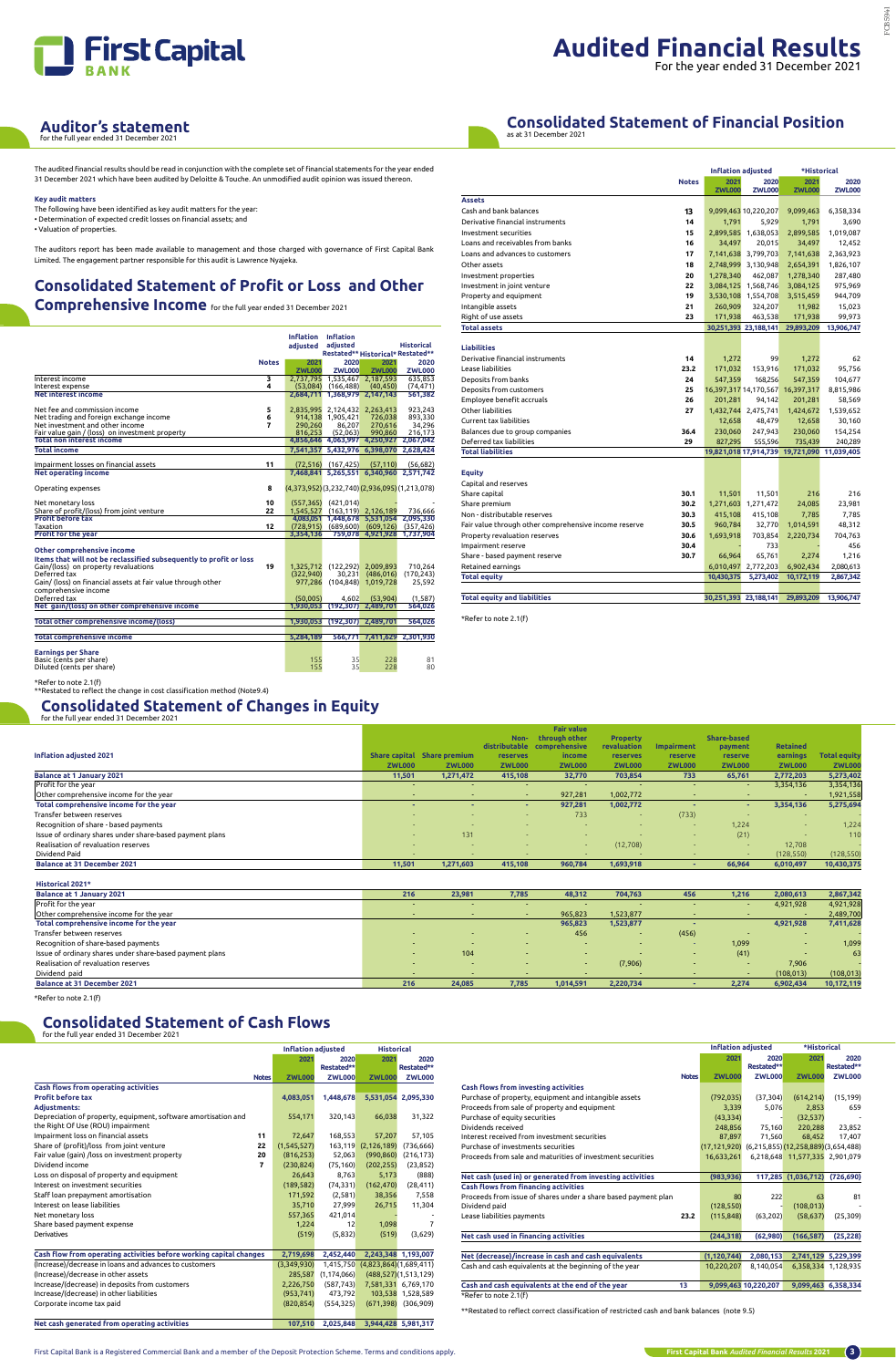

## **1. General information and statement of compliance 1.1. General information**

First Capital Bank Limited ("the Bank") provides retail, corporate and investment banking services in Zimbabwe. The Bank which is incorporated and domiciled in Zimbabwe is a registered commercial bank under the Zimbabwe Banking Act Chapter (24:20). The ultimate parent company is FMBcapital Holdings PLC incorporated in Mauritius. The Bank has a primary listing on the Zimbabwe Stock Exchange.

## **2.1(a) Basis of preparation**

The audited financial results have been prepared on the basis of IAS 29: Financial Reporting for Hyperinflationary Economies, as well as the requirements of the Companies and Other Business Entities Act (Chapter 24:31) and the Banking Act (Chapter 24.20).

#### **The following All items CPI indices were used to prepare the financial results:**

| <b>Dates</b>  | <b>All items CPI Indices</b> | <b>Conversion factors</b> |
|---------------|------------------------------|---------------------------|
| Dec-21        | 3.977.46                     |                           |
| <b>Dec-20</b> | 2.474.51                     | 1.61                      |

The procedures applied for the above restatement are as follows:

Financial statements prepared in the currency of a hyper-inflationary economy are stated in terms of the closing Consumer Price Index ("CPI") at the end of the reporting period. The historical cost financial information is re-stated for the changes in purchasing power (inflation), and corresponding figures for the prior period are restated in the same terms.

The Bank therefore prepares consolidated financial statements per IFRS 10 requirements. Land is the only line item in the subsidiary and no other transactions exist. Investment in subsidiary and equity of the subsidiary are eliminated<br>when consolidating. No goodwill or gain on bargain purchase arose on acquisition of Thulile (Private)

Monetary assets and liabilities are not restated while non-monetary assets and liabilities that are not carried at amounts current at balance sheet date and components of shareholders' equity are restated by the relevant monthly conversion factors.

All items in the income statement are restated by applying the relevant monthly, yearly average or year-end conversion factors with the exception of depreciation, amortisation and fair value gains and losses which applies the balance sheet approach.

## **2.1(b) Basis of measurement**

The financial statements for the period are measured on historical cost basis except for the following:

i) Fair value through OCI equity investments and debt instruments measured at fair value ii) Fair value through profit and loss debt instruments for trading measured at fair value

iii) Investment property measured at fair value

iv) Land and buildings measured at fair value using the revaluation method.

v) Investment in joint venture, the underlying investment property is measured at fair value. vi) Reserve Bank of Zimbabwe (RBZ) Net Open Position (NOP) support receivable measured at fair value

## **2.1(c) Consolidated financial statements**

The Bank owns 100% in Thulile (Private) Limited, a company that owns a piece of land measuring 18 786 sqm. The property is currently not leased out and is earmarked for further development over the next three years.

## **2.1(d) Accounting policies**

The accounting policies applied in the preparation of the audited financial results are consistent with the most recent financial statements for the year ended 31 December 2021.

## **2.1(e) Functional and presentation currency**

The financial results are presented in Zimbabwe Dollars (ZWL), the functional and presentation currency of the Bank.

## **2.1(f) Historic financial information**

The historical amounts are shown as supplementary information. This information does not comply with International Financial Reporting Standards in that it has not taken account of the requirements of International Accounting Standard 29: Financial Reporting for Hyperinflationary Economies. As a result the auditors have not expressed an opinion on the historical financial information.

## **2.1(g) Approval of Financial Statements**

The Consolidated Financial Statements were approved by the Board of Directors on the 8th of March 2022.

## **2.1(h) Conversion of foreign currency transactions and balances at interbank exchanges rates**

The Bank used the interbank exchanges rates to convert foreign currency transactions and balances in the financial results. The interbank exchanges rates were determined by management as appropriate given that during this period the Bank can demonstrate transactions where customers were buying and selling foreign currency at interbank rates and the Bank also purchased foreign currency at interbank rates for its own use.

|   |                                                             | <b>Inflation adjusted</b> |               | <b>Historical</b> |               |
|---|-------------------------------------------------------------|---------------------------|---------------|-------------------|---------------|
|   |                                                             | 2021                      | 2020          | 2021              | 2020          |
| 3 | <b>Interest income</b>                                      | <b>ZWL000</b>             | <b>ZWL000</b> | <b>ZWL000</b>     | <b>ZWL000</b> |
|   | <b>Bank balances</b>                                        | 125,618                   | 165,867       | 96.574            | 75,570        |
|   | Loans and receivables from banks and investment securities. | 189,582                   | 74.331        | 162.470           | 28.411        |
|   | Loans and advances to customers                             | 2,418,074                 | 1.290.784     | 1,925,046         | 530,508       |
|   | Prommissory notes                                           | 4,521                     | 4.485         | 3,503             | 1,364         |
|   | Total                                                       | 2,737,795                 | 1,535,467     | 2,187,593         | 635,853       |
| 4 | <b>Interest expense</b>                                     |                           |               |                   |               |
|   | Interest on lease liabilities                               | (35, 710)                 | (27.999)      | (26, 715)         | (11, 304)     |
|   | Deposits from banks                                         | (5,883)                   | (637)         | (4,234)           | (125)         |
|   | Customer deposits                                           | (11, 491)                 | (137, 852)    | (9,501)           | (63, 042)     |
|   | <b>Total</b>                                                | (53.084)                  | (166, 488)    | (40, 450)         | (74, 471)     |

|   |                                        | <b>Inflation adiusted</b> |               | <b>Historical</b> |               |
|---|----------------------------------------|---------------------------|---------------|-------------------|---------------|
|   |                                        | 2021                      | 2020          | 2021              | 2020          |
| 5 | Net fee and commission income          | <b>ZWL000</b>             | <b>ZWL000</b> | <b>ZWL000</b>     | <b>ZWL000</b> |
|   | <b>Fee and commission income</b>       |                           |               |                   |               |
|   | Account maintenance fees               | 545,436                   | 509,039       | 387,188           | 193,791       |
|   | Insurance commission received          | 7.033                     | 3.342         | 5.572             | 1,336         |
|   | Transfers and other transactional fees | 1,176,241                 | 751,042       | 986,152           | 342,995       |
|   | Guarantees                             | 108.819                   | 46.663        | 87.504            | 14,877        |
|   | Card based transaction fees            | 399,037                   | 310,079       | 317,522           | 137,622       |
|   | Cash withdrawal fees                   | 607,525                   | 509.940       | 484.140           | 234,348       |
|   | <b>Fee and commission income</b>       | 2.844.091                 | 2,130,105     | 2.268.078         | 924,969       |
|   |                                        |                           |               |                   |               |
|   | <b>Fee and commission expense</b>      |                           |               |                   |               |
|   | Guarantees                             | (8,096)                   | (5,673)       | (4,665)           | (1, 726)      |
|   | <b>Fee and commission expense</b>      | (8,096)                   | (5,673)       | (4,665)           | (1,726)       |
|   | Net fee and commission income          | 2.835.995                 | 2.124.432     | 2,263,413         | 923,243       |

Net fee and commission income above excludes amounts included in determining the effective interest rate on financial assets measured at amortised cost.

| 6 | Net trading and foreign exchange income            |             |                                                 |               |            |
|---|----------------------------------------------------|-------------|-------------------------------------------------|---------------|------------|
|   | Net foreign exchange revaluation gain              | 96,592      | 447.577                                         | 82,886        | 195,614    |
|   | Net foreign exchange trading income                | 817,546     | 1,457,844                                       | 643,152       | 697,716    |
|   | <b>Total</b>                                       | 914.138     | 1,905,421                                       | 726.038       | 893,330    |
| 7 | Net investment and other income                    |             |                                                 |               |            |
|   | Dividend income                                    | 230,824     | 75,160                                          | 202,255       | 23,852     |
|   | Gain/ (loss) on disposal of property and equipment | (26, 643)   | (8, 763)                                        | (5, 173)      | 888        |
|   | Rental income                                      | 22,546      | 12,923                                          | 17,671        | 6,073      |
|   | Sundry income                                      | 63,533      | 6,887                                           | 55.863        | 3,483      |
|   | Total                                              | 290.260     | 86.207                                          | 270,616       | 34,296     |
| 8 | <b>Operating expenses</b>                          |             |                                                 |               |            |
|   | Staff costs                                        | (1,619,067) | (919, 498)                                      | (1, 175, 966) | (363, 364) |
|   | Infrastructure costs                               | (1,252,751) | (932, 034)                                      | (617, 760)    | (276, 478) |
|   | General expenses                                   | (1,502,134) | (1,381,208)                                     | (1, 142, 369) | (573, 236) |
|   | Total                                              |             | (4,373,952) (3,232,740) (2,936,095) (1,213,078) |               |            |

Breakdown of the operating expenses is as shown in note 9.

## **9 Operating expenses Anaysis**

| 9.1 | <b>Staff costs</b>                                         |               |            |               |            |
|-----|------------------------------------------------------------|---------------|------------|---------------|------------|
|     | Salaries and allowances                                    | (1, 116, 875) | (516, 816) | (760, 566)    | (190, 353) |
|     | Retention incentive and 13th cheque                        | (264, 379)    | (178, 853) | (228, 786)    | (75, 664)  |
|     | Medical costs                                              | (76, 276)     | (60, 257)  | (60, 241)     | (29, 102)  |
|     | Social security costs                                      | (5,206)       | (2, 218)   | (4, 332)      | (948)      |
|     | Pension costs: defined contribution plans                  | (85, 328)     | (41, 453)  | (66, 867)     | (12, 398)  |
|     | Retrenchment costs                                         |               | (66, 777)  |               | (38, 732)  |
|     | Directors` remuneration - for services as management       | (69, 779)     | (53, 112)  | (54,075)      | (16, 160)  |
|     | Share based payments                                       | (1,224)       | (12)       | (1,099)       | (7)        |
|     | <b>Total</b>                                               | (1,619,067)   | (919, 498) | (1, 175, 966) | (363, 364) |
|     |                                                            |               |            |               |            |
|     | Average number of employees during the period:             | 491           | 521        | 491           | 521        |
| 9.2 | <b>Infrastructure costs</b>                                |               |            |               |            |
|     | Repairs and maintenance                                    | (112, 785)    | (57, 555)  | (91, 326)     | (25, 638)  |
|     | Heating, lighting, cleaning and rates                      | (87, 785)     | (5, 248)   | (68, 558)     | (22, 131)  |
|     | Security costs                                             | (55, 422)     | (46, 718)  | (44, 663)     | (20, 204)  |
|     | Depreciation of property, equipment and right of use asset | (490, 873)    | (256, 846) | (62, 997)     | (28, 320)  |
|     | Software amortisation                                      | (63, 298)     | (63, 297)  | (3,041)       | (3,001)    |
|     | Operating lease - other costs                              | (17,968)      | (11, 678)  | (14, 336)     | (5, 296)   |
|     | Migration costs - technology                               |               | (17, 429)  |               | (1,976)    |
|     | Connectivity, software and licences                        | (424, 620)    | (419, 263) | 332,839       | (169, 912) |
|     | <b>Total</b>                                               | (1, 252, 751) | (932, 034) | (617, 760)    | (276, 478) |

## **9.3 General expenses**

| <b>Auditors' remuneration:</b>            |             |                             |            |            |
|-------------------------------------------|-------------|-----------------------------|------------|------------|
| Audit related services                    | (17, 048)   | (24, 435)                   | (12, 816)  | (11, 589)  |
| <b>Review services</b>                    | (3,093)     | (7, 403)                    | (2, 397)   | (2,252)    |
| Other                                     |             | (185)                       |            | (56)       |
| Total                                     | (20, 141)   | (32,023)                    | (15, 213)  | (13, 897)  |
| Consultancy, legal and professional fees  | (45, 953)   | (34, 265)                   | (36, 476)  | (15,049)   |
| Subscription, publications and stationery | (87, 428)   | (60,098)                    | (69, 498)  | (26, 549)  |
| Marketing, advertising and sponsorship    | (80, 240)   | (44, 545)                   | (68, 182)  | (21, 531)  |
| Travel and accommodation                  | (72,062)    | (60, 065)                   | (57, 407)  | (23, 306)  |
| Entertainment                             | (412)       | (145)                       | (365)      | (73)       |
| Cash transportation                       | (150, 954)  | (132, 681)                  | (116, 367) | (59, 614)  |
| Directors fees                            | (11, 208)   | (9,095)                     | (9,006)    | (3,833)    |
| COVID-19 costs                            | (65, 852)   | (92, 341)                   | (51, 032)  | (28,096)   |
| Insurance costs                           | (115, 510)  | (81, 724)                   | (91,090)   | (35, 827)  |
| Telex, telephones and communication       | (146, 415)  | (141, 318)                  | (118, 119) | (54, 437)  |
| Group recharges                           | (472, 033)  | (540, 035)                  | (367,006)  | (213, 138) |
| Card operating expenses                   | (59, 692)   | (96, 955)                   | (44, 084)  | (41, 503)  |
| Other administrative and general expenses | (174, 234)  | (36, 643)                   | (98, 524)  | (24, 986)  |
| Migration cost branding and other         |             | (19, 275)                   |            | (11, 397)  |
| Total                                     | (1,502,134) | $(1,381,208)$ $(1,142,369)$ |            | (573, 236) |

#### **9.4 Restatement of statement of profit or loss and other comprehensive income**

## **Expenses presentation**

The statement of profit or loss and other comprehensive income for the year ended 31 December 2020 has been restated to present expenses by their function, as IAS 1 Presentation of Financial Statements requires that these items be presented by either their function or by their nature. This restatement has no impact on the net profit reported in the comparative year.

The table below highlights the impact of restatement:

|                                     | As reported                  |                   | <b>Re-stated</b>             |                                           |
|-------------------------------------|------------------------------|-------------------|------------------------------|-------------------------------------------|
|                                     | <b>Inflation</b><br>adjusted | <b>Historical</b> | <b>Inflation</b><br>adiusted | <b>Historical</b>                         |
|                                     | <b>ZWL000</b>                | <b>ZWL000</b>     | <b>ZWL000</b>                | <b>ZWL000</b>                             |
|                                     | 2020                         | 2020              | 2020                         | 2020                                      |
| Staff costs                         | (919.498)                    | (363.364)         |                              |                                           |
| Infrastructure costs                | (932, 034)                   | (276, 478)        |                              |                                           |
| Administration and general expenses | (1,381,208)                  | (573.236)         |                              |                                           |
| <b>Operating expenses</b>           | (3.232.740)                  |                   |                              | $(1,213,078)$ $(3,232,740)$ $(1,213,078)$ |

## **9.5 Restatement of statement of cash flows for the year ended 31 December 2020**

 In the prior period, the statement of cash flows erroneously presented cash and cash equivalents excluding restricted cash balances which was not in line with IAS 7. As a result, the 2020 comparatives have been restated to represent cash and cash equivalents including restricted cash balances as per IAS 7. Refer to note 13 for additional detail.

## **Table below illustrates impact of restatement on statement of cash flows**

|                                                         |                                      | As reported               | <b>Restated</b>                      |                           |
|---------------------------------------------------------|--------------------------------------|---------------------------|--------------------------------------|---------------------------|
|                                                         | <b>Inflation</b><br>adiusted<br>2020 | <b>Historical</b><br>2020 | <b>Inflation</b><br>adiusted<br>2020 | <b>Historical</b><br>2020 |
|                                                         | <b>ZWL000</b>                        | <b>ZWL000</b>             | <b>ZWL000</b>                        | <b>ZWL000</b>             |
| <b>Profit before tax</b>                                | 1,448,678                            | 2.095.330                 | 1.448.678                            | 2,095,330                 |
| Cash flow from operating activities                     | 2,452,440                            | 1,193,007                 | 2.452.440                            | 1,193,007                 |
| Transfer to restricted balances                         | (163, 796)                           | (697, 331)                |                                      |                           |
| Net cash generated from operations                      | 2,113,266                            | 5,227,488                 | 2,025,850                            | 5,981,317                 |
| Net (used) or generated from investing activies         | 117,282                              | (726.691)                 | 117,283                              | (726, 690)                |
| Net cash (used) or generated from financing activities  | (62.980)                             | (25.228)                  | (62.980)                             | (25, 229)                 |
| Net (decrease) or increase in cash and cash equivalents | 2,167,568                            | 4,475,569                 | 2.080.153                            | 5,229,398                 |
| Cash and cash equivalents at the beginning of the year  | 6,468,276                            | 897.079                   | 8.140.054                            | 1,128,936                 |
| Cash and cash equivalents at the end of the year        | 8.635.845                            |                           | 5.372.648 10.220.207                 | 6.358.334                 |

## **10 Net Monetary Loss (NML)**

Net Monetary Loss is the cost of inflation representing loss in value on net monetary assets. The current cost of ZWL557m (2020: ZWL421m) in the statement of profit or loss and other comprehensive income was calculated using the balance sheet method.

## **Notes to Consolidated Financial Statements**

## for the full year ended 31 December 2021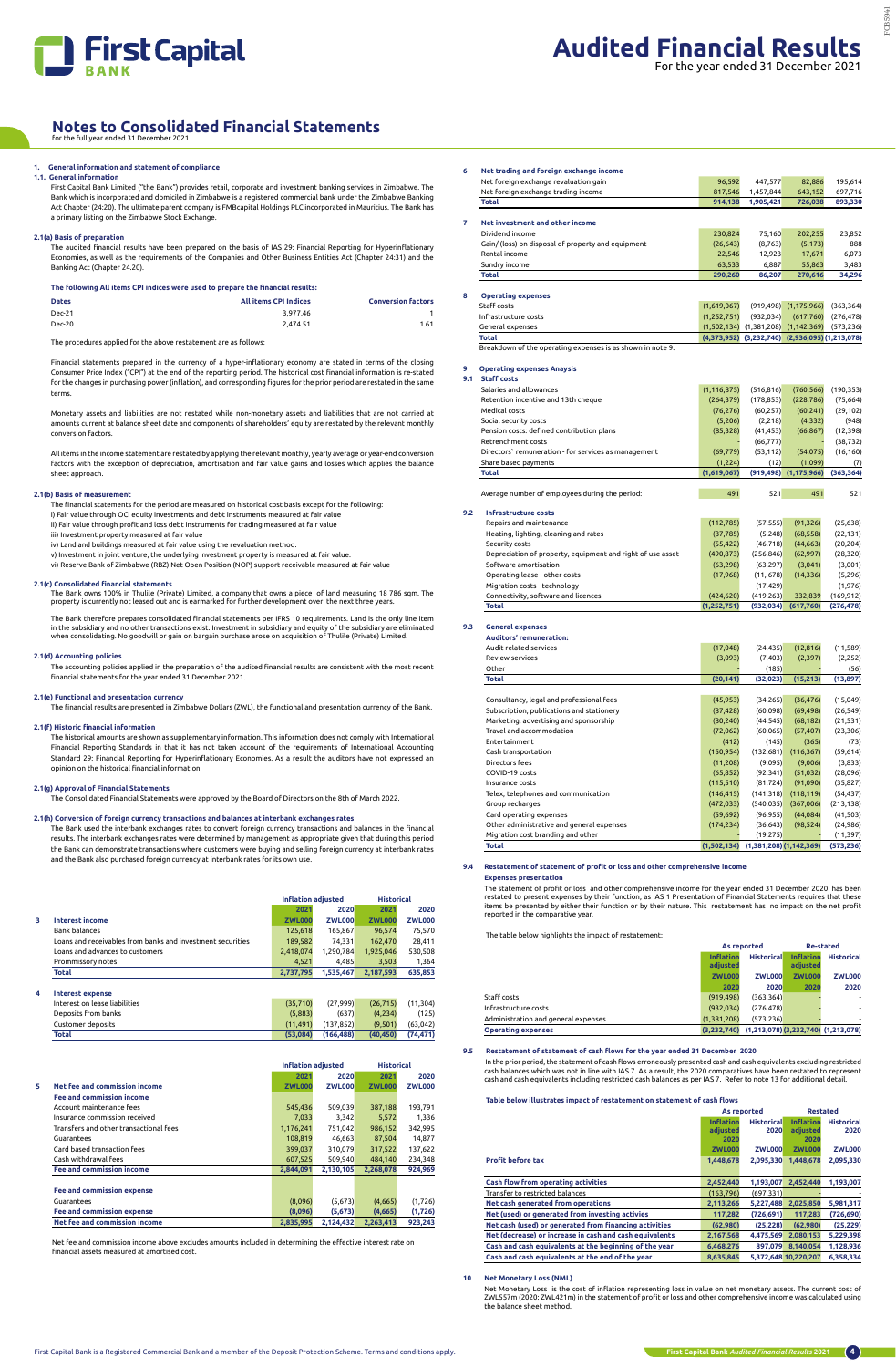

|      |                                                              |               | <b>Inflation adjusted</b> | <b>Historical</b> |                     |
|------|--------------------------------------------------------------|---------------|---------------------------|-------------------|---------------------|
| 11   | Impairment losses on loans and receivables by stage          | 2021          | 2020                      | 2021              | 2020                |
|      | Stage 1                                                      | <b>ZWL000</b> | <b>ZWL000</b>             | <b>ZWL000</b>     | <b>ZWL000</b>       |
|      | Loans and advances to customers                              | (37, 472)     | (78, 637)                 | (27, 708)         | (28, 963)           |
|      | Balances with banks - local and nostro                       | (2,693)       | 1,815                     | (439)             | 333                 |
|      | Investment securities - treasury bills and bonds             | (11, 210)     | (483)                     | (8, 772)          | 327                 |
|      | Other assets including RBZ NOP support receivable            | (1, 185)      | (78, 835)                 | (3,970)           | (23, 817)           |
|      | <b>Total</b>                                                 | (52, 560)     | (156, 140)                | (40, 889)         | (52, 120)           |
|      |                                                              |               |                           |                   |                     |
|      | Stage 2                                                      |               |                           |                   |                     |
|      | Loans and advances to customers                              | (2,055)       | (11, 632)                 | (1,686)           | (4, 162)            |
|      | Total                                                        | (2,055)       | (11, 632)                 | (1,686)           | (4, 162)            |
|      |                                                              |               |                           |                   |                     |
|      | Stage 3                                                      |               |                           |                   |                     |
|      | Loans and advances to customers                              | (18, 032)     | (2, 281)                  | (14, 632)         | (1,756)             |
|      | Other assets                                                 |               | 1,500                     |                   | 933                 |
|      | <b>Total</b>                                                 | (18,032)      | (781)                     | (14, 632)         | (823)               |
|      | Total impairment raised during the period                    | (72, 647)     | (168, 553)                | (57, 207)         | (57, 105)           |
|      | Recoveries of loans and advances previously written off      | 131           | 1,128                     | 97                | 423                 |
|      | Impairment losses recognised in profit/loss                  | (72, 516)     | (167, 425)                | (57, 110)         | (56, 682)           |
|      |                                                              |               | <b>Inflation adjusted</b> | <b>Historical</b> |                     |
|      |                                                              | 2021          | 2020                      | 2021              | 2020                |
| 12   | <b>Taxation</b>                                              | <b>ZWL000</b> | <b>ZWL000</b>             | <b>ZWL000</b>     | <b>ZWL000</b>       |
| 12.1 | Income tax recognised in profit or loss                      |               |                           |                   |                     |
|      | Current tax                                                  |               |                           |                   |                     |
|      | Normal tax - current year                                    | (830, 161)    | (643, 437)                | (653, 896)        | (342, 704)          |
|      | <b>Total current tax</b>                                     | (830, 161)    | (643, 437)                | (653, 896)        | (342, 704)          |
|      |                                                              |               |                           |                   |                     |
|      | <b>Deferred tax</b>                                          |               |                           |                   |                     |
|      | Deferred tax credit/(expense) recognised in the current year | 101,246       | (46, 163)                 | 44,770            | (14, 722)           |
|      | <b>Total deferred tax</b>                                    | 101,246       | (46, 163)                 | 44,770            | (14, 722)           |
|      |                                                              |               |                           |                   |                     |
|      | Total income tax charge recognised in the current year       | (728, 915)    | (689, 600)                | (609, 126)        | (357, 426)          |
|      |                                                              |               |                           |                   |                     |
| 13   | <b>Cash and bank balances</b>                                |               |                           |                   |                     |
|      | Balances with central bank                                   | 1,994,932     | 1,574,476                 | 1,994,932         | 979,535             |
|      | Statutory reserve balance with central bank                  | 614,333       | 156,255                   | 614,333           | 97,211              |
|      | Cash on hand - foreign currency                              | 3,044,663     | 2,976,428                 |                   | 3,044,663 1,851,736 |
|      | Cash on hand - local currency                                | 51,793        | 39,125                    | 51,793            | 24,341              |
|      | Balances due from group companies                            | 38,643        | 49,755                    | 38,643            | 30,954              |
|      | Balances with banks abroad                                   | 3,356,356     | 5,424,605                 |                   | 3,356,356 3,374,829 |
|      | <b>Cash and bank balances</b>                                |               | 9,100,720 10,220,644      |                   | 9,100,720 6,358,606 |
|      | <b>Expected credit losses</b>                                | (1, 257)      | (437)                     | (1, 257)          | (272)               |
|      | Net cash and bank balances                                   |               | 9,099,463 10,220,207      |                   | 9,099,463 6,358,334 |

\*Cash and bank balances include restricted amounts relating to Reserve Bank of Zimbabwe (card transaction cash security, ZWL243m (2020: ZWL180m) and Statutory reserve for customer deposits, ZWL614m (2020: ZWL156m) and Letters of credit foreign bank security deposits (Crown Agency Bank, ZWL814m (2020: ZWL1,1b)).

## **14 Derivative financial instruments**

The Bank uses cross-currency swaps to manage the foreign currency risks arising from asset and deposit balances held which are denominated in foreign currencies. Forward exchange contracts are for trading and foreign currency risk management purposes.

## **Carrying amount**

The fair value of the derivative financial instruments represents the present value of the positive or negative cash flows, which would have occurred if the rights and obligations arising from that instrument were closed out in an orderly market place transaction at year end.

### **Contract amount**

The gross notional amount is the sum of the absolute value of all bought and sold contracts. The amount cannot be used to assess the market risk associated with the position and should be used only as a means of assessing the Bank's participation in derivative contracts.

|                                       | <b>Inflation adjusted</b> |               | <b>Historical</b> |               |
|---------------------------------------|---------------------------|---------------|-------------------|---------------|
|                                       | 2.021                     | 2020          | 2021              | 2020          |
| Foreign exchange derivatives - assets | <b>ZWL000</b>             | <b>ZWL000</b> | <b>ZWL000</b>     | <b>ZWL000</b> |
| Foreign exchange swaps                |                           |               |                   |               |
| Notional contract amount - Asset      | 1,731,385                 | 267.461       | 1.731.385         | 166.397       |
| Notional contract amount - Liability  | (1,729,594)               | (261.532)     | (1,729,594)       | (162, 707)    |
| <b>Carrving amount</b>                | 1.791                     | 5.929         | 1.791             | 3,690         |

## **Foreign exchange derivatives - liabilities**

| Foreign exchange spot trades         |           |          |           |          |
|--------------------------------------|-----------|----------|-----------|----------|
| Notional contract amount - Asset     | 388.283   | 44.724   | 388.283   | 27.824   |
| Notional contract amount - Liability | (389.555) | (44.823) | (389.555) | (27.886) |
| <b>Carrying amount</b>               | (1.272)   | (99)     | (1.272)   | (62)     |

## **15 Investment securities**

| Balance at the end of the year | 2.899.585 | 1.638.053 |           | 2,899,585 1,019,087      |
|--------------------------------|-----------|-----------|-----------|--------------------------|
| Equity securities              | 1.081.101 | 80.722    | 1.081.101 | 50.219                   |
| Promissory notes               | 17.893    |           | 17.893    | $\overline{\phantom{a}}$ |
| Treasury bills and bonds       | 1.800.591 | 1.557.331 | 1.800.591 | 968.868                  |

|      |                                 | <b>Inflation adjusted</b>                                 |                              | <b>Historical</b> |               |
|------|---------------------------------|-----------------------------------------------------------|------------------------------|-------------------|---------------|
|      |                                 | 2.021                                                     | 2020                         | 2021              | 2020          |
| 15.1 | <b>Treasury bills and bonds</b> | <b>ZWL000</b>                                             | <b>ZWL000</b>                | <b>ZWL000</b>     | <b>ZWL000</b> |
|      | Balance at beginning of year    | 1,557,331                                                 | 1,482,546                    | 968.868           | 205,613       |
|      | <b>Additions</b>                | 17,019,297                                                | 6,215,855                    | 12,179,361        | 3,644,749     |
|      | Accrued interest                | 177.531                                                   | 74.330                       | 154.840           | 18,025        |
|      | Monetary adjustment             |                                                           | $(324, 478)$ $(1, 434, 365)$ |                   |               |
|      | <b>Maturities</b>               | $(16,640,834)$ $(4,784,283)$ $(11,515,088)$ $(2,901,079)$ |                              |                   |               |
|      | Fair value gain                 | 11.744                                                    | 3.248                        | 12.610            | 1,560         |
|      | Balance at the end of the year  | 1.800.591                                                 | 1,557,331                    | 1.800.591         | 968,868       |

As at 31 December 2021, ZWL230 million of the Treasury bills and bonds was pledged as security against borrowings from third parties.

|      |                                |               | Inflation adjusted | <b>Historical</b> |               |
|------|--------------------------------|---------------|--------------------|-------------------|---------------|
| 15.2 | <b>Promissory notes</b>        | 2.021         | 2020               | 2021              | 2020          |
|      | Balance at beginning of year   | <b>ZWL000</b> | <b>ZWL000</b>      | <b>ZWL000</b>     | <b>ZWL000</b> |
|      | Additions                      | 102.623       |                    | 79.528            |               |
|      | Accrued interest               | 790           |                    | 612               |               |
|      | <b>Maturities</b>              | (80, 324)     |                    | (62, 247)         |               |
|      | Monetary adjustments           | (5, 196)      |                    |                   |               |
|      | Balance at the end of the year | 17.893        |                    | 17.893            |               |

## **15.3 Equity securities**

| Balance at beginning of year  | 80.720    | 188.818   | 50.219    | 26.187 |
|-------------------------------|-----------|-----------|-----------|--------|
| Fair value gain /(loss)       | 957.047   | (108.096) | 998.345   | 24.032 |
| Additions                     | 43.334    |           | 32.537    |        |
| <b>Balance at 31 December</b> | 1.081.101 | 80.722    | 1.081.101 | 50.219 |

## **15 Investment securities** (continued)

Treasury bills and bonds classified as investment securities are held to collect contractual cash flows and sell if the need arises. They are measured at fair value.

Expected credit losses are accounted for through fair value through other comprehensive income reserve, which is a change from impairment reserve in prior year. A total of ZWL9.2 million has been recognised in the reserve as at December 2021 (2020: ZWL733 thousand).

Equity securities are designated as fair value through other comprehensive income and measured at fair value.

Financial assets held for investment purpose are classified as financial assets at amortised cost. These financial assets are held to earn interest income over their tenor and to collect contractual cash flows. No treasury bills were held for trading purposes as at 31 December 2021.

**Inflation adjusted Historical**

|    |                                         | <u>iiii wuuvii gurusteu</u> |        | ,,,,,,,,,,,,  |               |
|----|-----------------------------------------|-----------------------------|--------|---------------|---------------|
|    |                                         | 2021                        | 2020   | 2021          | 2020          |
| 16 | <b>Loans and receivables from banks</b> | <b>ZWL000</b>               | ZWL000 | <b>ZWL000</b> | <b>ZWL000</b> |
|    | Clearing balances with other banks      | 34.497                      | 20.015 | 34.497        | 12.452        |
|    | Total                                   | 34.497                      | 20.015 | 34.497        | 12.452        |

Clearing balances with other banks include Zimswitch transactions net settlement receivables.

**Corporate** 

|    |                                               |                |                 | and Invest-    |                     |
|----|-----------------------------------------------|----------------|-----------------|----------------|---------------------|
|    |                                               | <b>Retail</b>  | <b>Business</b> | ment           |                     |
|    |                                               | <b>Banking</b> | <b>Banking</b>  | <b>Banking</b> | Total               |
| 17 | Loans and advances to customers               | <b>ZWL000</b>  | <b>ZWL000</b>   | <b>ZWL000</b>  | <b>ZWL000</b>       |
|    | <b>Historical and inflation adjusted 2021</b> |                |                 |                |                     |
|    | Personal and term loans                       | 1,767,075      | 762,788         | 3,383,575      | 5,913,438           |
|    | Mortgage loans                                | 18,296         |                 |                | 18,296              |
|    | Overdrafts                                    | 3.459          | 266.119         | 1,041,846      | 1,311,424           |
|    | <b>Gross loans and advances to customers</b>  | 1,788,830      | 1,028,907       | 4,425,421      | 7,243,158           |
|    | Less: allowance for expected credit losses    |                |                 |                |                     |
|    | Stage1                                        | (26,996)       | (10, 025)       | (41, 661)      | (78, 682)           |
|    | Stage2                                        | (2,087)        | (2,319)         | (3,006)        | (7, 412)            |
|    | Stage3                                        | (12, 210)      | (3,216)         |                | (15, 426)           |
|    | Allowance for expected credit losses          | (41, 292)      | (15, 560)       | (44.667)       | (101, 520)          |
|    | Net loans and advances to customers           | 1.747.537      | 1,013,347       |                | 4.380.754 7.141.638 |

**Corporate** 

T.

|                                              |                |                 | and Invest-    |               |
|----------------------------------------------|----------------|-----------------|----------------|---------------|
|                                              | <b>Retail</b>  | <b>Business</b> | ment           |               |
|                                              | <b>Banking</b> | <b>Banking</b>  | <b>Banking</b> | Total         |
|                                              | <b>ZWL000</b>  | <b>ZWL000</b>   | <b>ZWL000</b>  | <b>ZWL000</b> |
| <b>Inflation adjusted 2020</b>               |                |                 |                |               |
| Personal and term loans                      | 783,860        | 3,407           | 2,698,941      | 3,486,208     |
| Mortgage loans                               | 30,545         |                 |                | 30,545        |
| Overdrafts                                   | 7.166          | 141.286         | 231,323        | 379,775       |
| <b>Gross loans and advances to customers</b> | 821,571        | 144.693         | 2.930.264      | 3,896,528     |
| Less: allowance for expected credit losses   |                |                 |                |               |
| Stage1                                       | (22, 937)      | (9,306)         | (49, 693)      | (81,936)      |
| Stage2                                       | (1,883)        | (4.404)         | (2,919)        | (9,206)       |
| Stage3                                       | (5,683)        |                 |                | (5,683)       |
| Allowance for expected credit losses         | (30.503)       | (13, 710)       | (52,609)       | (96, 825)     |
| Net loans and advances to customers          | 791,068        | 130,983         | 2.877.655      | 3,799,703     |

|                                              |                |                 | Corporate      |                     |
|----------------------------------------------|----------------|-----------------|----------------|---------------------|
|                                              |                |                 | and Invest-    |                     |
|                                              | <b>Retail</b>  | <b>Business</b> | ment           |                     |
|                                              | <b>Banking</b> | <b>Banking</b>  | <b>Banking</b> | <b>Total</b>        |
|                                              | <b>ZWL000</b>  | <b>ZWL000</b>   | <b>ZWL000</b>  | <b>ZWL000</b>       |
| <b>Historical 2020</b>                       |                |                 |                |                     |
| Personal and term loans                      | 487,666        | 2.120           |                | 1,679,102 2,168,888 |
| Mortgage loans                               | 19,003         |                 |                | 19.003              |
| Overdrafts                                   | 4.458          | 87.899          | 143.913        | 236.270             |
| <b>Gross loans and advances to customers</b> | 511,127        | 90,019          | 1,823,015      | 2,424,161           |

## **Less: allowance for expected credit losses**

| Stage1                               | (14.270) | (5.790) | (30.914) | (50.974)            |
|--------------------------------------|----------|---------|----------|---------------------|
| Stage2                               | (1.171)  | (2.740) | (1.816)  | (5.727)             |
| Stage3                               | (3.537)  |         |          | (3.537)             |
| Allowance for expected credit losses | (18.978) | (8.530) | (32.730) | (60.238)            |
| Net loans and advances to customers  | 492.149  | 81.489  |          | 1.790.285 2.363.923 |

|    |                                               | <b>Inflation adjusted</b> |               | <b>Historical</b> |               |
|----|-----------------------------------------------|---------------------------|---------------|-------------------|---------------|
|    |                                               | 2021                      | 2020          | 2021              | 2020          |
| 18 | Other assets                                  | <b>ZWL000</b>             | <b>ZWL000</b> | <b>ZWL000</b>     | <b>ZWL000</b> |
|    | Prepayments and stationery                    | 266,112                   | 170,859       | 235,768           | 88,404        |
|    | Card security deposit and settlement balances | 251,629                   | 304,250       | 251,629           | 189,284       |
|    | Customer auction funds receivable             | 1,049,700                 | 443,805       | 1,049,700         | 276,106       |
|    | Letter of Credit retentions receivable        | 2,910                     | 417,796       | 2,910             | 259,925       |
|    | Other receivables                             | 102,964                   | 119,840       | 102,964           | 74,556        |
|    | RBZ - NOP support receivable*                 | 896,944                   | 1,413,236     | 896,944           | 879,221       |
|    | RBZ other legacy debts                        | 1,157                     | 8,127         | 1,157             | 5,056         |
|    | Staff loans prepaid benefit                   | 215,056                   | 306,823       | 150,793           | 87,018        |
|    | <b>Total before expected credit losses</b>    | 2,786,472                 | 3,184,736     | 2,691,865         | 1,859,570     |
|    | Less: Expected credit loss                    | (37, 473)                 | (53, 788)     | (37, 474)         | (33, 463)     |
|    | <b>Total other assets</b>                     | 2,748,999                 | 3,130,948     | 2,654,391         | 1,826,107     |
|    |                                               |                           |               |                   |               |
|    | Current                                       | 1,830,402                 | 1,810,490     | 1,656,539         | 1,121,383     |
|    | Non - current                                 | 918,597                   | 1,320,458     | 997,852           | 704,724       |
|    | Total                                         | 2,748,999                 | 3,130,948     | 2,654,391         | 1,826,107     |

\*The receivable relates to the foreign currency commitment by the Reserve Bank to provide cash flows to cover USD16.2 million net open position which arose after separation of RTGS and foreign currency balances. Refer to<br>note 31 for the valuation assumptions. The receivable is estimated to be fully recovered over a period of 3.25 (2020: 4.5years).

## **Notes to Consolidated Financial Statements**

|  | for the full year ended 31 December 2021 |  |
|--|------------------------------------------|--|
|  |                                          |  |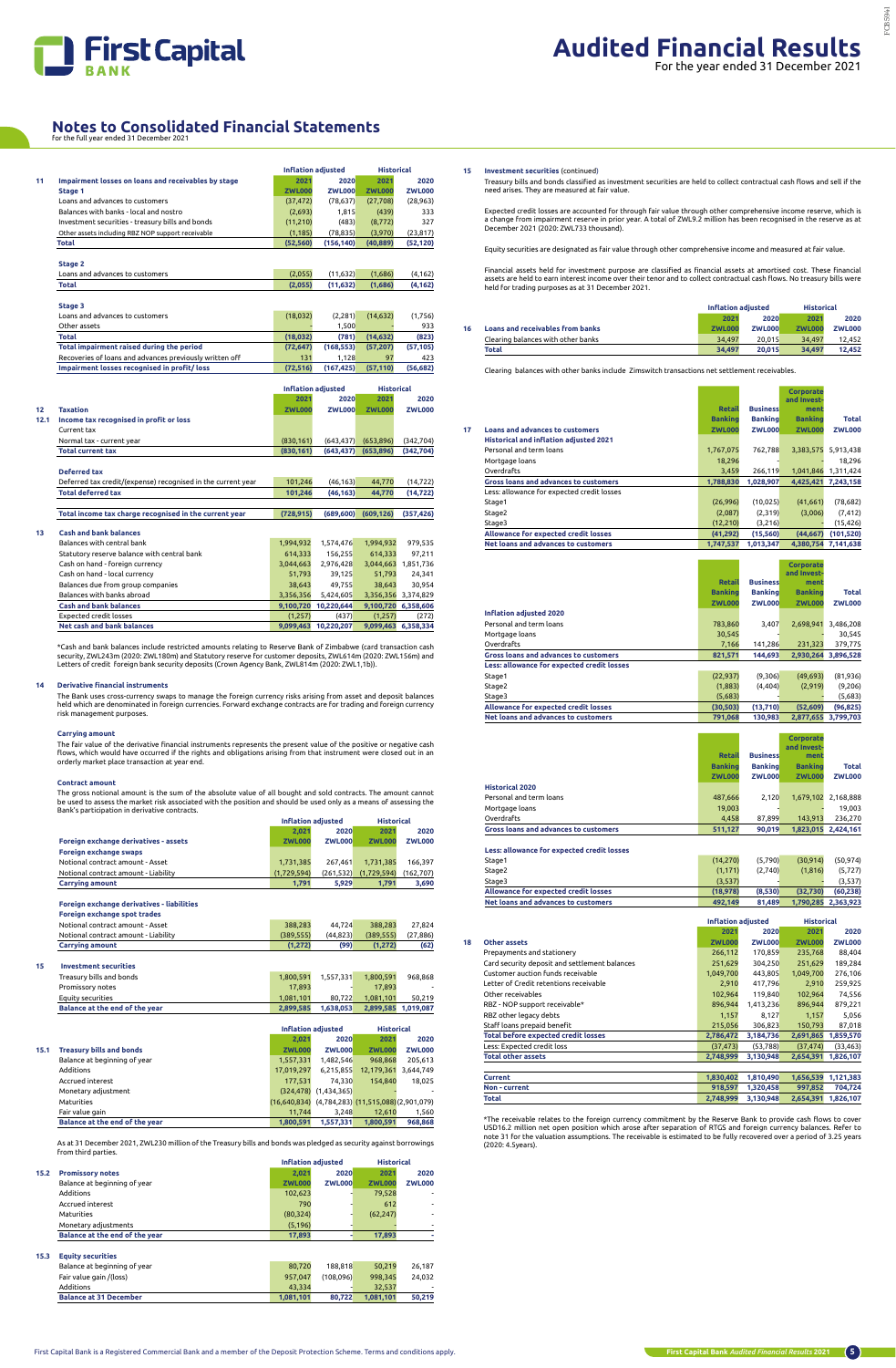

| 19 | <b>Property and equipment</b>           |                 |                               |               | Furni-          |                                        |                   |
|----|-----------------------------------------|-----------------|-------------------------------|---------------|-----------------|----------------------------------------|-------------------|
|    |                                         | <b>Land and</b> |                               |               | ture and        | <b>Motor</b>                           |                   |
|    |                                         |                 | buildings Computers Equipment |               | <b>fittings</b> | vehicles                               | <b>Total</b>      |
|    | <b>Inflation adjusted 2021</b>          | <b>ZWL000</b>   | <b>ZWL000</b>                 | <b>ZWL000</b> | <b>ZWL000</b>   | <b>ZWL000</b>                          | <b>ZWL000</b>     |
|    | <b>Balance at beginning of year</b>     | 1,485,778       | 34.794                        | 14,422        | 4.550           |                                        | 15,163 1,554,708  |
|    | Additions                               | 589,626         | 78,923                        | 21,425        | 4,000           | 98.061                                 | 792,035           |
|    | Revaluation                             | 1,325,712       |                               |               |                 |                                        | $-1,325,712$      |
|    | <b>Disposals</b>                        | (11, 832)       | (5,010)                       | (18, 763)     | ÷               | (9, 875)                               | (45, 480)         |
|    | Depreciation charge on disposals        | ٠               | 1.240                         | 5,526         | ۰.              | 8.731                                  | 15,497            |
|    | Depreciation charge & Impairment charge | (39, 174)       | (29, 022)                     | (11,905)      | (6,389)         | (25, 874)                              | (112, 364)        |
|    | Carrying amount at end of the year      | 3,350,110       | 80,925                        | 10,705        | 2,161           |                                        | 86,207 3,530,108  |
|    |                                         |                 |                               |               |                 |                                        |                   |
|    | Cost or valuation                       | 3,350,110       | 489,997                       | 199.232       | 104.428         |                                        | 301,558 4,445,325 |
|    | Accumulated depreciation and impairment | ٠               | (409, 072)                    | (188, 527)    |                 | $(102, 267)$ $(215, 351)$ $(915, 217)$ |                   |
|    | Carrying amount at end of the year      | 3,350,110       | 80,925                        | 10.705        | 2.161           |                                        | 86,207 3,530,108  |

If land and building were stated on the historical cost basis, the carrying amount would be ZWL127 million (2020:<br>ZWL11 million). The inputs used in the revaluation of land and buildings have been classified as level 3 in and equipment were subjected to impairment testing internally and the directors are of the view that there is no cause for raising futher charges beyond what has been applied. Property worth ZWL905 million was pledged as security against borrowings from third parties (2020-Nil).

Revaluations are carried out on land and buildings with sufficient regularity to ensure the carrying value on those properties is not materially different from the market values. The properties were valued by a qualified,<br>independent valuer, Intergrated Properties (Pvt) Ltd (2020-CC Sales Ltd).

In 2021 land and buildings were valued by reference to inputs from the market deriving from transactions denominated in ZWL only. This constitutes a change in estimate from the approach used in the prior year which applied inputs derived from foreign currency denominated transcactions. The directors believe that the approach<br>taken in 2021 results is a fairer representation of the value of these assets based on market trends.

|                                         |                 |                               |               | Furni-          | <b>Motor</b><br><b>Assets</b> |                  |
|-----------------------------------------|-----------------|-------------------------------|---------------|-----------------|-------------------------------|------------------|
|                                         | <b>Land and</b> |                               |               | ture and        | under                         |                  |
| <b>Property and equipment</b>           |                 | buildings Computers Equipment |               | <b>fittings</b> | vehicles                      | <b>Total</b>     |
| <b>Historical 2021</b>                  | <b>ZWL000</b>   | <b>ZWL000</b>                 | <b>ZWL000</b> | <b>ZWL000</b>   | <b>ZWL000</b>                 | <b>ZWL000</b>    |
| <b>Balance at beginning of year</b>     | 924,352         | 10,182                        | 7,032         | 2,329           | 814                           | 944.709          |
| Additions                               | 449,011         | 64,345                        | 17,913        | 3,703           | 79.242                        | 614,214          |
| Revaluation                             | 2,009,893       |                               |               |                 |                               | $-2,009,893$     |
| <b>Disposals</b>                        | (7,996)         | (94)                          | (352)         | ٠               | (228)                         | (8,670)          |
| Depreciation charge on disposals        | 212             | 23                            | 104           | ٠               | 304                           | 643              |
| Depreciation charge                     | (25, 362)       | (8, 833)                      | (2,956)       | (707)           | (7.472)                       | (45, 330)        |
| Carrying amount at end of year          | 3,350,110       | 65,623                        | 21,741        | 5,325           |                               | 72,660 3,515,459 |
| Cost or valuation                       | 3.350.110       | 82,426                        | 28.065        | 7.714           |                               | 83.131 3.551.446 |
| Accumulated depreciation and impairment | ٠               | (16, 803)                     | (6, 324)      | (2,389)         | (10.471)                      | (35, 987)        |
| Carrying amount at end of the year      | 3,350,110       | 65,623                        | 21,741        | 5,325           |                               | 72,660 3,515,459 |

|    |                                                  | <b>Inflation adiusted</b> |               | <b>Historical</b> |               |
|----|--------------------------------------------------|---------------------------|---------------|-------------------|---------------|
|    |                                                  | 2021                      | 2020          | 2021              | 2020          |
| 20 | <b>Investment properties</b>                     | <b>ZWL000</b>             | <b>ZWL000</b> | <b>ZWL000</b>     | <b>ZWL000</b> |
|    | <b>Balance at beginning of the year</b>          | 462.087                   | 514.150       | 287.480           | 71.307        |
|    | Fair value gains/ (loss)                         | 816.253                   | (52.063)      | 990.860           | 216.173       |
|    | <b>Balance at the end of the year</b>            | 1.278.340                 | 462.087       | 1.278.340         | 287.480       |
|    | Rental income derived from investment properties | 22.546                    | 12.923        | 17.671            | 6.073         |

Properties were valued using ZWL denominated inputs in 2021. This represents a change in estimate from the approach used in 2020 in which USD denominated inputs were applied to give a USD valuation which was then translated to ZWL using the official exchange rate.

The fair value of investment property was determined by external, independent property valuers, Integrated Property (Pvt)Ltd (2020: CC Sales ), having the appropriate recognised professional qualifications and recent experience in the location and category of the property being valued. The independent valuers provide the fair value of the Bank`s investment property portfolio annually.

The fair value measurement of the investment property has been categorised as Level 3 in the fair value hierarchy (Note 31) based on the inputs to the valuation technique used.

Included in the deposits above are foreign currency deposits of ZWL 7.3billion (2020: ZWL6.4 billion). Deposits from<br>customers only include financial instruments classified as liabilities at amortised cost. Fair value of d customers approximates carrying amount because of their short tenure. Included in customer accounts are deposits of ZWL983 million (2020:ZWL1.5 billion) held as collateral for loans advanced and letters of credit.

Operating costs incurred on investment properties during the year were ZWL6.8 million (2020: 3.2 million) inflation adjusted. Investment property comprises commercial properties that are leased to third parties. No contingent rents are charged.

Property worth ZWL990 million was pledged as security against borrowings from third parties (2020:Nill).

|    |                                     |               | Inflation adjusted |               | <b>Historical</b> |
|----|-------------------------------------|---------------|--------------------|---------------|-------------------|
|    |                                     | 2021          | 2020               | 2021          | 2020              |
| 21 | Intangible assets                   | <b>ZWL000</b> | <b>ZWL000</b>      | <b>ZWL000</b> | <b>ZWL000</b>     |
|    | <b>Balance at beginning of year</b> | 324.207       | 387.504            | 15,023        | 18,025            |
|    | Amortisation                        | (63, 298)     | (63, 297)          | (3,041)       | (3,002)           |
|    | <b>Balance at end of the year</b>   | 260.909       | 324.207            | 11,982        | 15,023            |
|    |                                     |               |                    |               |                   |
|    | Cost                                | 421,983       | 421.983            | 20.276        | 20.276            |
|    | Accumulated amortisation            | (161, 074)    | (97, 776)          | (8, 294)      | (5,253)           |
|    | Balance at end of the year          | 260.909       | 324.207            | 11,982        | 15,023            |

 Intangible assets comprise of acquired core banking, switch and other software and licences, armotised over a period of 6.7 years.

> The staff retention incentive represents an accrual for a performance based staff incentive to be paid to staff and is<br>included in staff costs. Employee entitlements to annual leave are recognised when they accrue to emplo accrual is made for the estimated liability for annual leave as a result of services rendered by employees up to the reporting date and the charge is recognised in profit or loss within staff costs.

|                                                                   |  | <b>Historical</b>                                  |                                                                                                           |  |
|-------------------------------------------------------------------|--|----------------------------------------------------|-----------------------------------------------------------------------------------------------------------|--|
| <b>Investment in joint venture</b>                                |  | 2021                                               | 2020                                                                                                      |  |
| <b>Bank's interest in investment</b>                              |  |                                                    | <b>ZWL000</b>                                                                                             |  |
| Bank's interest at beginning of year                              |  |                                                    | 242.487                                                                                                   |  |
| Current year share of total comprehensive income in joint venture |  |                                                    | 736.666                                                                                                   |  |
|                                                                   |  | <b>Inflation adjusted</b><br>2021<br><b>ZWL000</b> | 2020<br><b>ZWL000</b><br><b>ZWL000</b><br>1.568.746 1.748.421<br>975.969<br>1.545.527 (163.119) 2.126.189 |  |

| Carrying amount of investment at year end |          | 3,084,125 1,568,746 3,084,125    | 975.969 |
|-------------------------------------------|----------|----------------------------------|---------|
| Dividends received during the year        |          | $(18.033)$ $(16.556)$ $(18.033)$ | (3.184) |
| Monetary adjustment                       | (12.115) |                                  |         |

The Bank owns 50% investment in Makasa Sun (Pvt) Ltd. The other 50% is owned by Barclays Pensions Fund. Makasa Sun (Pvt) Ltd. owns a hotel located in the tourist resort town of Victoria Falls, Zimbabwe which it leases out.

|      |                                     |               | <b>Inflation adiusted</b> | <b>Historical</b> |               |
|------|-------------------------------------|---------------|---------------------------|-------------------|---------------|
|      |                                     | 2021          | 2020                      | 2021              | 2020          |
| 23   | Leases                              | <b>ZWL000</b> | <b>ZWL000</b>             | <b>ZWL000</b>     | <b>ZWL000</b> |
| 23.1 | <b>Right of use asset</b>           |               |                           |                   |               |
|      | <b>Balance at beginning of year</b> | 463.538       | 391.685                   | 99.973            | 16,061        |
|      | Additions                           | 97.573        | 203.933                   | 97.573            | 95,930        |
|      | Terminated                          | (10, 664)     | (27, 525)                 | (6, 635)          | (2,304)       |
|      | Impairment                          | (249, 920)    |                           |                   |               |
|      | Depreciation for the year           | (128, 589)    | (104, 555)                | (18, 973)         | (9, 714)      |
|      | Balance at end of the year          | 171.938       | 463.538                   | 171.938           | 99.973        |

| 2021<br>2021<br>23.2 Lease liabilities<br>2020<br>Maturity analysis - contractual undiscounted cash flows<br><b>ZWL000</b><br><b>ZWL000</b><br><b>ZWL000</b><br>Less than one year<br>67,248<br>35,715<br>67,248<br>One to five years<br>161,894<br>161,894<br>138,665<br>More than five years<br>84,162<br>19,376<br>84,162<br><b>Total</b><br>313,304<br>193,756<br>313,304<br>Lease liabilities included in statement of financial position<br>33,472<br>15,350<br>33,472<br>Current<br>137,560<br>137,560<br>Non - current<br>138,566<br>Balance at end of the year<br>171,032<br>153,916<br>171,032<br>Amounts recognised in profit/loss<br>Interest on lease liabilities<br>(35, 710)<br>(27,999)<br>(26, 715)<br>Expenses - short term & low value leases<br>(17,968)<br>(14, 336)<br>(11, 678)<br>Depreciation charge for the year<br>(128, 589)<br>(104, 555)<br>(18, 973)<br><b>Total</b><br>(60, 024)<br>(182, 267)<br>(144, 232)<br><b>Statement of cash-flows - Leases</b><br><b>Total cash outflows</b><br>(115, 848)<br>(63, 202)<br>(58, 637)<br>(25, 310)<br>24<br><b>Deposits from banks</b><br>Bank balances due to banks abroad<br>142,801<br>26,661<br>142,801<br>16,587<br>Interbank money market deposit<br>262,631<br>262,631<br>Clearance balances due to local banks<br>141,927<br>141,927<br>141,595<br>88,090<br><b>Total</b><br>547,359<br>168,256<br>547,359<br>104,677<br>25<br><b>Deposits from customers</b><br><b>Demand deposits</b><br>Retail<br>3,306,123 2,455,281 3,306,123 1,527,513<br>Business banking<br>1,923,453 1,173,721 1,923,453<br>730,211<br>Corporate and investment banking<br>9,934,497 9,169,814 9,934,497 5,704,849<br><b>Total</b><br>15,164,073 12,798,816 15,164,073 7,962,573<br><b>Call deposits</b><br>Retail<br>904<br>904<br>561<br>349<br>32,976<br>Business banking<br>32,976<br>1,368<br>851<br>Corporate and investment banking<br>207,189<br>204,762<br>207,189<br>127,389<br><b>Total</b><br>241,069<br>128,589<br>241,069<br>206,691<br><b>Savings accounts</b><br>Retail<br>8,931<br>8,931<br>13,929<br>8,666<br>Business banking<br>35<br>22<br>30<br>30<br><b>Total</b><br>8,961<br>13,964<br>8,961<br>8,688<br><b>Other</b><br>Corporate and investment banking<br>983,214 1,151,096<br>983,214<br>716,136<br><b>Total</b><br>983,214 1,151,096<br>983,214<br>716,136<br>16,397,317 14,170,567 16,397,317 8,815,986<br><b>Total</b> |  | <b>Inflation adjusted</b> |  | <b>Historical</b> |               |  |  |  |  |  |  |
|----------------------------------------------------------------------------------------------------------------------------------------------------------------------------------------------------------------------------------------------------------------------------------------------------------------------------------------------------------------------------------------------------------------------------------------------------------------------------------------------------------------------------------------------------------------------------------------------------------------------------------------------------------------------------------------------------------------------------------------------------------------------------------------------------------------------------------------------------------------------------------------------------------------------------------------------------------------------------------------------------------------------------------------------------------------------------------------------------------------------------------------------------------------------------------------------------------------------------------------------------------------------------------------------------------------------------------------------------------------------------------------------------------------------------------------------------------------------------------------------------------------------------------------------------------------------------------------------------------------------------------------------------------------------------------------------------------------------------------------------------------------------------------------------------------------------------------------------------------------------------------------------------------------------------------------------------------------------------------------------------------------------------------------------------------------------------------------------------------------------------------------------------------------------------------------------------------------------------------------------------------------------------------------------------------------------------------------------------------------------------------------------------------------|--|---------------------------|--|-------------------|---------------|--|--|--|--|--|--|
|                                                                                                                                                                                                                                                                                                                                                                                                                                                                                                                                                                                                                                                                                                                                                                                                                                                                                                                                                                                                                                                                                                                                                                                                                                                                                                                                                                                                                                                                                                                                                                                                                                                                                                                                                                                                                                                                                                                                                                                                                                                                                                                                                                                                                                                                                                                                                                                                                |  |                           |  |                   | 2020          |  |  |  |  |  |  |
|                                                                                                                                                                                                                                                                                                                                                                                                                                                                                                                                                                                                                                                                                                                                                                                                                                                                                                                                                                                                                                                                                                                                                                                                                                                                                                                                                                                                                                                                                                                                                                                                                                                                                                                                                                                                                                                                                                                                                                                                                                                                                                                                                                                                                                                                                                                                                                                                                |  |                           |  |                   | <b>ZWL000</b> |  |  |  |  |  |  |
|                                                                                                                                                                                                                                                                                                                                                                                                                                                                                                                                                                                                                                                                                                                                                                                                                                                                                                                                                                                                                                                                                                                                                                                                                                                                                                                                                                                                                                                                                                                                                                                                                                                                                                                                                                                                                                                                                                                                                                                                                                                                                                                                                                                                                                                                                                                                                                                                                |  |                           |  |                   | 22,220        |  |  |  |  |  |  |
|                                                                                                                                                                                                                                                                                                                                                                                                                                                                                                                                                                                                                                                                                                                                                                                                                                                                                                                                                                                                                                                                                                                                                                                                                                                                                                                                                                                                                                                                                                                                                                                                                                                                                                                                                                                                                                                                                                                                                                                                                                                                                                                                                                                                                                                                                                                                                                                                                |  |                           |  |                   | 86,268        |  |  |  |  |  |  |
|                                                                                                                                                                                                                                                                                                                                                                                                                                                                                                                                                                                                                                                                                                                                                                                                                                                                                                                                                                                                                                                                                                                                                                                                                                                                                                                                                                                                                                                                                                                                                                                                                                                                                                                                                                                                                                                                                                                                                                                                                                                                                                                                                                                                                                                                                                                                                                                                                |  |                           |  |                   | 12,055        |  |  |  |  |  |  |
|                                                                                                                                                                                                                                                                                                                                                                                                                                                                                                                                                                                                                                                                                                                                                                                                                                                                                                                                                                                                                                                                                                                                                                                                                                                                                                                                                                                                                                                                                                                                                                                                                                                                                                                                                                                                                                                                                                                                                                                                                                                                                                                                                                                                                                                                                                                                                                                                                |  |                           |  |                   | 120,543       |  |  |  |  |  |  |
|                                                                                                                                                                                                                                                                                                                                                                                                                                                                                                                                                                                                                                                                                                                                                                                                                                                                                                                                                                                                                                                                                                                                                                                                                                                                                                                                                                                                                                                                                                                                                                                                                                                                                                                                                                                                                                                                                                                                                                                                                                                                                                                                                                                                                                                                                                                                                                                                                |  |                           |  |                   |               |  |  |  |  |  |  |
|                                                                                                                                                                                                                                                                                                                                                                                                                                                                                                                                                                                                                                                                                                                                                                                                                                                                                                                                                                                                                                                                                                                                                                                                                                                                                                                                                                                                                                                                                                                                                                                                                                                                                                                                                                                                                                                                                                                                                                                                                                                                                                                                                                                                                                                                                                                                                                                                                |  |                           |  |                   |               |  |  |  |  |  |  |
|                                                                                                                                                                                                                                                                                                                                                                                                                                                                                                                                                                                                                                                                                                                                                                                                                                                                                                                                                                                                                                                                                                                                                                                                                                                                                                                                                                                                                                                                                                                                                                                                                                                                                                                                                                                                                                                                                                                                                                                                                                                                                                                                                                                                                                                                                                                                                                                                                |  |                           |  |                   | 9,549         |  |  |  |  |  |  |
|                                                                                                                                                                                                                                                                                                                                                                                                                                                                                                                                                                                                                                                                                                                                                                                                                                                                                                                                                                                                                                                                                                                                                                                                                                                                                                                                                                                                                                                                                                                                                                                                                                                                                                                                                                                                                                                                                                                                                                                                                                                                                                                                                                                                                                                                                                                                                                                                                |  |                           |  |                   | 86,207        |  |  |  |  |  |  |
|                                                                                                                                                                                                                                                                                                                                                                                                                                                                                                                                                                                                                                                                                                                                                                                                                                                                                                                                                                                                                                                                                                                                                                                                                                                                                                                                                                                                                                                                                                                                                                                                                                                                                                                                                                                                                                                                                                                                                                                                                                                                                                                                                                                                                                                                                                                                                                                                                |  |                           |  |                   | 95,756        |  |  |  |  |  |  |
|                                                                                                                                                                                                                                                                                                                                                                                                                                                                                                                                                                                                                                                                                                                                                                                                                                                                                                                                                                                                                                                                                                                                                                                                                                                                                                                                                                                                                                                                                                                                                                                                                                                                                                                                                                                                                                                                                                                                                                                                                                                                                                                                                                                                                                                                                                                                                                                                                |  |                           |  |                   |               |  |  |  |  |  |  |
|                                                                                                                                                                                                                                                                                                                                                                                                                                                                                                                                                                                                                                                                                                                                                                                                                                                                                                                                                                                                                                                                                                                                                                                                                                                                                                                                                                                                                                                                                                                                                                                                                                                                                                                                                                                                                                                                                                                                                                                                                                                                                                                                                                                                                                                                                                                                                                                                                |  |                           |  |                   |               |  |  |  |  |  |  |
|                                                                                                                                                                                                                                                                                                                                                                                                                                                                                                                                                                                                                                                                                                                                                                                                                                                                                                                                                                                                                                                                                                                                                                                                                                                                                                                                                                                                                                                                                                                                                                                                                                                                                                                                                                                                                                                                                                                                                                                                                                                                                                                                                                                                                                                                                                                                                                                                                |  |                           |  |                   | (11, 304)     |  |  |  |  |  |  |
|                                                                                                                                                                                                                                                                                                                                                                                                                                                                                                                                                                                                                                                                                                                                                                                                                                                                                                                                                                                                                                                                                                                                                                                                                                                                                                                                                                                                                                                                                                                                                                                                                                                                                                                                                                                                                                                                                                                                                                                                                                                                                                                                                                                                                                                                                                                                                                                                                |  |                           |  |                   | (5, 296)      |  |  |  |  |  |  |
|                                                                                                                                                                                                                                                                                                                                                                                                                                                                                                                                                                                                                                                                                                                                                                                                                                                                                                                                                                                                                                                                                                                                                                                                                                                                                                                                                                                                                                                                                                                                                                                                                                                                                                                                                                                                                                                                                                                                                                                                                                                                                                                                                                                                                                                                                                                                                                                                                |  |                           |  |                   | (9, 714)      |  |  |  |  |  |  |
|                                                                                                                                                                                                                                                                                                                                                                                                                                                                                                                                                                                                                                                                                                                                                                                                                                                                                                                                                                                                                                                                                                                                                                                                                                                                                                                                                                                                                                                                                                                                                                                                                                                                                                                                                                                                                                                                                                                                                                                                                                                                                                                                                                                                                                                                                                                                                                                                                |  |                           |  |                   | (666, 314)    |  |  |  |  |  |  |
|                                                                                                                                                                                                                                                                                                                                                                                                                                                                                                                                                                                                                                                                                                                                                                                                                                                                                                                                                                                                                                                                                                                                                                                                                                                                                                                                                                                                                                                                                                                                                                                                                                                                                                                                                                                                                                                                                                                                                                                                                                                                                                                                                                                                                                                                                                                                                                                                                |  |                           |  |                   |               |  |  |  |  |  |  |
|                                                                                                                                                                                                                                                                                                                                                                                                                                                                                                                                                                                                                                                                                                                                                                                                                                                                                                                                                                                                                                                                                                                                                                                                                                                                                                                                                                                                                                                                                                                                                                                                                                                                                                                                                                                                                                                                                                                                                                                                                                                                                                                                                                                                                                                                                                                                                                                                                |  |                           |  |                   |               |  |  |  |  |  |  |
|                                                                                                                                                                                                                                                                                                                                                                                                                                                                                                                                                                                                                                                                                                                                                                                                                                                                                                                                                                                                                                                                                                                                                                                                                                                                                                                                                                                                                                                                                                                                                                                                                                                                                                                                                                                                                                                                                                                                                                                                                                                                                                                                                                                                                                                                                                                                                                                                                |  |                           |  |                   |               |  |  |  |  |  |  |
|                                                                                                                                                                                                                                                                                                                                                                                                                                                                                                                                                                                                                                                                                                                                                                                                                                                                                                                                                                                                                                                                                                                                                                                                                                                                                                                                                                                                                                                                                                                                                                                                                                                                                                                                                                                                                                                                                                                                                                                                                                                                                                                                                                                                                                                                                                                                                                                                                |  |                           |  |                   |               |  |  |  |  |  |  |
|                                                                                                                                                                                                                                                                                                                                                                                                                                                                                                                                                                                                                                                                                                                                                                                                                                                                                                                                                                                                                                                                                                                                                                                                                                                                                                                                                                                                                                                                                                                                                                                                                                                                                                                                                                                                                                                                                                                                                                                                                                                                                                                                                                                                                                                                                                                                                                                                                |  |                           |  |                   |               |  |  |  |  |  |  |
|                                                                                                                                                                                                                                                                                                                                                                                                                                                                                                                                                                                                                                                                                                                                                                                                                                                                                                                                                                                                                                                                                                                                                                                                                                                                                                                                                                                                                                                                                                                                                                                                                                                                                                                                                                                                                                                                                                                                                                                                                                                                                                                                                                                                                                                                                                                                                                                                                |  |                           |  |                   |               |  |  |  |  |  |  |
|                                                                                                                                                                                                                                                                                                                                                                                                                                                                                                                                                                                                                                                                                                                                                                                                                                                                                                                                                                                                                                                                                                                                                                                                                                                                                                                                                                                                                                                                                                                                                                                                                                                                                                                                                                                                                                                                                                                                                                                                                                                                                                                                                                                                                                                                                                                                                                                                                |  |                           |  |                   |               |  |  |  |  |  |  |
|                                                                                                                                                                                                                                                                                                                                                                                                                                                                                                                                                                                                                                                                                                                                                                                                                                                                                                                                                                                                                                                                                                                                                                                                                                                                                                                                                                                                                                                                                                                                                                                                                                                                                                                                                                                                                                                                                                                                                                                                                                                                                                                                                                                                                                                                                                                                                                                                                |  |                           |  |                   |               |  |  |  |  |  |  |
|                                                                                                                                                                                                                                                                                                                                                                                                                                                                                                                                                                                                                                                                                                                                                                                                                                                                                                                                                                                                                                                                                                                                                                                                                                                                                                                                                                                                                                                                                                                                                                                                                                                                                                                                                                                                                                                                                                                                                                                                                                                                                                                                                                                                                                                                                                                                                                                                                |  |                           |  |                   |               |  |  |  |  |  |  |
|                                                                                                                                                                                                                                                                                                                                                                                                                                                                                                                                                                                                                                                                                                                                                                                                                                                                                                                                                                                                                                                                                                                                                                                                                                                                                                                                                                                                                                                                                                                                                                                                                                                                                                                                                                                                                                                                                                                                                                                                                                                                                                                                                                                                                                                                                                                                                                                                                |  |                           |  |                   |               |  |  |  |  |  |  |
|                                                                                                                                                                                                                                                                                                                                                                                                                                                                                                                                                                                                                                                                                                                                                                                                                                                                                                                                                                                                                                                                                                                                                                                                                                                                                                                                                                                                                                                                                                                                                                                                                                                                                                                                                                                                                                                                                                                                                                                                                                                                                                                                                                                                                                                                                                                                                                                                                |  |                           |  |                   |               |  |  |  |  |  |  |
|                                                                                                                                                                                                                                                                                                                                                                                                                                                                                                                                                                                                                                                                                                                                                                                                                                                                                                                                                                                                                                                                                                                                                                                                                                                                                                                                                                                                                                                                                                                                                                                                                                                                                                                                                                                                                                                                                                                                                                                                                                                                                                                                                                                                                                                                                                                                                                                                                |  |                           |  |                   |               |  |  |  |  |  |  |
|                                                                                                                                                                                                                                                                                                                                                                                                                                                                                                                                                                                                                                                                                                                                                                                                                                                                                                                                                                                                                                                                                                                                                                                                                                                                                                                                                                                                                                                                                                                                                                                                                                                                                                                                                                                                                                                                                                                                                                                                                                                                                                                                                                                                                                                                                                                                                                                                                |  |                           |  |                   |               |  |  |  |  |  |  |
|                                                                                                                                                                                                                                                                                                                                                                                                                                                                                                                                                                                                                                                                                                                                                                                                                                                                                                                                                                                                                                                                                                                                                                                                                                                                                                                                                                                                                                                                                                                                                                                                                                                                                                                                                                                                                                                                                                                                                                                                                                                                                                                                                                                                                                                                                                                                                                                                                |  |                           |  |                   |               |  |  |  |  |  |  |
|                                                                                                                                                                                                                                                                                                                                                                                                                                                                                                                                                                                                                                                                                                                                                                                                                                                                                                                                                                                                                                                                                                                                                                                                                                                                                                                                                                                                                                                                                                                                                                                                                                                                                                                                                                                                                                                                                                                                                                                                                                                                                                                                                                                                                                                                                                                                                                                                                |  |                           |  |                   |               |  |  |  |  |  |  |
|                                                                                                                                                                                                                                                                                                                                                                                                                                                                                                                                                                                                                                                                                                                                                                                                                                                                                                                                                                                                                                                                                                                                                                                                                                                                                                                                                                                                                                                                                                                                                                                                                                                                                                                                                                                                                                                                                                                                                                                                                                                                                                                                                                                                                                                                                                                                                                                                                |  |                           |  |                   |               |  |  |  |  |  |  |
|                                                                                                                                                                                                                                                                                                                                                                                                                                                                                                                                                                                                                                                                                                                                                                                                                                                                                                                                                                                                                                                                                                                                                                                                                                                                                                                                                                                                                                                                                                                                                                                                                                                                                                                                                                                                                                                                                                                                                                                                                                                                                                                                                                                                                                                                                                                                                                                                                |  |                           |  |                   |               |  |  |  |  |  |  |
|                                                                                                                                                                                                                                                                                                                                                                                                                                                                                                                                                                                                                                                                                                                                                                                                                                                                                                                                                                                                                                                                                                                                                                                                                                                                                                                                                                                                                                                                                                                                                                                                                                                                                                                                                                                                                                                                                                                                                                                                                                                                                                                                                                                                                                                                                                                                                                                                                |  |                           |  |                   |               |  |  |  |  |  |  |
|                                                                                                                                                                                                                                                                                                                                                                                                                                                                                                                                                                                                                                                                                                                                                                                                                                                                                                                                                                                                                                                                                                                                                                                                                                                                                                                                                                                                                                                                                                                                                                                                                                                                                                                                                                                                                                                                                                                                                                                                                                                                                                                                                                                                                                                                                                                                                                                                                |  |                           |  |                   |               |  |  |  |  |  |  |
|                                                                                                                                                                                                                                                                                                                                                                                                                                                                                                                                                                                                                                                                                                                                                                                                                                                                                                                                                                                                                                                                                                                                                                                                                                                                                                                                                                                                                                                                                                                                                                                                                                                                                                                                                                                                                                                                                                                                                                                                                                                                                                                                                                                                                                                                                                                                                                                                                |  |                           |  |                   |               |  |  |  |  |  |  |
|                                                                                                                                                                                                                                                                                                                                                                                                                                                                                                                                                                                                                                                                                                                                                                                                                                                                                                                                                                                                                                                                                                                                                                                                                                                                                                                                                                                                                                                                                                                                                                                                                                                                                                                                                                                                                                                                                                                                                                                                                                                                                                                                                                                                                                                                                                                                                                                                                |  |                           |  |                   |               |  |  |  |  |  |  |
|                                                                                                                                                                                                                                                                                                                                                                                                                                                                                                                                                                                                                                                                                                                                                                                                                                                                                                                                                                                                                                                                                                                                                                                                                                                                                                                                                                                                                                                                                                                                                                                                                                                                                                                                                                                                                                                                                                                                                                                                                                                                                                                                                                                                                                                                                                                                                                                                                |  |                           |  |                   |               |  |  |  |  |  |  |
|                                                                                                                                                                                                                                                                                                                                                                                                                                                                                                                                                                                                                                                                                                                                                                                                                                                                                                                                                                                                                                                                                                                                                                                                                                                                                                                                                                                                                                                                                                                                                                                                                                                                                                                                                                                                                                                                                                                                                                                                                                                                                                                                                                                                                                                                                                                                                                                                                |  |                           |  |                   |               |  |  |  |  |  |  |
|                                                                                                                                                                                                                                                                                                                                                                                                                                                                                                                                                                                                                                                                                                                                                                                                                                                                                                                                                                                                                                                                                                                                                                                                                                                                                                                                                                                                                                                                                                                                                                                                                                                                                                                                                                                                                                                                                                                                                                                                                                                                                                                                                                                                                                                                                                                                                                                                                |  |                           |  |                   |               |  |  |  |  |  |  |
|                                                                                                                                                                                                                                                                                                                                                                                                                                                                                                                                                                                                                                                                                                                                                                                                                                                                                                                                                                                                                                                                                                                                                                                                                                                                                                                                                                                                                                                                                                                                                                                                                                                                                                                                                                                                                                                                                                                                                                                                                                                                                                                                                                                                                                                                                                                                                                                                                |  |                           |  |                   |               |  |  |  |  |  |  |
|                                                                                                                                                                                                                                                                                                                                                                                                                                                                                                                                                                                                                                                                                                                                                                                                                                                                                                                                                                                                                                                                                                                                                                                                                                                                                                                                                                                                                                                                                                                                                                                                                                                                                                                                                                                                                                                                                                                                                                                                                                                                                                                                                                                                                                                                                                                                                                                                                |  |                           |  |                   |               |  |  |  |  |  |  |
|                                                                                                                                                                                                                                                                                                                                                                                                                                                                                                                                                                                                                                                                                                                                                                                                                                                                                                                                                                                                                                                                                                                                                                                                                                                                                                                                                                                                                                                                                                                                                                                                                                                                                                                                                                                                                                                                                                                                                                                                                                                                                                                                                                                                                                                                                                                                                                                                                |  |                           |  |                   |               |  |  |  |  |  |  |
|                                                                                                                                                                                                                                                                                                                                                                                                                                                                                                                                                                                                                                                                                                                                                                                                                                                                                                                                                                                                                                                                                                                                                                                                                                                                                                                                                                                                                                                                                                                                                                                                                                                                                                                                                                                                                                                                                                                                                                                                                                                                                                                                                                                                                                                                                                                                                                                                                |  |                           |  |                   |               |  |  |  |  |  |  |
|                                                                                                                                                                                                                                                                                                                                                                                                                                                                                                                                                                                                                                                                                                                                                                                                                                                                                                                                                                                                                                                                                                                                                                                                                                                                                                                                                                                                                                                                                                                                                                                                                                                                                                                                                                                                                                                                                                                                                                                                                                                                                                                                                                                                                                                                                                                                                                                                                |  |                           |  |                   |               |  |  |  |  |  |  |
|                                                                                                                                                                                                                                                                                                                                                                                                                                                                                                                                                                                                                                                                                                                                                                                                                                                                                                                                                                                                                                                                                                                                                                                                                                                                                                                                                                                                                                                                                                                                                                                                                                                                                                                                                                                                                                                                                                                                                                                                                                                                                                                                                                                                                                                                                                                                                                                                                |  |                           |  |                   |               |  |  |  |  |  |  |
|                                                                                                                                                                                                                                                                                                                                                                                                                                                                                                                                                                                                                                                                                                                                                                                                                                                                                                                                                                                                                                                                                                                                                                                                                                                                                                                                                                                                                                                                                                                                                                                                                                                                                                                                                                                                                                                                                                                                                                                                                                                                                                                                                                                                                                                                                                                                                                                                                |  |                           |  |                   |               |  |  |  |  |  |  |
|                                                                                                                                                                                                                                                                                                                                                                                                                                                                                                                                                                                                                                                                                                                                                                                                                                                                                                                                                                                                                                                                                                                                                                                                                                                                                                                                                                                                                                                                                                                                                                                                                                                                                                                                                                                                                                                                                                                                                                                                                                                                                                                                                                                                                                                                                                                                                                                                                |  |                           |  |                   |               |  |  |  |  |  |  |

|                                              | <b>Inflation adiusted</b> |     |               |                |                           | <b>Historical</b> |               |                |
|----------------------------------------------|---------------------------|-----|---------------|----------------|---------------------------|-------------------|---------------|----------------|
|                                              | 2021                      |     | 2020          |                | 2021                      |                   | 2020          |                |
| <b>Concentration of customer</b><br>deposits | <b>ZWL000</b>             | %   | <b>ZWL000</b> |                | % ZWL000 %                | $\%$              | <b>ZWL000</b> | %              |
| Trade and services                           | 6,579,631                 | 40  | 4.663.114     | 33             | 6.579.631                 | 40                | 2,901,080     | 33             |
| Energy and minerals                          | 65,577                    |     | 80.066        |                | 65,577                    |                   | 49.812        | 1              |
| Agriculture                                  | 455.200                   | 3   | 1.726.225     | 12             | 455.199                   | 3                 | 1.073.943     | 12             |
| Construction and property                    | 491,763                   | 3   | 254.002       | $\overline{2}$ | 491.763                   | 3                 | 158.023       | $\overline{2}$ |
| Light and heavy industry                     | 1.694.230                 | 10  | 1.624.971     | 11             | 1.694.230                 | 10                | 1.010.949     | 11             |
| Physical persons                             | 3,324,504                 | 20  | 2.469.771     | 17             | 3.324.504                 | 20                | 1,536,528     | 17             |
| Transport and distribution                   | 1.903.050                 | 12  | 1.557.839     | 11             | 1.903.050                 | 12                | 969,184       | 11             |
| <b>Financial services</b>                    | 1,883,362                 | 11  | 1.794.579     | 13             | 1.883.362                 | 11                | 1.116.467     | 13             |
| <b>Total</b>                                 | 16.397.317                | 100 |               |                | 14.170.567 100 16.397.317 | 100               | 8.815.986     | 100            |

**Inflation adjusted Historical**

|                                   |                           | <u>mmandu adlaseed</u> |                   |               |  |
|-----------------------------------|---------------------------|------------------------|-------------------|---------------|--|
|                                   | 2021                      | 2020                   | 2021              | 2020          |  |
| <b>Employee benefit accruals</b>  | <b>ZWL000</b>             | <b>ZWL000</b>          | <b>ZWL000</b>     | <b>ZWL000</b> |  |
| <b>Staff retention</b>            |                           |                        |                   |               |  |
| Balance at beginning of year      | 79,756                    | 43,586                 | 49,620            | 6,045         |  |
| Provisions made during the year   | 277,871                   | 322,639                | 217,225           | 65,458        |  |
| Provisions used during the year   | (105, 257)                | (71, 924)              | (80, 035)         | (21, 883)     |  |
| Monetary adjustments              | (65, 560)                 | (214, 545)             |                   |               |  |
| <b>Balance at end of year</b>     | 186.810                   | 79,756                 | 186.810           | 49,620        |  |
| <b>Outstanding employee leave</b> |                           |                        |                   |               |  |
| Balance at beginning of year      | 10,097                    | 7,625                  | 6,281             | 1,057         |  |
| Provisions made during the year   | 10,567                    | 17.200                 | 8.190             | 5,233         |  |
| Provisions used during the year   |                           | (30)                   |                   | (9)           |  |
| Monetary adjustments              | (6, 193)                  | (14, 698)              |                   |               |  |
| <b>Balance at end of year</b>     | 14,471                    | 10,097                 | 14,471            | 6,281         |  |
| Redundancy                        | <b>Inflation adjusted</b> |                        | <b>Historical</b> |               |  |
|                                   |                           |                        |                   |               |  |

|                                 | 2021          | 2020          | 2021          | 2020          |
|---------------------------------|---------------|---------------|---------------|---------------|
|                                 | <b>ZWL000</b> | <b>ZWL000</b> | <b>ZWL000</b> | <b>ZWL000</b> |
| Balance at beginning of year    | 4,289         |               | 2,668         |               |
| Provisions made during the year |               | 4.289         | (2.668)       | 2.668         |
| Provisions used during the year | (4, 289)      |               |               |               |
| <b>Balance at end of year</b>   |               | 4.289         |               | 2,668         |
|                                 |               |               |               |               |
| Total provisions at end of year | 201.281       | 94.142        | 201.281       | 58.569        |

|    |                                  |               | <b>Inflation adjusted</b> |               | <b>Historical</b> |
|----|----------------------------------|---------------|---------------------------|---------------|-------------------|
|    |                                  | 2.021         | 2.020                     | 2.021         | 2.020             |
| 27 | <b>Other liabilities</b>         | <b>ZWL000</b> | <b>ZWL000</b>             | <b>ZWL000</b> | <b>ZWL000</b>     |
|    | Accrued expenses                 | 173,928       | 242.076                   | 173,928       | 150,604           |
|    | Internal accounts                | 301.928       | 312.097                   | 293.856       | 193,577           |
|    | Retentions payable               |               | 414.283                   |               | 257,739           |
|    | Auction funds payable            |               | 449.817                   |               | 279,846           |
|    | Other foreign currency claims    | 696,418       | 852.946                   | 696,418       | 530,646           |
|    | Withholding taxes including IMTT | 260.470       | 204.522                   | 260,470       | 127,240           |
|    | Balance at end of the year       |               | 1,432,744 2,475,741       | 1,424,672     | 1,539,652         |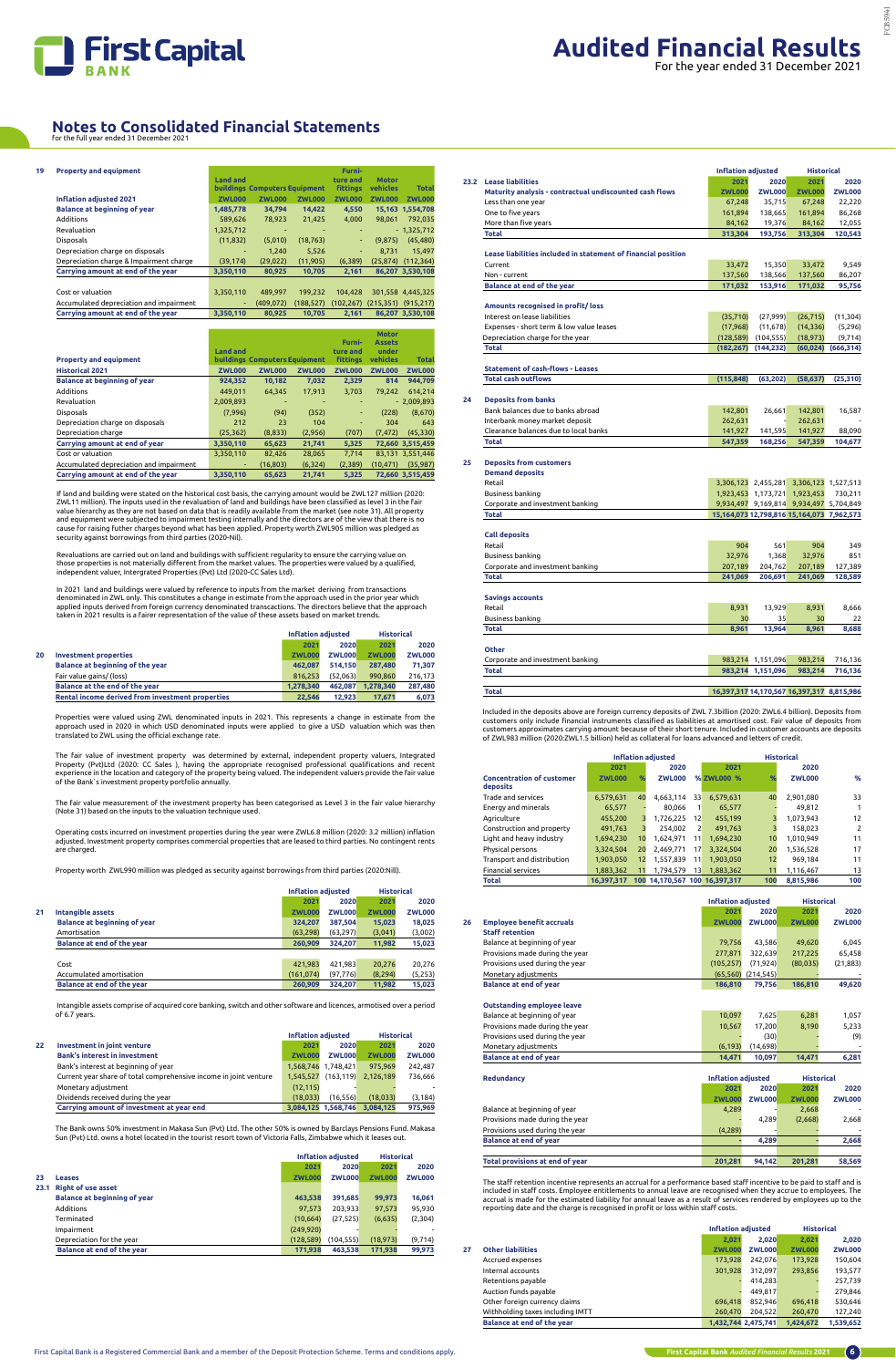

## **28 Retirement benefit plans**

## **Barclays Bank Pension Fund**

The Barclays Bank Pension Fund ("The Fund") manages retirement funds for the active members and pensioners. The Fund is run by appointed Trustees. The assets of the Fund are managed as one composite pool, with no separation for<br>the active members and pensioners. The awarding of pension increases and increase in accumulated values to members is done in consideration of the performance of the Fund and any requirement to increase risk reserves.

The plan assets comprise of property, bank balance, equity instruments and money market deposits at 31 December 2021.

|                                              | Inflation adiusted |                     | <b>Historical</b> |               |
|----------------------------------------------|--------------------|---------------------|-------------------|---------------|
|                                              | 2021               | 2020                | 2021              | 2020          |
| 28.1 Composition of pension fund plan assets | <b>ZWL000</b>      | <b>ZWL000</b>       | <b>ZWL000</b>     | <b>ZWL000</b> |
| Cash and bank balances                       | 104.436            | 21.013              | 104.436           | 13,073        |
| Equity and unit trusts                       | 1,846,309          | 768.771             | 1,846,309         | 478,278       |
| Money market                                 | 100.947            | 120.972             | 100.947           | 75.261        |
| Properties                                   |                    | 4,927,227 3,652,658 | 4,927,227         | 2,272,441     |
| Other                                        | 8.926              | 22.492              | 8.926             | 13.993        |
| Total                                        |                    | 6.987.845 4.585.906 | 6.987.845         | 2,853,046     |

|      |                                             | <b>Inflation adjusted</b> |               | <b>Historical</b> |               |
|------|---------------------------------------------|---------------------------|---------------|-------------------|---------------|
|      |                                             | 2021                      | 2020          | 2021              | 2020          |
| 28.2 | Summary valuation of the pension obligation | <b>ZWL000</b>             | <b>ZWL000</b> | <b>ZWL000</b>     | <b>ZWL000</b> |
|      | Present value of pensioner obligation (DB)  | 1,016,443                 | 978,393       | 1,016,443         | 608,691       |
|      | Active members liability (DC)               | 2,233,777                 | 2,273,420     | 2,233,777         | 1,414,371     |
|      | Deferred pensioners                         | 475,188                   | 559.544       | 475,188           | 348,111       |
|      | Other liabilities - risk pools              | 84.403                    | 77.546        | 84,403            | 48.244        |
|      | Other sundry liabilities                    | 14.004                    | 14,052        | 14.004            | 8,742         |
|      | <b>Total liabilities</b>                    | 3,823,815                 | 3,902,955     | 3,823,815         | 2,428,159     |
|      | <b>Total assets</b>                         | 6,987,845                 | 4,585,906     | 6,987,845         | 2,853,046     |
|      | <b>Net surplus</b>                          | 3,164,030                 | 682.951       | 3.164.030         | 424,887       |

This surplus is attributable to the Fund and the Trustees have discretion as to the application and appropriation of the surplus. The surplus could not be recognised as an asset by the Bank because the Bank will not receive any<br>future benefits from the surplus in the form of contribution holidays or refunds. The Fund rules clearly sta contributions for the pensioners, therefore, there will be no benefit to the Bank arising from reduced contributions or contribution holiday.

## **29 Deferred tax**

**Deferred tax balances**

The analysis of the deferred tax assets and deferred tax liabilities is as follows:

|                              |               | <b>Inflation adjusted</b> |               | <b>Historical</b> |
|------------------------------|---------------|---------------------------|---------------|-------------------|
|                              | 2021          | 2020                      | 2021          | 2020              |
| Deferred tax                 | <b>ZWL000</b> | <b>ZWL000</b>             | <b>ZWL000</b> | <b>ZWL000</b>     |
| <b>Deferred tax balances</b> |               |                           |               |                   |
| Deferred tax assets          | (375, 042)    | (381.452)                 | (374.924)     | (246.473)         |
| Deferred tax liabilities     | 1,202,337     | 937.048                   | 1,110,363     | 486,762           |
| <b>Total</b>                 | 827.295       | 555.596                   | 735.439       | 240,289           |
|                              |               |                           |               |                   |

## **30 Share capital and reserves Authorised share capital**

Ordinary shares (5 000 000 000 shares of ZWL0.01 per share) 500 500 500 500 500

The total authorised number of ordinary shares at year end was 5 billion (2020: 5 billion). The Bank's shares have a nominal value of ZWL0.01 cents per share. The unissued share capital is under the control of the directors subject<br>to the restrictions imposed by the Companies and Other Entities Act (Chapter 24.31), the Zimbabwe Stock Exc listing requirements and the Articles and Memorandum of Association of the Bank.

## **30.1 Issued share capital**

| Ordinary shares<br>11.501<br>216<br>216<br>11.501<br>24.085<br>23.981<br>1.271.603 1.271.472<br>Share premium<br><b>Total</b><br>1.282.973<br>24.301<br>24.197<br>1.283.104 |  |  |  |
|-----------------------------------------------------------------------------------------------------------------------------------------------------------------------------|--|--|--|
|                                                                                                                                                                             |  |  |  |
|                                                                                                                                                                             |  |  |  |
|                                                                                                                                                                             |  |  |  |

## **30.2 Share premium**

Premiums from the issue of shares are reported in the share premium.

## **30.3 Non - distributable reserves**

This relates to the balance of currency translation reserves arising from the fair valuation of assets and liabilities on 1 January 2009 when the Bank adopted the United States dollar as the functional and presentation currency.

|                                   |               | <b>Inflation adjusted</b> |               | <b>Historical</b> |
|-----------------------------------|---------------|---------------------------|---------------|-------------------|
|                                   | 2021          | 2020                      | 2021          | 2020              |
|                                   | <b>ZWL000</b> | <b>ZWL000</b>             | <b>ZWL000</b> | <b>ZWL000</b>     |
| Non - distributable reserve       | 415.108       | 415.108                   | 7.785         | 7.785             |
| <b>Balance at end of the year</b> | 415.108       | 415.108                   | 7.785         | 7.785             |

## **30.4 Impairment reserve**

| Impairment on fair value through other comprehensive income<br>(FVOCI) financial assets | 733 | 456 |
|-----------------------------------------------------------------------------------------|-----|-----|
| <b>Balance at end of the year</b>                                                       | 733 |     |
|                                                                                         |     |     |

This relates to impairment charge on FVOCI debt securities. The impairment reserve has been incorporated into the fair value through other comprehensive income (FVOCI) reserve.

## **30.5 Fair value through other comprehensive income reserve**

This relates to fair value movements on investment securities held at fair value through other comprehensive income which include equity and debt securities.

## **30.6 Property revaluation reserve**

Revaluation movement on property and equipment is classified under revaluation reserve. Additional detail on revaluation of assets is contained in note 19.

## **30.7 Share based payment reserve**

The fair value of share options granted to employees is classified under share based payment reserve. The reserve is reduced when the employees exercise their share options.

## **31 Financial instruments**

**Inflation adjusted Historical**

|                                                         | 2021          | 2020          | 2021          | 2020          |
|---------------------------------------------------------|---------------|---------------|---------------|---------------|
| <b>Classification of assets and liabilities</b><br>31.1 | <b>ZWL000</b> | <b>ZWL000</b> | <b>ZWL000</b> | <b>ZWL000</b> |
| <b>Financial assets</b>                                 |               |               |               |               |
| Financial assets at fair value through profit and loss  |               |               |               |               |
| Derivative financial assets                             | 1.791         | 5.929         | 1.791         | 3.690         |
| RBZ NOP Support receivable                              | 896.944       | 1,413,236     | 896.944       | 879,221       |
| <b>Total</b>                                            | 898.735       | 1.419.165     | 898.735       | 882,911       |
|                                                         |               |               |               |               |
| <b>Financial assets at amortised cost</b>               |               |               |               |               |
| Cash and bank balances                                  | 9,099,463     | 10.220.207    | 9,099,463     | 6,358,334     |
| Loans and advances to customers                         | 7,141,638     | 3.799.703     | 7,141,638     | 2,363,923     |
| Clearing balances due from other banks                  | 34.497        | 20.015        | 34.497        | 12.452        |
| Other assets*                                           | 1,408,360     | 1.293.818     | 1.408.360     | 804,927       |
| <b>Total</b>                                            | 17.683.958    | 15.333.743    | 17.683.958    | 9,539,636     |

\* Excludes prepayments and stationery.

## **Financial assets at fair value through other comprehensive income**

| Treasury bills             |           | 1.818.484 1.557.331 | 1.818.484           | 968.868 |
|----------------------------|-----------|---------------------|---------------------|---------|
| Unquoted equity securities | 1.081.101 | 80.722              | 1.081.101           | 50.219  |
| Total                      | 2.899.585 | 1.638.053           | 2.899.585 1.019.087 |         |
|                            |           |                     |                     |         |

**Total 22,482,278 18,390,961 22,482,278 11,441,634** 

| <b>Financial liabilities</b> |  |  |
|------------------------------|--|--|

**Financial liabilities at fair value through profit and loss**

| Derivative financial liabilities               | 1,272      | 99                    | 1.272      | 62                    |
|------------------------------------------------|------------|-----------------------|------------|-----------------------|
| <b>Total</b>                                   | 1,272      | 99                    | 1.272      | 62                    |
| <b>Financial liabilities at amortised cost</b> |            |                       |            |                       |
| Customer deposits                              |            | 16,397,317 14,170,567 | 16,397,317 | 8,815,986             |
| Deposits from other banks                      | 547.359    | 168.256               | 547.359    | 104,677               |
| Other liabilities*                             | 1,376,135  | 2,452,331             | 1,376,135  | 1,525,677             |
| Lease liability                                | 171,032    | 153.916               | 171,032    | 95.756                |
| Balances due to group companies                | 230.060    | 247.943               | 230.060    | 154.254               |
| <b>Total</b>                                   | 18.721.903 | 17,193,013            |            | 18.721.903 10.696.350 |
| *Excludes deferred income                      |            |                       |            |                       |

## **31.2 Fair value hierarchy of assets and liabilities held at Fair value Fair value hierarchy**

The following table provides an analysis of financial instruments that are measured subsequent to initial recognition at fair value, grouped into Levels 1 to 3 based on the degree to which the fair value is observable.

**Level 1** fair value measurements are those derived from quoted prices (unadjusted) in active markets for identical assets or liabilities.

**Level 2** fair value measurements are those derived from inputs other than quoted prices included within Level 1 that are observable for the asset or liability, either directly (i.e. as prices) or indirectly (i.e. derived from prices).

**Level 3** fair value measurements are those derived from valuation techniques that include inputs for the asset or liability that are not based on observable market data (unobservable inputs).

|                                                   | Level 2       | Level 3       | <b>Total</b>        |
|---------------------------------------------------|---------------|---------------|---------------------|
| <b>Historical and inflation adjusted 2021</b>     | <b>ZWL000</b> | <b>ZWL000</b> | <b>ZWL000</b>       |
| <b>Recurring fair value measurements</b>          |               |               |                     |
| <b>Financial assets</b>                           |               |               |                     |
| Derivative assets                                 | 1.791         | ٠             | 1,791               |
| RBZ NOP Support receivable                        |               | 896.944<br>٠  | 896,944             |
| Treasury bills                                    |               | ۰             | 1,800,591 1,800,591 |
| Unquoted equity instruments                       |               | ٠             | 1,081,101 1,081,101 |
| Balance at end of the year                        | 1,791         |               | 3,778,636 3,780,427 |
|                                                   |               |               |                     |
| <b>Financial liabilities</b>                      |               |               |                     |
| Derivative liabilities                            | 1,272         |               | 1,272               |
| Balance at end of the year                        | 1,272         | ٠             | 1,272               |
| <b>Non-financial assets</b>                       |               |               |                     |
| Land and buildings                                |               | ٠             | 3,350,110 3,350,110 |
| Investment property                               |               | ٠             | 1,278,340 1,278,340 |
| Investment in joint venture - underlying property |               | ٠             | 3,066,433 3,066,433 |
| Balance at end of the year                        |               | ٠             | 7,694,883 7,694,883 |

## **31.3 Valuation techniques for the level 2 fair value measurement of assets and liabilities held at fair value** The table below sets out information about the valuation techniques applied at the end of the reporting period in<br>measuring assets and liabilities whose fair value is categorised as Level 2 in the fair value hierarchy. A d of the nature of the techniques used to calculate valuations based on observable inputs and valuations is set out in the table below:

| <b>Category of asset/liability</b> |                      | Valuation technique applied   Significant observable inputs |
|------------------------------------|----------------------|-------------------------------------------------------------|
| Foreign Exchange Contracts         | Discounted cash flow | Interest and foreign currency exchange rates                |

 **31.4 Valuation techniques for the level 3 fair value measurement of assets and liabilities held at fair value** The table below sets out information about the significant unobservable inputs used at the end of the reporting period in measuring assets and liabilities whose fair value is categorised as Level 3 in the fair value hierarchy.

| Category of asset/liability                 | <b>Valuation technique</b><br>applied      | Significant<br>unobservable inputs    | <b>Range of estimates</b><br>utilised for the unob-<br>servable inputs |
|---------------------------------------------|--------------------------------------------|---------------------------------------|------------------------------------------------------------------------|
| <b>Unquoted equity financial instrument</b> | Discounted cash flow/<br>Earnings multiple | Cashflows and discount<br>rates       | 24%                                                                    |
| <b>Land and buildings</b>                   | Market/income<br>approach                  | Capitalisation rates                  | 7% to 9%                                                               |
| <b>Investment properties</b>                | Market/income<br>approach                  | Capitalisation rates                  | 7% to 9%                                                               |
| Treasury bills                              | Discounted cash flow                       | Market Yield - not<br>actively traded | 7%                                                                     |
| <b>RBZ NOP Support receivable</b>           | Discounted cash flow                       | Discount Rate                         | 9.75%                                                                  |

## **31.5 Reconciliation of recurring level 3 fair value measurements**

|                                                                    | <b>Investment Investment</b> |               | open<br><b>position</b>          | <b>RBZ net Investment</b><br>in Joint<br>venture |                 |
|--------------------------------------------------------------------|------------------------------|---------------|----------------------------------|--------------------------------------------------|-----------------|
|                                                                    |                              |               | securities properties Receivable | -Property                                        | <b>Total</b>    |
| <b>Historical and inflation adjusted 2021</b>                      | <b>ZWL000</b>                | <b>ZWL000</b> | <b>ZWL000</b>                    | <b>ZWL000</b>                                    | <b>ZWL000</b>   |
| <b>Balance at 1 January 2021</b>                                   | 1,638,053                    | 462.087       | 1,413,236                        | 1,561,105                                        | 5,074,481       |
| Additions                                                          | 17,165,254                   |               |                                  |                                                  | $-17,165,254$   |
| Monetary adjustment                                                | (329.676)                    | $\sim$        | (534.015)                        | ÷                                                | (863, 691)      |
| Accrued interest                                                   | 178,321                      |               | 99,251                           | ٠                                                | 277,572         |
| Maturities                                                         |                              |               | (282, 569)                       |                                                  | $-(17,003,727)$ |
|                                                                    | (16, 721, 158)               |               |                                  |                                                  |                 |
| Total gains and losses recognised in profit or loss                | ۰                            | 816.253       | 201.041                          | 1.505.328                                        | 2,522,622       |
| Total gains and losses recognised in other<br>comprehensive income | 968.791                      |               |                                  | ۰                                                | 968.791         |
| <b>Balance at end of the year</b>                                  | 2.899.585                    | 1.278.340     | 896.944                          | 3.066.433                                        | 8.141.202       |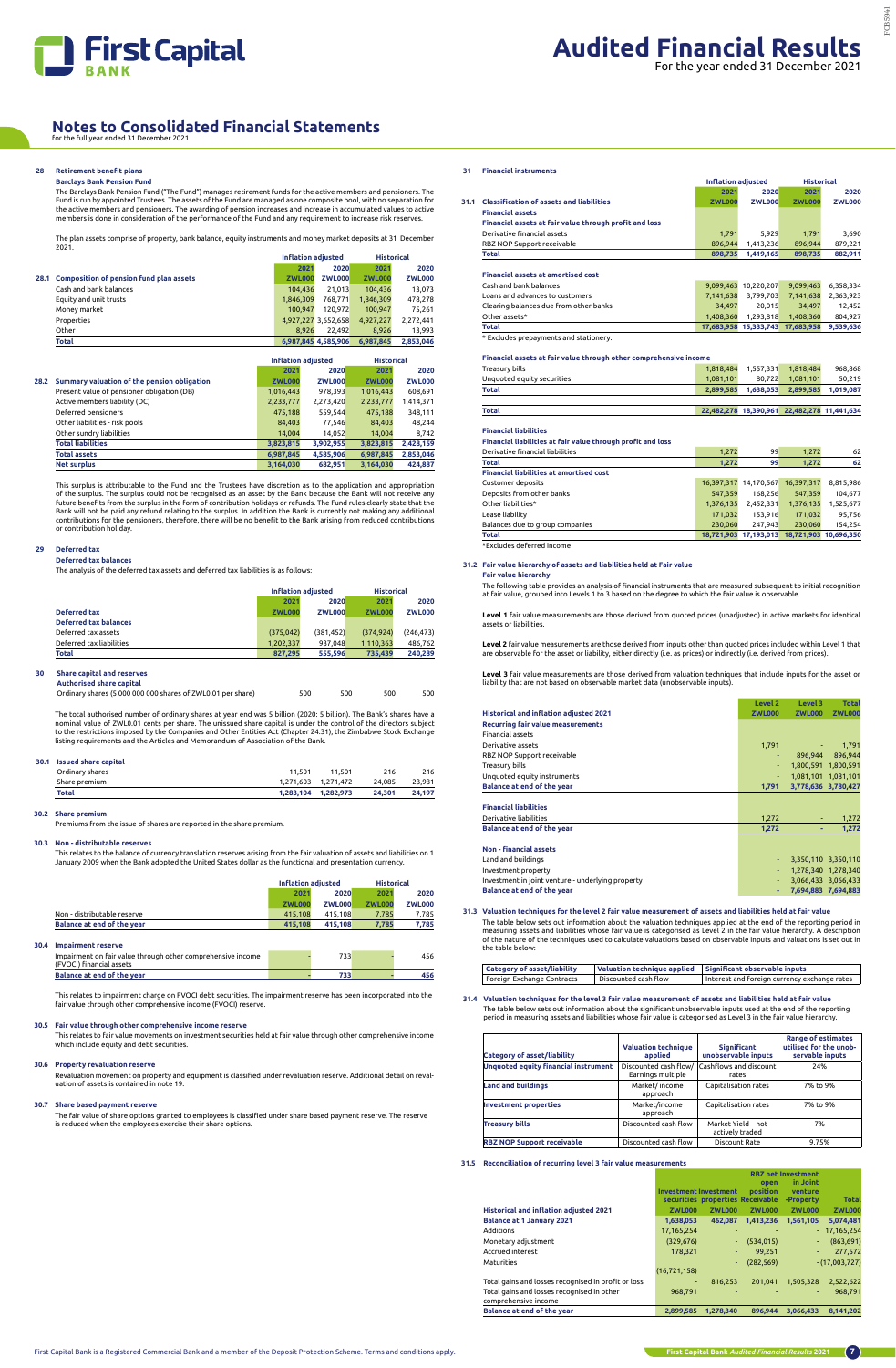

## **32 Risk management**

## **Financial risk management objectives**

The Bank defines risk as the possibility of losses or profits foregone, which may be caused by internal or external factors. The Board provides written principles for overall risk management, as well as written policies covering<br>specific areas, such as foreign exchange risk, interest rate risk and credit risk. Internal audit and Operati

The Bank's business involves taking on risks in a targeted manner and managing them professionally. The core functions of the Bank's risk management are to identify all key risks for the Bank, measure these risks, manage the<br>risk positions and determine capital allocations. The Bank regularly reviews its risk management policies to reflect changes in markets, products and best market practice.

Capital risk – is the risk that the Bank is unable to maintain adequate levels of capital which could lead to an inability to support business activity or failure to meet regulatory requirements. The Bank's objectives when managing capital,<br>which is a broader concept than the 'equity' on the face of the statement of financial position, are:

The Bank's aim is to achieve an appropriate balance between risk and return and minimise potential adverse effects on the Bank's financial performance.

- To comply with the capital requirements set by the banking regulators;
- To safeguard the Bank's ability to continue as a going concern so that it can continue to provide returns
- For shareholders and benefits to customers and other stakeholders and; To maintain a strong capital base to support the development of its business.
- 

The risks arising from financial instruments to which the Bank is exposed include among other risks credit risk, liquidity risk, market risk and operational risk.

## **32.1 Capital risk management**

**i) Credit risk capital** - is subject to guidelines provided by the regulator which are based on Basel 1 principles. On this approach the banking book exposures are categorised into broad classes of assets with different underlying risk characteristics. Risk components are transformed into risk weighted assets using predetermined exposure and loss<br>probability factors. Capital requirements for credit risk are derived from the risk weighted assets.

Capital adequacy and the use of regulatory capital are monitored daily by the Bank's management and the Directors, employing techniques based on guidelines developed by the Basel Committee as implemented by the Reserve Bank of Zimbabwe for supervisory purposes. The Bank's regulatory capital comprises of three tiers;

- Tier 1 Capital: comprises contributed capital, accumulated profits, share based payment reserve and currency translation reserve.
- Tier 2 Capital: comprises impairment allowance, revaluation reserve and part of currency translation reserve. • Tier 3 Capital: comprises operational and market risk capital.

(iv) Economic capital - Economic capital methodologies are used to calculate risk sensitive capital allocations for businesses incurring market risk. Consequently the businesses incur capital charges related to their market risk.

The Reserve Bank of Zimbabwe requires each bank to maintain a core capital adequacy ratio of 8% and total capital adequacy ratio of 12%. The table below summarises the composition of regulatory capital and the ratios of the Bank.

The Bank separates exposures to market risk into either trading or banking book. Trading portfolios include those<br>positions arising from market–making transactions where the Bank acts as principal with clients or with the this is mainly to support client trading activity.

## **Notes to Consolidated Financial Statements** for the full year ended 31 December 2021

|                                                               | 2021          | 2020          |
|---------------------------------------------------------------|---------------|---------------|
|                                                               | <b>ZWL000</b> | <b>ZWL000</b> |
| Share capital                                                 | 216           | 216           |
| Share premium                                                 | 24,085        | 23,981        |
| Accumulated profits                                           | 6,902,434     | 2,080,613     |
| Impairment reserve                                            |               | 456           |
| Share based payment reserve                                   | 2,274         | 1,216         |
| Fair value through OCI reserve                                | 1,198,141     | 48,312        |
| Currency translation reserve                                  | 3,508         | 3,508         |
| <b>Total core capital</b>                                     | 8,130,658     | 2,158,302     |
| Less market and operational risk capital                      | (643,080)     | (269, 015)    |
| Less exposures to insiders                                    |               | (35, 648)     |
| <b>Tier 1 capital</b>                                         | 7,487,578     | 1,853,639     |
| Currency translation reserve movement                         | 4,277         | 4,277         |
| Property revaluation reserves                                 | 2,037,184     | 704,763       |
| General provisions (limited to 1.25% of risk weighted assets) | 78,682        | 50,974        |
| <b>Tier 2 capital</b>                                         | 2,120,143     | 760,014       |
|                                                               |               |               |
| Total tier 1 & 2 capital                                      | 9,607,721     | 2,613,653     |
|                                                               |               |               |
| Market risk                                                   | 70,453        | 49,265        |
| Operational risk                                              | 572,627       | 219,750       |
| <b>Tier 3 capital</b>                                         | 643,080       | 269,015       |
|                                                               |               |               |
| Total tier 1, 2 & 3 capital base                              | 10,250,801    | 2,882,668     |
| Deductions from capital                                       | (1,081,101)   | (50, 219)     |
| <b>Total capital base</b>                                     | 9,169,700     | 2,832,449     |
| Credit risk weighted assets                                   | 17,004,942    | 6,239,338     |
| Operational risk equivalent assets                            | 7,157,836     | 2,746,884     |
| Market risk equivalent assets                                 | 880,665       | 615,806       |
| <b>Total risk weighted assets (RWAs)</b>                      | 25,043,443    | 9,602,028     |
| <b>Tier 1 capital ratio</b>                                   | 30%           | 19%           |
| Tier 1 and 2 capital ratio                                    | 38%           | 27%           |
| <b>Total capital adequacy ratio</b>                           | 37%           | 29%           |

**ii) Market risk capital** - is assessed using regulatory guidelines which consider the risk characteristics of the different trading book assets. Risk components are transformed into risk weighted assets and, therefore, capital requirements, based on predetermined exposure and loss probability factors.

**iii) Operational risk capital** - is assessed using the standardised approach. This approach is tied to average gross income over three years per regulated business lines as indicator of scale of operations. Total capital charge for operational risk equals the sum of charges per business lines.

### **32.2 Market risk**

The Bank takes on exposure to market risks, which is the risk that the fair value or future cash flows of a financial instrument will fluctuate because of changes in market prices. Market risks arise from open positions in interest rate,



# **A Responsive Bank** to help you realize your vision

We are here to help you realize your vision by responding to your business needs timeously. We believe in helping your business achieve its goals with tailormade solutions to suit your everchanging business needs.

## Call us on 08080093-6,

**Contact Centre Team +2638677007336** or Corporate +263 242 250 579 for timeous assistance.

currency and equity products, all of which are exposed to general and specific market movements and changes in the level of volatility of market rates or prices such as interest rates, credit spreads, foreign exchange rates and equity prices.

Non trading book primarily arises from the management of the Bank's retail and commercial banking assets and liabilities.

## **Market risk measurement techniques**

The objective of market risk measurement is to manage and control market risk exposures within acceptable limits while optimising the return on risk.

The measurement techniques used to measure and control market risk include:



## <u> Botswana - Malawi - Mozambique -</u> Zambia - Zimbabwe

First Capital Benkis a Registered Commercial Benk<br>and e member of the Deposit Protection Scheme.

## Bellef comes first, 000000

www.firstcapitalbusis.co.zv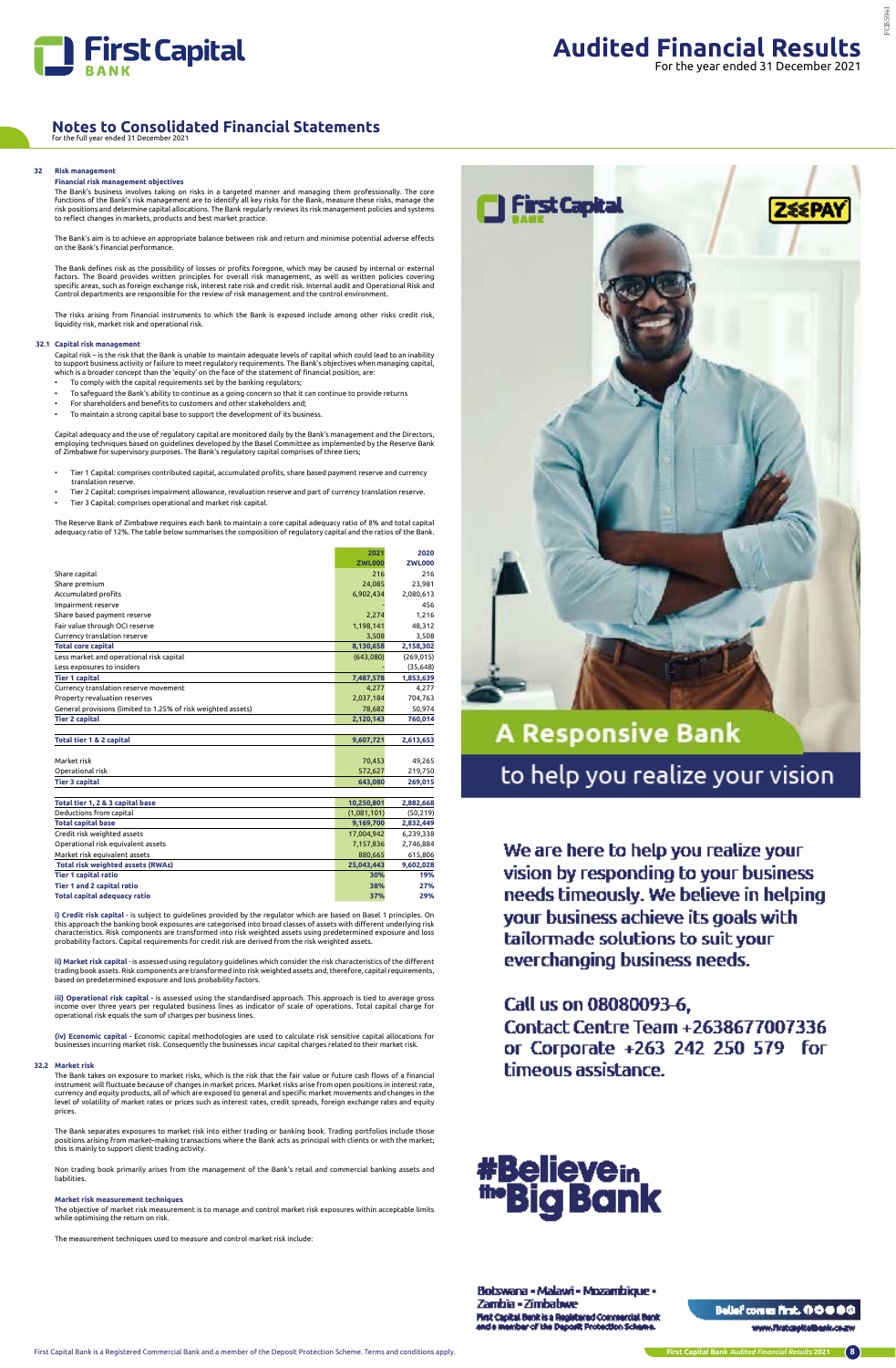

## **32.2 Market risk** (continued)

## **Net interest income sensitivity ("NII")**

NII measures the sensitivity of annual earnings to changes in interest rates. NII is calculated at a 15% and 5% change in local currency and foreign currency interest rates respectively.

The Bank's interest income sensitivity is shown below:

|                                    |                  | <b>Inflation adjusted</b> | <b>Historical</b> |               |  |
|------------------------------------|------------------|---------------------------|-------------------|---------------|--|
|                                    | 2021             | 2020                      | 2021              | 2020          |  |
|                                    | <b>Impact on</b> | Impact on                 | <b>Impact on</b>  | Impact on     |  |
| Net interest income sensitivity    | earnings         | earnings                  | earnings          | earnings      |  |
| <b>Local currency</b>              | <b>ZWL000</b>    | <b>ZWL000</b>             | <b>ZWL000</b>     | <b>ZWL000</b> |  |
| 1500bps increase in interest rates | 472,385          | 29.131                    | 366,074           | 18,123        |  |
| 1500bps decrease in interest rates | (472, 385)       | (29, 131)                 | (366, 074)        | (18, 123)     |  |
| <b>Benchmark</b>                   |                  |                           |                   |               |  |
| <b>Foreign currency</b>            |                  |                           |                   |               |  |
| 500bps increase in interest rates  | 13,543           | 7.070                     | 10,495            | 4.399         |  |
| 500bps decrease in interest rates  | (13, 543)        | (7,070)                   | (10, 495)         | (4,399)       |  |
| <b>Benchmark</b>                   |                  |                           |                   |               |  |

## **32.3 Interest rate risk**

Interest rate risk is the risk that the Bank will be adversely affected by changes in the level or volatility of market interest rates. The Bank is exposed to various risks associated with the effects of fluctuations in the prevailing levels<br>of market interest rates on its financial position and cash flows. The responsibility of managing in of management committees. Through this process, the Bank monitors compliance within the overall risk policy framework and ensures that the framework is kept up to date. Risk management information is provided on a regular basis to the Risk and Control Committee and the Board.

The table below summarises the Bank's interest rate risk exposure.

| <b>Historical and inflation adjusted</b> | Up to 1<br>month | 1 to 3<br>months | 3 to 6<br>months | 6 months<br>to 1 year | 1 to 5<br>years       | historical                        | <b>Over 5 Non-inter-</b><br>years est bearing<br><b>Historical</b> | <b>Total His-</b> | Non-inter-<br>torical est bearing<br><b>inflation</b><br>adjusted | <b>Total</b><br>inflation<br>adjusted |
|------------------------------------------|------------------|------------------|------------------|-----------------------|-----------------------|-----------------------------------|--------------------------------------------------------------------|-------------------|-------------------------------------------------------------------|---------------------------------------|
| 31-Dec-21                                | <b>ZWL000</b>    | <b>ZWL000</b>    | <b>ZWL000</b>    | <b>ZWL000</b>         | <b>ZWL000</b>         | <b>ZWL000</b>                     | <b>ZWL000</b>                                                      | <b>ZWL000</b>     | <b>ZWL001</b>                                                     | <b>ZWL000</b>                         |
| <b>Assets</b>                            |                  |                  |                  |                       |                       |                                   |                                                                    |                   |                                                                   |                                       |
| Cash and bank balances                   | 5,146,904        |                  |                  |                       |                       |                                   | 3,952,559                                                          | 9.099.463         | 3,952,559                                                         | 9,099,463                             |
| Derivative financial assets              | 1,791            |                  |                  |                       |                       |                                   |                                                                    | 1,791             |                                                                   | 1,791                                 |
| Investment securities                    | 34,497           | 520,702          | 862,494          | 322,252               | 113,037               |                                   | 1,046,603                                                          | 2,899,585         | 1,046,603                                                         | 2,899,585                             |
| Loans and receivables from banks         | 34,497           |                  |                  |                       |                       |                                   |                                                                    | 34,497            |                                                                   | 34,497                                |
| Loans and advances to customers          | 6,801,194        | 42               | 8                | 33                    | 327,929               | 12,432                            |                                                                    | 7,141,638         | ÷                                                                 | 7,141,638                             |
| Other assets                             |                  |                  |                  |                       |                       | 868.852                           | 1,785,539                                                          | 2,654,391         | 1,880,147                                                         | 2,748,999                             |
| Property and equipment                   |                  |                  |                  |                       |                       |                                   | 2.955.459                                                          | 2,955,459         | 2,970,108                                                         | 2,970,108                             |
| Investment properties                    |                  |                  |                  |                       |                       |                                   | 1,278,340                                                          | 1,278,340         | 1,278,340                                                         | 1,278,340                             |
| Investment in joint venture              |                  |                  |                  |                       |                       |                                   | 3,084,125                                                          | 3,084,125         | 3,084,125                                                         | 3,084,125                             |
| Intangible assets                        |                  |                  |                  |                       |                       |                                   | 11,982                                                             | 11,982            | 260,909                                                           | 260,909                               |
| Right of use assets                      |                  |                  |                  |                       |                       |                                   | 171,938                                                            | 171,938           | 171,938                                                           | 171,938                               |
| <b>Total assets</b>                      | 12,018,883       | 520,744          | 862,502          | 322,285               | 440,966               |                                   | 881,284 14,846,545                                                 | 29,893,209        | 15,204,729                                                        | 30,251,393                            |
| <b>Liabilities</b>                       |                  |                  |                  |                       |                       |                                   |                                                                    |                   |                                                                   |                                       |
| Derivative financial liabilities         | 1,272            |                  |                  |                       |                       |                                   |                                                                    | 1,272             |                                                                   | 1,272                                 |
| Lease liabilities                        |                  |                  |                  |                       |                       |                                   | 171.032                                                            | 171,032           | 171,032                                                           | 171,032                               |
| Deposits from banks                      | 142,801          |                  |                  | 262,631               |                       |                                   | 141,927                                                            | 547,359           | 141,927                                                           | 547,359                               |
| Deposits from customers                  | 10,319,582       | 172,082          | 256,768          | 513,535               | 4,108,280             | 1,027,070                         |                                                                    | $-16,397,317$     | $\overline{\phantom{a}}$                                          | 16,397,317                            |
| Provisions                               |                  |                  |                  |                       |                       |                                   | 201.281                                                            | 201,281           | 201,281                                                           | 201,281                               |
| Other liabilities                        |                  |                  |                  |                       |                       |                                   | 1,424,672                                                          | 1,424,672         | 1,432,744                                                         | 1,432,744                             |
| Deferred tax liabilities                 |                  |                  |                  |                       |                       |                                   | 735,439                                                            | 735,439           | 827,295                                                           | 827,295                               |
| Current tax liabilities                  |                  |                  |                  |                       |                       |                                   | 12,658                                                             | 12,658            | 12,658                                                            | 12,658                                |
| Due to group companies                   |                  |                  |                  |                       |                       |                                   | 230,060                                                            | 230,060           | 230,060                                                           | 230,060                               |
| <b>Total liabilities</b>                 | 10,463,655       | 172,082          | 256,768          |                       | 776,166 4,108,280     | 1,027,070                         | 2,917,069                                                          | 19,721,090        | 3,016,997                                                         | 19,821,018                            |
| Interest rate re - pricing gap           | 1,555,228        | 348,662          | 605,734          |                       | (453,881) (3,667,314) | (145, 786)                        | 11,929,476                                                         | 10,172,119        | 12,187,732                                                        | 10,430,375                            |
| <b>Cumulative gap</b>                    | 1,555,228        | 1,903,890        | 2,509,624        |                       |                       | 2,055,743 (1,611,571) (1,757,357) | 10,172,119                                                         |                   | $-10,430,375$                                                     |                                       |

The credit scores from this model are mapped to the regulatory scale with 10 grades. Corporate exposures are monitored by grading exposures into early warning list for those customers who are believed to be facing difficulties.<br>Customers are categorised into Early Warning Lists ("EWL") 1-3. Those in EWL1 have temporary problems a of default is low. EWL2 implies there are doubts that the customer will pay but the risk of default is medium. EWL3<br>implies that there are doubts that the customer will pay and the risk of default is high

## **32.4 Foreign exchange risk**

This is a risk that the value of a financial liability or asset denominated in foreign currency will fluctuate due to changes in the exchange rate. The Bank takes on exposures to the effects of fluctuations in the prevailing foreign currency exchange rates in the financial position and cash flows. In addition mismatches on foreign exchange assets and liabilities are minimised through the daily monitoring of the net foreign exchange exposure by treasury. Currency swaps are also used to manage foreign exchange risk where necessary.

After the date of initial recognition, for retail business, the payment behaviour of the borrower is monitored on a<br>periodic basis to develop a behavioural internal credit rating. Any other known information about the borr behavioural internal credit rating. These ratings are reflected on the following delinquency bucket; Performing loans<br>(Bucket 0); 1day to 30 days past due (Bucket 1); 30 days to 60 days past due (Bucket 2); 60 days to 89 d (Bucket 3) and 90 days+ past due (default,Bucket 4).



Simply swipe your Debit Card when you withdraw or deposit cash at the teller.

Remember to self-register for Digital Banking today!

# #Believe<sub>in</sub><br>""Big Bank

The table below summarises the Bank's financial instruments at carrying amounts, categorised by currency.

|                                               | <b>USD</b>    | <b>GBP</b>    |               | <b>Rand Other currency</b> |               |
|-----------------------------------------------|---------------|---------------|---------------|----------------------------|---------------|
| <b>Historical and inflation adjusted 2021</b> | (ZWL Equiv)   | (ZWL Equiv)   | (ZWL Equiv)   | (ZWL Equiv)                | <b>Total</b>  |
| At 31 December 2021                           | <b>ZWL000</b> | <b>ZWL000</b> | <b>ZWL000</b> | <b>ZWL000</b>              | <b>ZWL000</b> |
| <b>Assets</b>                                 |               |               |               |                            |               |
| Cash and bank balances                        | 3,942,367     | 180,527       | 1,234,267     | 1,137,681                  | 6,494,842     |
| Investment securities                         | 41,316        | ۰             |               |                            |               |
| Loans and advances to customers               | 2,269,226     | 37            | 510           | 12                         | 2,269,785     |
| Other assets                                  | 2,265,888     | ۰             |               |                            | 2,265,888     |
| <b>Total financial assets</b>                 | 8,518,797     | 180.564       | 1.234.777     | 1,137,693                  | 11,071,831    |
|                                               |               |               |               |                            |               |
| <b>Liabilities</b>                            |               |               |               |                            |               |
| Deposits from banks                           | 160           | ۰             | 142.371       | 431                        | 142.962       |
|                                               |               |               |               |                            |               |

| _ _ _ _ _ _ _ _ _ _                |             |                          |           |           |            |
|------------------------------------|-------------|--------------------------|-----------|-----------|------------|
| Deposits from customers            | 7,152,507   | 20.672                   | 81.339    | 94.008    | 7.348.526  |
| Other liabilities                  | 2,752,507   | 16.370                   | 3.964     | 36.266    | 2.809.253  |
| Balances due to group companies    | 230,060     | $\overline{\phantom{a}}$ | -         |           | 230,060    |
| <b>Total financial liabilities</b> | 10.135.380  | 37.042                   | 85.303    | 130.274   | 10.387.999 |
| Net currency positions             | (1,616,583) | 143.522                  | 1,149,474 | 1,007,419 | 683,832    |
|                                    |             |                          |           |           |            |

## **Exchange rate sensitivity to Profit for the year**<br>**Exchange rate increase of 20%** (323,317)

## Exchange rate increase of 20% (323,317) 28,704 229,895 201,484 136,766

| Exchange rtae decrease of 20%  | 323.317    | (28.704)   | (229.895) | (201.484)  | (136.766)  |
|--------------------------------|------------|------------|-----------|------------|------------|
|                                |            |            |           |            |            |
| Exchange rates applied in 2021 | <b>USD</b> | <b>GBP</b> | Rand      | <b>EUR</b> | <b>CND</b> |
| ZWL closing rate               | 109        | 146        |           | 123        | 85         |

## **32.5 (a) Credit risk**

Credit risk is the risk of financial loss should the Bank's customers, clients or market counter parties fail to fulfil their contractual obligations to the Bank. The Bank actively seeks to originate and manage credit risk in such a way as to<br>achieve sustainable asset growth and risk adjusted returns in line with board-approved risk parameters. T that the Bank faces arises mainly from corporate and retail loans advances and counter party credit risk arising from derivative contracts entered into with our clients. Other sources of credit risk arise from treasury bills, government bonds, settlement balances with counter parties and bank balances with Central Bank and other related banks. Credit risk management objectives are:

- Supporting the achievement of sustainable asset and revenue growth in line with our risk parameters.
- Operating sound credit granting processes and monitoring credit risk using appropriate models to assist decision making.
- Ensure credit risk taking is based on sound credit risk management principles and controls; and
- Continually improving collection and recovery.

## **(b)Credit risk grading Corporate Exposures**

The Bank uses internal credit risk gradings that reflect its assessment of the probability of default of individual counter parties. The Bank uses internal rating models tailored to the various categories of counter party. Borrower<br>and loan specific information collected at the time of application (such as level of collateral; and turno bureau scoring information on individual borrowers. In addition, the models enable expert judgement to be fed into<br>the final internal credit rating for each exposure. This allows for considerations which may not be capture the other data inputs into the model.

## **Retail exposures**

**(c) Expected credit losses measurement (ECLs)**

The expected credit loss (ECLs) - is measured on either a 12 - month (12M) or Lifetime basis depending on whether a significant increase in credit risk has occurred since initial recognition or whether an asset is considered to be credit impaired.

- ECLs are discounted at the effective interest rate of portfolio
- The maximum period considered when estimating ECLs is the maximum contractual period over which the Bank is exposed to credit risk
- The Bank uses a portfolio approach to calculate ECLs. The portfolios are segmented into retail, corporate and treasury and further by product.
- Expected credit losses are the probability weighted discounted product of the Probability of Default (PD), Exposure at Default (EAD), and Loss Given Default (LGD), defined as follows:

Probability of default (PD) - is the likelihood of a borrower defaulting on its financial obligation (as per "Definition of default and credit-impaired" below), either over the next 12 months (12M PD), or over the remaining lifetime<br>(Lifetime PD) of the obligation. PDs are modelled using historic data into 12 month and Lifetime PDs. Where da determined at portfolio level and segmented into various products.

PDs modelled using historical data are then adjusted for forward looking factors. PDs are mapped into regulatory grades as follows:

### **Corporate exposures**

| Stage 1 | 12 Month PD  | Central Bank Grades 1 to 3 (Internal Category 1)   |
|---------|--------------|----------------------------------------------------|
| Stage 2 | Life Time PD | Central Bank Grades 4 to 7 o (Internal Category 2) |
| Stage 3 | Default PD   | Central Bank Grades 8 to 10 (Internal Category 3)  |

| <b>Retail exposures</b> |              |                                                                                        |
|-------------------------|--------------|----------------------------------------------------------------------------------------|
| Stage 1                 | 12 Month PD  | Central Bank Grades 1 to3 (internal grades bucket 0 & bucket 1) or<br>berforming grade |
| Stage 2                 | Life Time PD | Central Bank Grades 4 to 7 (internal grades bucket 2 & bucket 3) or special<br>mention |
| Stage 3                 | Default PD   | Central Bank Grades 8 to 10 (internal grades bucket 4) or substandard, or<br>worse     |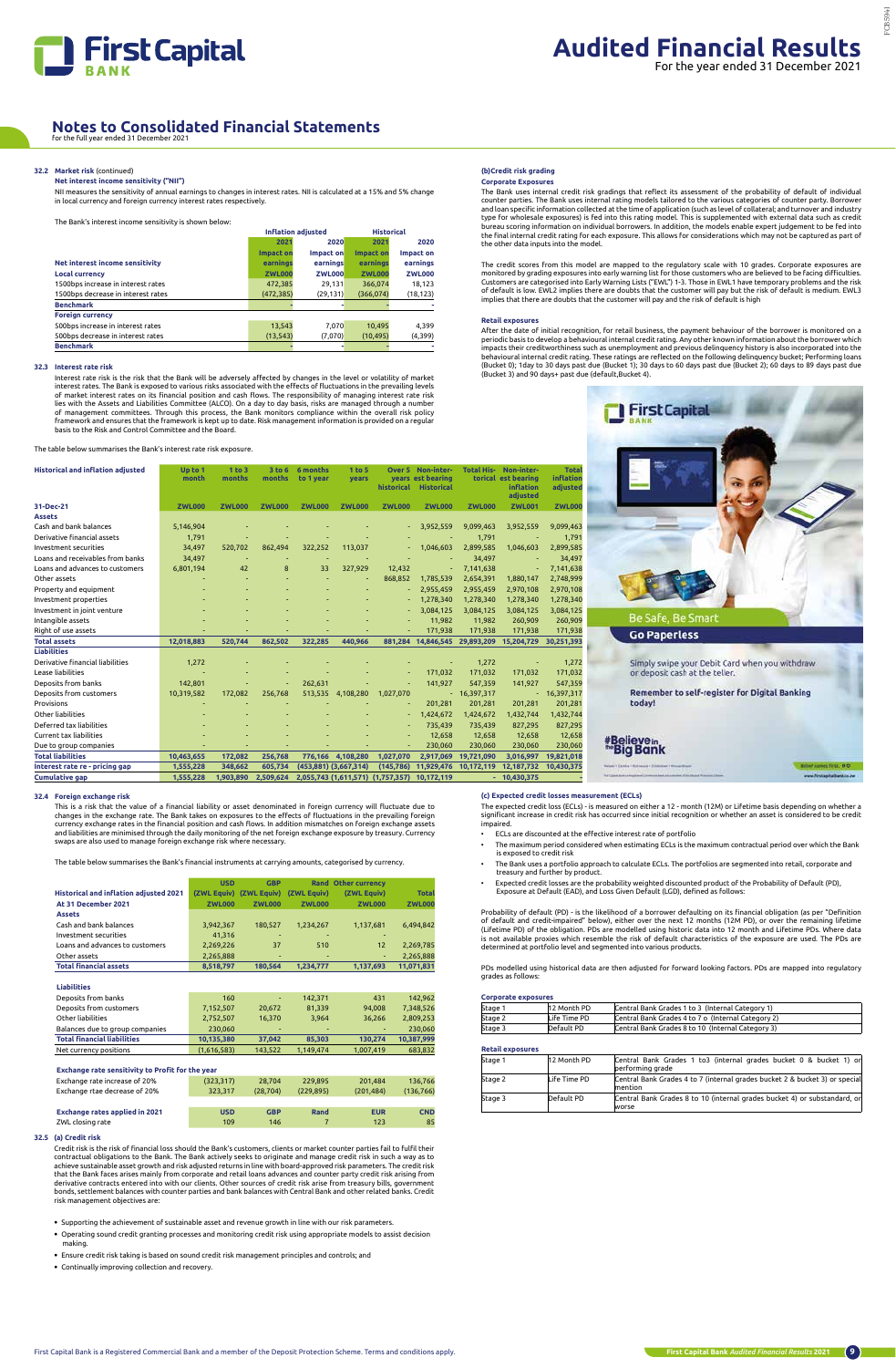

## **(c) Expected credit losses measurement (ECLs)** (continued)

## **Treasury exposures**

PDs modelled using historical data are then adjusted for forward looking factors. PDs are mapped into regulatory grades as follows:

Exposure at default (EAD) - is the amount the Bank expects to be owed at the time of default, over the next 12<br>months (12M EAD) or over the remaining lifetime (Lifetime EAD). For a revolving commitment, the EAD includes<br>th occur. For term loans EAD is the term limit while for short term loans and retail loans EAD is the drawn balance. Debt securities and interbank balances EAD is the current balance sheet exposure.

- The borrower is unlikely to pay its credit obligations to the Bank in full, without recourse by the Bank to actions such as realising security (if any is held); or
- The financial asset is more than 90 days past due

**Loss given default (LGD)** - represents the Bank's expectation of the extent of loss on a defaulted exposure. LGD varies by type of counter party, type and seniority of claim and availability of collateral or other credit support. LGD<br>is expressed as a percentage loss per unit of exposure at the time of default (EAD). LGD is calculate or lifetime basis, where 12-month LGD is the percentage of loss expected to be made if the default occurs in the next<br>12 months and Lifetime LGD is the percentage of loss expected to be made if the default occurs over the observed recovery rates for similar economies.

## **Default**

The Bank considers a financial asset to be in default when:

- These are corporates in regulatory grade 8 10 (EWL3) and retail loans in bucket 4
- Exposures which are 90 days+ past due; and
- These are a product of default PD, lifetime LGD and EAD.

IFRS 9 outlines a 'three-stage' model for impairment based on changes in credit quality since initial recognition as summarised below:

## **i) 12 month ECLs; (Stage 1 - no increase in credit risk)**

- ECLs measured at an amount equal to the portion of lifetime expected credit losses that result from default events possible within the next 12 months. The 12 month ECL is calculated for the following exposures:
- Corporate loans with regulatory grades from 1 3
- Retail loans graded in bucket 0 and bucket 1
- Debt securities, loans to banks and bank balances which are not past due; and
- These are a product of 12 months PD, 12 months LGD and EAD.

## **ii) Life time ECLs (Stage 2 - significant increase in credit risk refer to 31.5d)**

Due to lack of sufficient historical information on corporate and treasury portfolio defaults from which PDs and LGDs<br>are derived, a judgemental benchmarking is used parallel to the corporate and treasury model output. The benchmarking ECL and the model output is considered as the final ECL.

- ECLs are measured based on expected credit losses on a lifetime basis. It is measured for the following exposures; • Corporate loans with regulatory grades from grade 4 to grade 7 (Early Warning List 1 and Early Warning List 2)
- Retail loans in bucket 2 to 3 (bucket 2 is 30 days to 60 days past due, bucket 3 is 60 days to 90 days past due)
- Debt securities, loans to banks and bank balances where the credit risk has significantly increased since initial recognition; and
- These are a product of lifetime PD, lifetime LGD and EAD.

The assessment of SICR and the calculation of ECLs both incorporate forward-looking information. The Bank has<br>performed historical analysis and identified the key economic variables impacting credit risk and expected credi judgment has also been applied in this process.

## **iii) Life time ECLs (Stage 3 - default)**

ECLs are measured based on expected credit losses on a lifetime basis. This is measured on the following exposures. • All credit impaired/ in default corporate and retail loans and advances to banks and other debt securities in

default.

## **(d) Significant increase in credit risk (SICR)**

When determining whether the credit risk of a financial asset has increased significantly since initial recognition and when estimating ECLs, the Bank considers reasonable and supportable information that is relevant and available<br>without undue cost or effort. This includes both quantitative and qualitative information and analysis, based o Bank's historical experience and informed credit assessment and including forward-looking information.

The assessment of significant increase in credit risk incorporates forward looking information and is performed on a monthly basis at a portfolio level for all retail loans. Corporate and treasury exposures are assessed individually<br>through the Early Warning list which is reviewed monthly and monitored by an independent team in credit department, and quarterly reviews by the Impairment Committee of exposures against performance criteria.

Significant increase in credit risk - Quantitative measures

- Corporate loans if the loan is reclassified from regulatory grades 1 3 to grades 4 7
- Retail loans if the loan is reclassified from buckets 0 and 1 to buckets 2 to 3
- Treasury exposures which are past due.

Significant increase in credit risk - Qualitative measures retail and corporate

- There are various qualitative measures which include:
- Retail Retrenchment, Dismissal, Salary diversion, employer facing difficulties
- Corporate Adverse business changes, changes in economic conditions, quality challenges, among others.

## **(e) Benchmarking Expected Credit Loss**

## **Corporate and treasury**

## **(f) Forward – looking information incorporated in the ECL models**

### **(g) Write – offs -**

The Bank will write off retail accounts following charge off of the account if the equivalent of an instalment is not recovered cumulatively over a 12-month period post charge off. Corporate accounts are written off once security has been realised depending on the residual balance and further recovery prospects. The corporate write off policy is not rules based, or time bound.

## **(h) ECL model governance**

the models used for PD. EAD and LGD calculations are governed on a day to day through the Impairments Committee

This committee comprises of senior managers in risk, finance and the business. Decisions and key judgements made by the Impairments Committee relating to the impairments and model overrides will be taken to Board Risk, Board Loans and Board Audit Committee.

## **(i)Maximum exposure to credit risk by credit quality grade before credit enhancements**

The Bank has an internal rating scale which is mapped into the Basel II grading system. The internal rating is broadly classified into; performing loans, standard monitoring and non-performing.

### **Performing loans**

Loans and advances not past due and which are not part of renegotiated loans are considered to be performing assets, these are graded as per RBZ credit rating scale as grade 1 - 3.

## **Standard monitoring grade**

These are loans and advances which are less than 90 days past due and in some cases not past due but the business has significant concern on the performance of that exposure, as per RBZ credit rating scale these are grade 4 - 7.

## **Non-performing grade**

These are loans and overdrafts on which interest is no longer accrued or included in income unless the customer pays back. These non-performing (past due) assets include balances where the principal amount and / or interest is due and unpaid for 90 days or more, as per RBZ credit rating scale these are grade 8 - 10.

## **Loans and advances renegotiated**

During the year the Bank renegotiated loans and advances to customers amounting ZWL8.3 million (2020: ZWL 38 million). Re- negotiations related to customers with operations that were directly impacted by COVID-19.

## **32.6 Maximum credit risk exposure**

| <b>Historical and inflation</b>                          | Maximum credit risk exposure |                      |                          |                  |         | <b>ECL Reconciliation</b>   |                          |                |
|----------------------------------------------------------|------------------------------|----------------------|--------------------------|------------------|---------|-----------------------------|--------------------------|----------------|
| adiusted 2021                                            | Stage 1                      |                      | Stage 2 Stage 3          | <b>Total</b>     |         | Stage 1 Stage 2 Stage 3     |                          | <b>Total</b>   |
| <b>Loans and advances to</b>                             |                              | ZWL000 ZWL000 ZWL000 |                          | <b>ZWL000</b>    |         | ZWL000 ZWL000 ZWL000 ZWL000 |                          |                |
| customers                                                |                              |                      |                          |                  |         |                             |                          |                |
| Corporate                                                | 3,749,499                    | 675,856              |                          | $-4,425,355$     | 41,661  | 3,006                       |                          | $-44,667$      |
| Business banking                                         | 980.799                      | 11.134               |                          | 36.974 1.028.907 | 10,025  | 2.319                       |                          | 3,216 15,560   |
| Retail                                                   | 1,690,612                    | 51,056               |                          | 47,228 1,788,896 | 26,996  | 2,087                       |                          | 12,210 41,293  |
| <b>Total</b>                                             | 6,420,910                    | 738,046              |                          | 84,202 7,243,158 | 78,682  | 7,412                       |                          | 15,426 101,520 |
|                                                          |                              |                      |                          |                  |         |                             |                          |                |
| <b>Balances with central bank</b>                        |                              |                      |                          |                  |         |                             |                          |                |
| Savings bonds and treasury bills                         | 1,800,591                    |                      |                          | $-1,800,591$     | 9,228   |                             |                          | 9,228          |
| <b>Bank balances</b>                                     | 2,609,265                    | ٠                    |                          | $-2,609,265$     | 203     | $\overline{\phantom{a}}$    | $\overline{\phantom{0}}$ | 203            |
| <b>Total</b>                                             | 4,409,856                    | ٠                    |                          | $-4,409,856$     | 9,431   | ۰                           | ٠                        | 9,431          |
|                                                          |                              |                      |                          |                  |         |                             |                          |                |
| <b>Balances with other banks and settlement balances</b> |                              |                      |                          |                  |         |                             |                          |                |
| Settlement balances - local<br>currency                  | 34.497                       |                      | ÷,                       | 34.497           | 487     |                             |                          | 487            |
| Bank balances - foreign currency                         | 3,393,945                    |                      |                          | $-3,393,945$     | 1,053   |                             | $\overline{\phantom{0}}$ | 1,053          |
| <b>Total</b>                                             | 3,428,442                    | ٠                    |                          | $-3,428,442$     | 1,540   |                             | ٠                        | 1,540          |
| <b>Other assets</b>                                      |                              |                      |                          |                  |         |                             |                          |                |
| RBZ receivable NOP support                               | 896,944                      |                      | ٠                        | 896,944          | 36,439  |                             | $\overline{\phantom{0}}$ | 36,439         |
| RBZ receivable other                                     | 1.157                        |                      |                          | 1.157            |         |                             |                          |                |
| Other assets                                             | 1,304,239                    |                      |                          | $-1,304,239$     | $-40$   | $\overline{\phantom{a}}$    | ٠                        | $-40$          |
| <b>Total</b>                                             | 2,202,340                    |                      |                          | $-2,202,340$     | 36,399  |                             |                          | $-36,399$      |
| <b>Total on balance sheet</b>                            | 16,461,548                   | 738.046              |                          | 84,20217,283,796 | 126,052 | 7,412                       |                          | 15,426 148,890 |
| <b>Guarantees and letters of credit</b>                  |                              |                      |                          |                  |         |                             |                          |                |
| Guarantees                                               | 121,395                      |                      |                          | 121,395          |         |                             |                          |                |
| Letters of credit                                        | 814,954                      |                      | $\overline{\phantom{a}}$ | 814,954          |         |                             | $\overline{\phantom{a}}$ |                |
| <b>Total</b>                                             | 936.349                      | ٠                    | ٠                        | 936.349          | ٠       | ٠                           | ٠                        |                |

The above table represents a worst case scenario of credit risk exposure to the Bank at 31 December 2021, without taking account of any collateral held or other credit enhancements attached. For on-statement of financial position assets, the exposures set out above are based on net carrying amounts as reported in the statement of financial position.

**Stage 2** 

## **32.7 Expected credit losses analyis and reconciliation**

|                                               | <b>Lifetime ECL</b> |               | Stage 3 -                |               |
|-----------------------------------------------|---------------------|---------------|--------------------------|---------------|
|                                               | <b>Stage 1 - 12</b> | not credit    | <b>Lifetime ECL</b>      |               |
|                                               | month ECL           |               | impaired credit impaired | <b>Total</b>  |
| <b>Historical and inflation adjusted 2021</b> | <b>ZWL000</b>       | <b>ZWL000</b> | <b>ZWL000</b>            | <b>ZWL000</b> |
| <b>Balance at beginning of the year</b>       | 136,887             | 9,206         | 5,683                    | 151,776       |
| <b>Movement with P&amp;L impact</b>           |                     |               |                          |               |
| New financial assets purchased or originated  | 72,589              |               |                          | 72,589        |
| Transfers from stage 1 to stage 2             | (21,056)            | 21.056        |                          |               |
| Transfers from stage 2 to stage 3             |                     | (18, 880)     | 18,880                   |               |
| Write offs                                    | (74)                |               |                          | (74)          |
| <b>Total</b>                                  | 51,459              | 2,176         | 18,880                   | 72,515        |
| Movement with no P&L impact                   |                     |               |                          |               |
| Bad debts written off                         |                     |               | (2,742)                  | (2,742)       |
| Monetary adjustment                           | (62, 294)           | (3,970)       | (6, 395)                 | (72, 659)     |
| Balance at end of the year                    | 126,052             | 7,412         | 15.426                   | 148,890       |

**Credit risk concentration of loans and advances were as follows;**

|                            | <b>Historical</b> |      |                  |              |                   |     |
|----------------------------|-------------------|------|------------------|--------------|-------------------|-----|
|                            | and inflation     |      | <b>Inflation</b> |              |                   |     |
|                            | adiusted          |      | adjusted         |              | <b>Historical</b> |     |
|                            | 2021              |      | 2020             |              | 2020              |     |
| Industry/Sector            | <b>ZWL000</b>     | $\%$ | <b>ZWL000</b>    | %            | <b>ZWL000</b>     | %   |
| Trade and services         | 1,943,212         | 27   | 453.989          | 12           | 282.442           | 12  |
| Energy and minerals        |                   |      | 41,579           | $\mathbf{1}$ | 25,868            | 1   |
| Agriculture                | 1.147.601         | 16   | 475.587          | 13           | 295.879           | 13  |
| Light and heavy industry   | 792.699           | 11   | 1,343,510        | 34           | 835,843           | 34  |
| Physical persons           | 1,788,830         | 25   | 821,569          | 21           | 511,127           | 21  |
| Transport and distribution | 1.289.800         | 18   | 714.502          | 18           | 444.516           | 18  |
| <b>Financial services</b>  | 281.016           | 4    | 45.792           | 1            | 28.486            |     |
| <b>Total</b>               | 7.243.158         | 100  | 3.896.528        | 100          | 2.424.161         | 100 |

## **Collateral held for exposure**

An estimate of the fair value of collateral and other security enhancements held against loans and advances to customers are as shown below:

|                      |               | Inflation adjusted | <b>Historical</b> |               |  |
|----------------------|---------------|--------------------|-------------------|---------------|--|
|                      | 2021<br>2020  |                    | 2021              | 2020          |  |
|                      | <b>ZWL000</b> | ZWL000             | <b>ZWL000</b>     | <b>ZWL000</b> |  |
| Performing loans     | 4.436.118     | 2.820.035          | 4.436.118         | 1.754.438     |  |
| Non-performing loans | 13.190        |                    | 13.190            |               |  |
| Total                | 4,449,308     | 2,820,035          | 4,449,308         | 1,754,438     |  |

## **32.8 Liquidity risk**

Liquidity risk is the risk that the Bank may fail to meet its payment obligations when they fall due and to replace<br>funds when they are withdrawn, the consequences of which may be the failure to meet the obligations to rep deposits and fulfil commitments to lend. Liquidity risk is inherent in all banking operations and can be affected by<br>a range of Bank specific and market wide events. The efficient management of liquidity is essential to th

Ultimate responsibility for liquidity risk management rests with the board of directors, which has established an appropriate liquidity risk management framework for the management of the Bank's short, medium and long term funding and liquidity management requirements.

Liquidity risk management objectives are;

- Growing and diversifying the funding base to support asset growth and other strategic initiatives, balanced with a strategy to reduce the weighted cost of funds;
- To maintain the market confidence in the Bank;
- Maintaining adequate levels of surplus liquid asset holdings in order to remain within the liquidity risk appetite;
- Set early warning indicators to identify the emergence of increased liquidity risk or vulnerabilities;
- To maintain a contingency funding plan that is comprehensive.

## **Notes to Consolidated Financial Statements**

for the full year ended 31 December 2021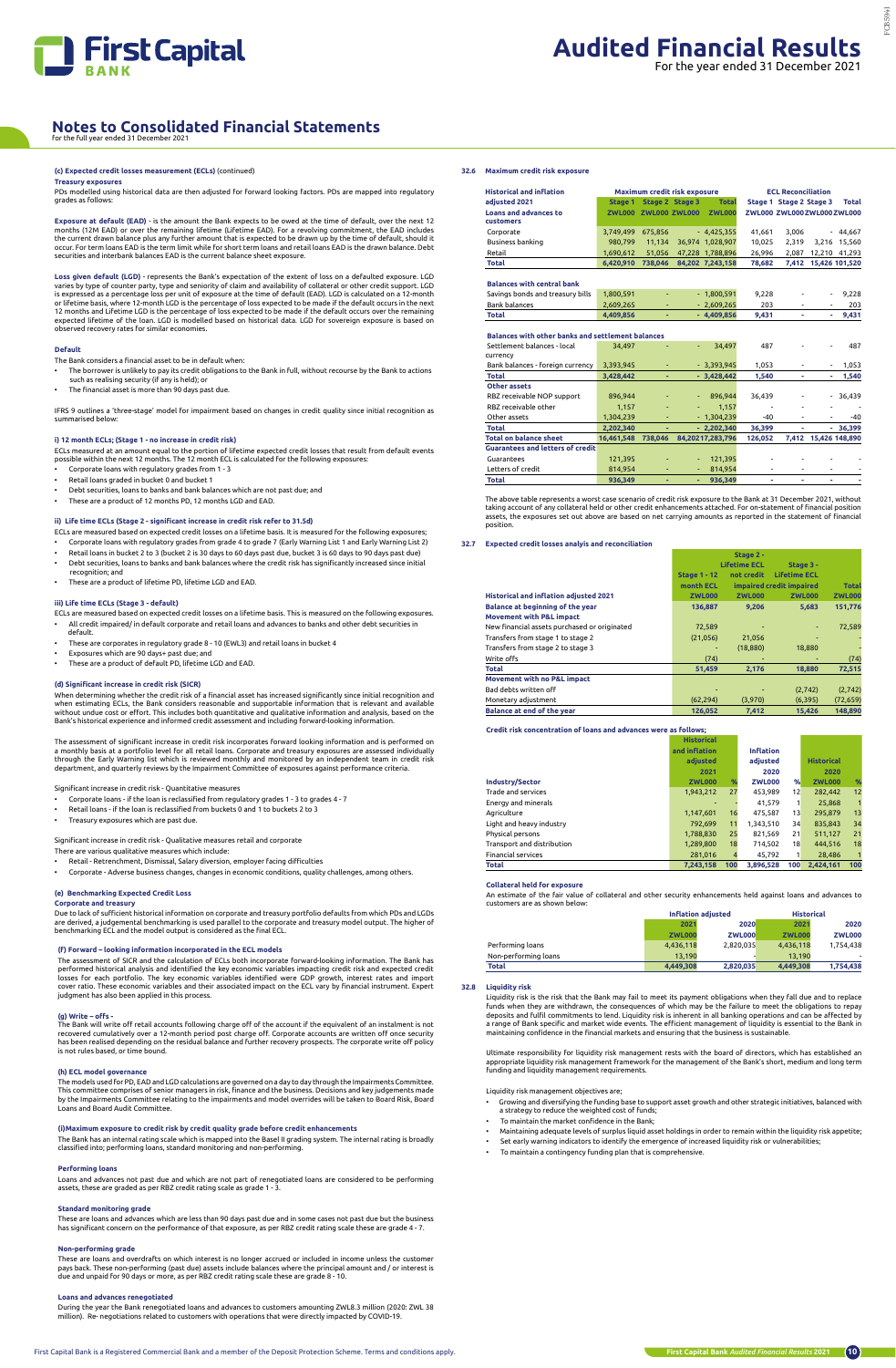

**b)** Stress liquidity risk – refers to management of liquidity risk during times of unexpected outflows. The Bank's Assets and Liabilities Committee ("ALCO") monitors and manages liquidity risk. The Bank's liquidity management<br>process as carried out by the ALCO and Treasury units includes:

## **32.8 Liquidity risk** (continued)

## **Liquidity risk management process**

## **Liquidity risk is managed as;**

**a)** Business as usual referring to the management of cash inflows and outflows of the bank in the ordinary course of business.

- Day to day funding and monitoring of future cash flows to ensure that funding requirements are met; • Maintaining a high balance of cash or near cash balances that can easily be liquidated as protection against
- unforeseen funding gaps;
- Monitoring liquidity ratios against internal and regulatory benchmarks;
- Limits are set across the business to control liquidity risk;
- Early warning indicators are set to identify the emergence of increased liquidity risk and;
- Sources of liquidity are regularly reviewed by ALCO to maintain a wide diversification of source of funding;
- Managing concentration of deposits.

|                                           |               | <b>Inflation adjusted</b> | <b>Historical</b> |               |
|-------------------------------------------|---------------|---------------------------|-------------------|---------------|
|                                           | 2021          | 2020                      | 2021              | 2020          |
| <b>Liquidity ratios</b>                   | <b>ZWL000</b> | ZWL000                    | <b>ZWL000</b>     | <b>ZWL000</b> |
| <b>Total liquid assets</b>                | 10.124.491    | 10.671.361                | 10.124.491        | 6.639.012     |
| Deposits and other short term liabilities | 17.601.806    | 15.223.483                | 17,601,806        | 9.471.040     |
| <b>Liquidity ratio</b>                    | 58%           | 70%                       | 58%               | 70%           |
| <b>Reserve Bank of Zimbabwe minimum</b>   | 30%           | 30%                       | 30%               | 30%           |

## **Liquidity profiling as at 31 December 2021**

The amounts disclosed in the table below are the contractual undiscounted cash flows. The assets which are used to manage liquidity risk, which is mainly cash and bank balances and investment securities are also included on the table based on the contractual maturity profile.

## **On balance sheet items as at 31 December 2021 Historical and inflation adjusted 2021**

The Bank adheres to very strict reputation standards set for FMBcapital Holdings PLC based on its chosen s values. The Human Resources Committee of the Board assists the Board in ensuring that staff complies with set policies and practices consistent with the reputation demands of both the Bank and the industry. The compliance unit and human resources function monitor compliance by both management and staff with the Bank's ethical codes and compliance standards in managing conduct risk.

| <b>Assets held for managing</b>      | Less than 1                                                      | $1$ to $3$     | 3 <sub>to</sub> 6                               | 6 to 12        | 1 <sub>to</sub> 5 |                |               | <b>Carrying</b>                                                   |
|--------------------------------------|------------------------------------------------------------------|----------------|-------------------------------------------------|----------------|-------------------|----------------|---------------|-------------------------------------------------------------------|
| liquidity risk                       | month                                                            | months         | months                                          | months         |                   | years 5+ years | <b>Total</b>  | amount                                                            |
|                                      | <b>ZWL000</b>                                                    | <b>ZWL000</b>  | <b>ZWL000 ZWL000</b>                            |                |                   | <b>ZWL000</b>  | <b>ZWL000</b> | <b>ZWL000</b>                                                     |
| Cash and bank balances               | 8,285,767                                                        | $\blacksquare$ | 814,954                                         |                |                   |                | $-9,100,721$  | 9,099,463                                                         |
| Derivative financial assets          | 1,791                                                            | ٠              |                                                 |                |                   | ٠              | 1.791         | 1,791                                                             |
| Investment securities                | 1,142,886                                                        | 503,881        | 652,839 496,586                                 |                | 103.393           |                | $-2,899,585$  | 2,899,585                                                         |
| Loans and receivables from<br>banks  | 34,497                                                           |                |                                                 |                |                   |                | 34.497        | 34,497                                                            |
| Loans and advances to customers      |                                                                  |                | 1,465,329 1,464,259 1,205,823 783,267 2,308,250 |                |                   |                |               | 16,297 7,243,225 7,141,639                                        |
| Other assets**                       | 1.251.756                                                        | 55.727         |                                                 | 83.591 167.181 | 747,050           |                |               | $-2,305,305$ 2,654,391                                            |
| <b>Total assets</b>                  | 12,182,026 2,023,867 2,757,2071,447,034 3,158,693                |                |                                                 |                |                   |                |               | 16,297 21,585,124 21,925,973                                      |
| Liabilities                          |                                                                  |                |                                                 |                |                   |                |               |                                                                   |
| Derivative financial liabilities     | 1,272                                                            |                |                                                 |                |                   |                | 1,272         | 1,272                                                             |
| Lease liabilities                    | 5,685                                                            | 11,370         | 16.964                                          | 33,229         | 161.894           | 84,162         | 313.304       | 171,032                                                           |
| Deposits from Banks                  | 547,359                                                          |                |                                                 |                |                   | $\sim$         | 547,359       | 547,359                                                           |
| Deposits from customers              | 15,195,681                                                       | 1,197,016      | ٠                                               | 4.620          |                   |                |               | - 16,397,317 16,397,317                                           |
| Provisions                           |                                                                  | ٠              | 201,281                                         |                |                   |                | 201.281       | 201,281                                                           |
| Other liabilities                    | 1,412,013                                                        |                |                                                 | $\sim$         |                   |                | $-1.412.013$  | 1,424,671                                                         |
| Current income tax liabilities       | 12.658                                                           |                |                                                 |                |                   |                | 12.658        | 12,658                                                            |
| Balances due to Group com-<br>panies | 230,060                                                          |                |                                                 |                |                   | $\sim$         | 230,060       | 230,060                                                           |
| <b>Total liabilities</b>             | 17,404,728                                                       | 1,208,386      | 218,245                                         | 37,849         | 161,894           |                |               | 84,162 19,115,264 18,993,723                                      |
| Liquidity gap                        | (5,222,702)                                                      |                |                                                 |                |                   |                |               | 815,481 2,538,9621,409,185 2,996,799 (67,865) 2,469,860 2,932,250 |
| Cumulative liquidity gap             | (5,222,702) (4,407,221) (1,868,259) (459,074) 2,537,7252,469,860 |                |                                                 |                |                   |                |               |                                                                   |

**Contingent liabilities and commitments as at 31 December 2021**

|                                               | <b>Less than</b> | 1 <sub>to</sub> 3 | 3 to 6                                         | 6-Dec  | 1 to 5        |               |
|-----------------------------------------------|------------------|-------------------|------------------------------------------------|--------|---------------|---------------|
|                                               | 1 month          | months            | months                                         | months | vears         | <b>Total</b>  |
| <b>Historical and inflation adjusted 2021</b> | <b>ZWL000</b>    | <b>ZWL000</b>     | ZWL000                                         | ZWL000 | <b>ZWL000</b> | <b>ZWL000</b> |
| <b>Assets</b>                                 |                  |                   |                                                |        |               |               |
| Commitment to lend                            | 98.923           | 110.334           | 86.974                                         | 51.382 | 68.753        | 416,366       |
| <b>Total assets</b>                           | 98.923           | 110,334           | 86.974                                         | 51,382 | 68,753        | 416,366       |
|                                               |                  |                   |                                                |        |               |               |
| <b>Liabilities</b>                            |                  |                   |                                                |        |               |               |
| Commitment to lend                            | 416.366          |                   |                                                |        | $\sim$        | 416,366       |
| <b>Total liabilities</b>                      | 416.366          |                   |                                                |        | ٠             | 416.366       |
| Liquidity gap                                 | (317.443)        | 110.334           | 86.974                                         | 51.382 | 68.753        |               |
| Cumulative liquidity gap                      |                  |                   | $(317,443)$ $(207,109)$ $(120,135)$ $(68,753)$ |        | -             |               |

## **33 Other risks Strategic risk**

The roles of the chairman and the managing director are not vested in the same person. The executive team formulates the strategy under the guidance of the Board which approves it. The executive directors bear the responsibility to execute the approved strategy. The Board reviews the performance and suitability of the strategy at least quarterly.

**Weak** - risk management systems are inadequate or inappropriate given the size, complexity and risk profile of the<br>banking institution. Institution's risk management systems are lacking in important ways and therefore a c more than normal supervisory attention. The internal control systems will be lacking in important aspects, particularly as indicated by continued exceptions or by the failure to adhere to written policies and procedures.

## **Legal and compliance risk**

The Risk Management Committee ensures that the management and operations of the Bank's business is done within the governance and regulatory control framework established internally, the Reserve Bank of Zimbabwe and other<br>regulatory bodies. A dedicated legal and compliance unit is in place to monitor legal and compliance requiremen and ensure that they are met on a daily basis.

## **Reputation risk**

## **Operational risk**

This is the risk of losses arising from inadequate or failed internal processes, people and/or systems or from external events. A significant part of the Bank's operations are automated and processed in the core banking system. Key banking operations in corporate and investment banking, retail and business banking and treasury are heavily

dependent on the Bank's core banking system. The core banking system also supports key accounting processes for financial assets, financial liabilities and revenue including customer interface on mobile, internet banking and related electronic platforms.

Practices to minimise operational risk are embedded across all transaction cycles. Risk workshops are held for the purpose of identifying major risks in the operating environment and methods of mitigating the risks. The Bank employs the standardised approach to determine capital required to cover operational risk. Each function carries<br>out a risk and control assessment of their processes on a regular basis. The assessment results are reviewed Operational Risk Management department. Internal Audit audits selected functions at given times.

## **Risks and Ratings**

The Central Bank conducts regular examinations of Banks and financial institutions it regulates. The last on-site examination of the Bank was as at 30 June 2016 and it assessed the overall condition of the Bank to be satisfactory. This is a score of "2" on the CAMELS rating scale. The CAMELS rating evaluates banks on capital adequacy, asset quality, management and corporate governance, liquidity and funds management and sensitivity to market risks.

**33 Risks and Ratings** (continued)

The CAMELS and Risk Assessment System (RAS) ratings are summarised in the following tables; **CAMELS ratings**

| -----------------          |                           |                |
|----------------------------|---------------------------|----------------|
| <b>CAMELS</b> component    | Latest Rating - June 2016 |                |
| Capital                    |                           | - Strong       |
| Asset quality              |                           | - Satisfactory |
| Management                 |                           | - Satisfactory |
| Earnings                   |                           | - Stronal      |
| Liquidity and funds        |                           | - Satisfactory |
| management                 |                           |                |
| Sensitivity to market risk | 1W                        | - Strongl      |

## Summary risk matrix - June 2016 on-site supervision

| <b>Type of risk</b>  | <b>Level of inherent risk</b> | <b>Adequacy of risk</b><br>management syt-<br>sytems | <b>Overall composite</b><br>risk | <b>Direction of overall</b><br>composite risk |
|----------------------|-------------------------------|------------------------------------------------------|----------------------------------|-----------------------------------------------|
| Credit               | Low                           | <b>Strong</b>                                        | Low                              | <b>Stable</b>                                 |
| Liquidity            | <b>Moderate</b>               | Acceptable                                           | <b>Moderate</b>                  | <b>Stable</b>                                 |
| Foreign exchange     | Low                           | <b>Strong</b>                                        | Low                              | <b>Stable</b>                                 |
| Interest rate        | Low                           | <b>Strong</b>                                        | Low                              | <b>Stable</b>                                 |
| Strategic risk       | <b>Moderate</b>               | <b>Strong</b>                                        | <b>Moderate</b>                  | <b>Stable</b>                                 |
| Operational risk     | <b>Moderate</b>               | <b>Strong</b>                                        | <b>Moderate</b>                  | <b>Stable</b>                                 |
| Legal and compliance | <b>Moderate</b>               | Acceptable                                           | <b>Moderate</b>                  | <b>Stable</b>                                 |
| Reputation           | <b>Moderate</b>               | <b>Strong</b>                                        | <b>Moderate</b>                  | <b>Stable</b>                                 |
| Overall              | <b>Moderate</b>               | <b>Strong</b>                                        | <b>Moderate</b>                  | <b>Stable</b>                                 |

## **Interpretation of risk matrix**

**Level of inherent risk**

**Low** - reflects lower than average probability of an adverse impact on a banking institution's capital and earnings. Losses in a functional area with low inherent risk would have little negative impact on the banking institution's overall financial condition.

**Moderate** - could reasonably be expected to result in a loss which could be absorbed by a banking institution in the normal course of business.

**High** - reflects a higher than average probability of potential loss. High inherent risk could reasonably be expected to<br>result in a significant and harmful loss to the banking institution.

## **Adequacy of risk management systems**

**Acceptable** - management of risk is largely effective but lacking to some modest degree. While the institution might be having some minor risk management weaknesses, these have been recognised and are being addressed. Management information systems are generally adequate.

**Strong** - management effectively identifies and controls all types of risk posed by the relevant functional areas or per inherent risk. The Board and senior management are active participants in managing risk and ensure appropriate<br>policies and limits are put in place. The policies comprehensively define the Bank's risk tolerance. Respon accountabilities are effectively communicated.

### **Overall composite risk**

**Low** - would be assigned to low inherent risk areas. Moderate risk areas may be assigned to a low composite risk where internal controls and risk management systems are strong and effectively mitigate much of the risk.

**Moderate** - risk management systems appropriately mitigates inherent risk. For a given low risk area, significant weaknesses in the risk management systems may result in a moderate composite risk assessment. On the other hand,<br>a strong risk management system may reduce the risk so that any potential financial loss from the activity wo only a moderate negative impact on the financial condition of the organisation.

**High** - risk management systems do not significantly mitigate the high inherent risk. Thus, the activity could potentially result in a financial loss that would have a significant impact on the Bank's overall condition.

## **Direction of overall composite risk**

Increasing- based on the current information, risk is expected to increase in the next 12 months. Decreasing - based on current information, risk is expected to decrease in the next 12 months. Stable - based on current information, risk is expected to be stable in the next 12 months.

### **External Credit Ratings**

|                          |          | Latest credit ratings Previous credit ratings |
|--------------------------|----------|-----------------------------------------------|
| Rating agent             | 2021/22  | 2020/21                                       |
| Global Credit Rating Co. | $A+(ZW)$ | $A+(ZW)$                                      |

## **34 Fair value of financial instruments not held at fair value**

The disclosed fair values of these financial assets and financial liabilities measured at amortised cost approximate their carrying value because of their short term nature.

|                                        | <b>Inflation adjusted</b> |                   |                                 |                   | <b>Historical</b> |               |               |               |  |
|----------------------------------------|---------------------------|-------------------|---------------------------------|-------------------|-------------------|---------------|---------------|---------------|--|
|                                        | 2021                      |                   | 2020                            |                   | 2021              |               | 2020          |               |  |
|                                        | Carrying                  |                   | Carrying                        |                   | <b>Carrying</b>   | Fair          | Carrying      | Fair          |  |
|                                        | amount                    | <b>Fair value</b> |                                 | amount Fair value | amount            | value         | amount        | value         |  |
|                                        | <b>ZWL000</b>             | <b>ZWL000</b>     | <b>ZWL000</b>                   | <b>ZWL000</b>     | <b>ZWL000</b>     | <b>ZWL000</b> | <b>ZWL000</b> | <b>ZWL000</b> |  |
| <b>Financial Assets</b>                |                           |                   |                                 |                   |                   |               |               |               |  |
| Cash and bank<br>balances              | 9.099.463                 |                   | 9.099.463 10.220.207 10.220.207 |                   | 9.099.463         | 9.099.463     | 6.358.334     | 6.358.334     |  |
| Loans and<br>receivables from<br>banks | 34.497                    | 34.497            | 20.015                          | 20.015            | 34.497            | 34.497        | 12.452        | 12.452        |  |
| Loans and<br>advances to<br>customers  | 7.141.638                 | 7.141.638         | 3.799.703                       | 3.799.703         | 7,141,638         | 7,141,638     | 2.363.923     | 2.363.923     |  |
| $O1$ $C2$ $C3$ $C4$                    | 1.00220                   | 1.40020           | 1.202.017                       | 1.303.017         | 1.00220           | 1.00220       | 001027        | 00102         |  |

| Other assets        |  |  | 1,408,360  1,408,360  1,293,817  1,293,817  1,408,360  1,408,360                      | 804.927 | 804.927 |
|---------------------|--|--|---------------------------------------------------------------------------------------|---------|---------|
| <b>Total assets</b> |  |  | 17,683,958 17,683,958 15,333,742 15,333,742 17,683,958 17,683,958 9,539,636 9,539,636 |         |         |

## **Financial Liabilities**

| Deposits from<br>banks     | 547,359   | 547,359   | 168,256   | 168.256   | 547,359                                                           | 547,359   | 104.677                                                                                 | 104,677   |
|----------------------------|-----------|-----------|-----------|-----------|-------------------------------------------------------------------|-----------|-----------------------------------------------------------------------------------------|-----------|
| Deposits from<br>customers |           |           |           |           | 16,397,317 16,397,317 14,170,567 14,170,567 16,397,317 16,397,317 |           | 8,815,986                                                                               | 8.815.986 |
| Lease liability            | 171,032   | 171,032   | 153,916   | 153,916   | 171,032                                                           | 171,032   | 95,756                                                                                  | 95,756    |
| Other liabilities          | 1,376,135 | 1,376,135 | 2,452,331 | 2,452,331 | 1,376,135                                                         | 1,376,135 | 1,525,677                                                                               | 1,525,677 |
| Balances due to            | 230,060   | 230,060   | 247.943   | 247.943   | 230,060                                                           | 230,060   | 154.254                                                                                 | 154,254   |
| group companies            |           |           |           |           |                                                                   |           |                                                                                         |           |
| <b>Total</b>               |           |           |           |           |                                                                   |           | 18,721,903 18,721,903 17,193,013 17,193,013 18,721,903 18,721,903 10,696,350 10,696,350 |           |

## **35 Share-based payments**

## **35.1 Local managerial share option scheme**

This scheme benefits managerial employees. Managerial employees are granted shares in First Capital Bank. Share options issued have a vesting period of three years. The Bank has no legal or constructive obligation to repurchase or settle the options in cash.

The following assumptions were input into the valuation model, consistent with prior year:

• Volatility of 81.83%

• Nominal risk free rate of return of 20%